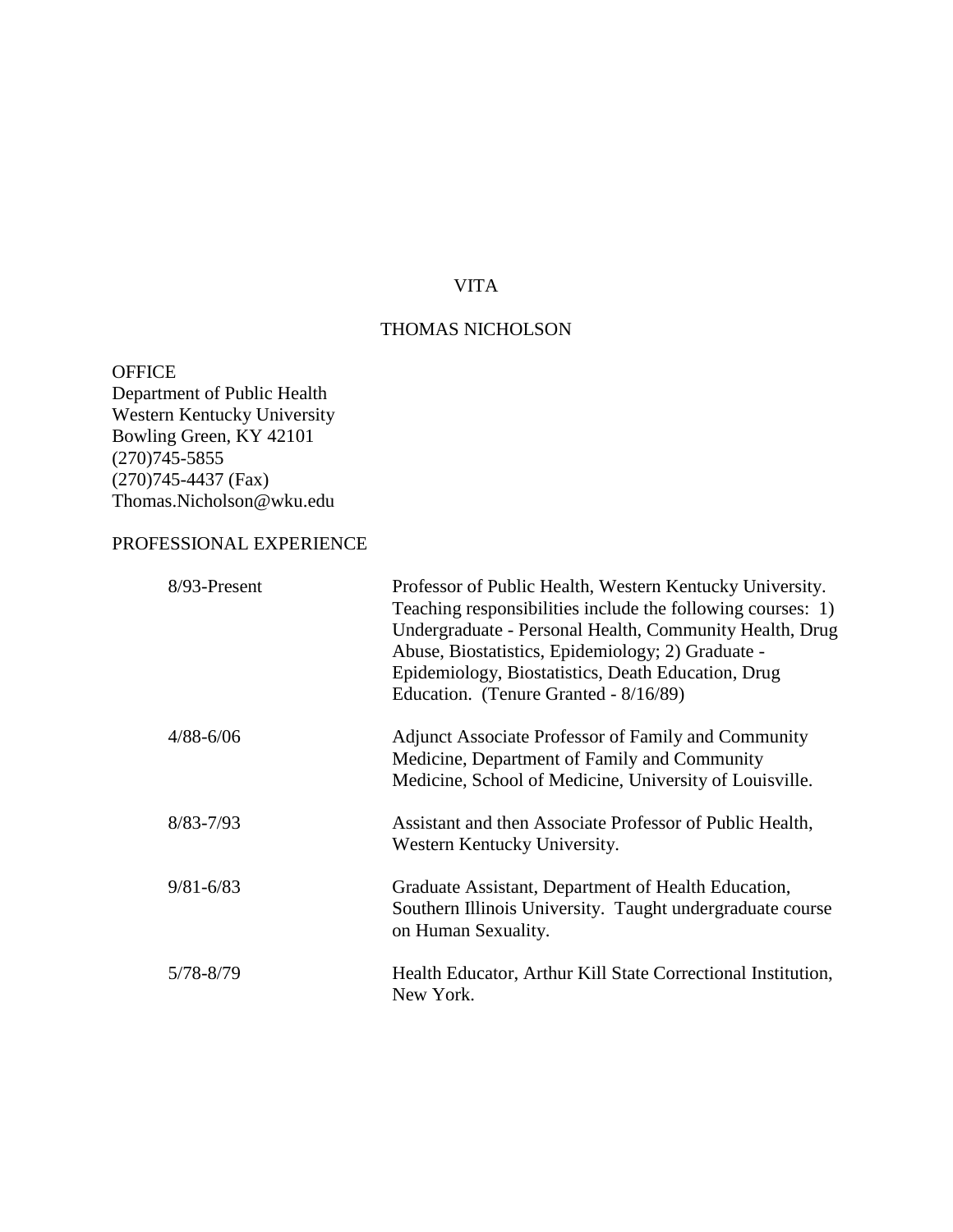# CONSULTING

| $6/02 - 11/02$ | Survey Consultant on public attitudes toward smoking<br>policy, Allen County Health Dept., KY (Wilson R and<br>Duncan D).                                       |
|----------------|-----------------------------------------------------------------------------------------------------------------------------------------------------------------|
| $6/90 - 8/92$  | Evaluation Consultant, Health Education for the Elderly<br>Program, Barren River District Health Department,<br>Kentucky.                                       |
| $6/86 - 12/87$ | <b>Evaluation Consultant, Primary Grades Curriculum Project</b><br>Evaluation, KY Department of Health Services and<br>American Lung Association - KY division. |
| $1/84 - 8/88$  | Program Evaluation Consultant, Risk Reduction Project,<br>Barren River District Health Department, Kentucky.                                                    |
| 5/83           | Consultant, Addiction Research Foundation, Toronto,<br>Canada. Adolescent Decision Maze Project.                                                                |

# EDUCATION

| Ph.D.   | Southern Illinois University<br>Carbondale, Illinois             | 1983 | Community Health Ed.    |
|---------|------------------------------------------------------------------|------|-------------------------|
| M.P.H.  | University of Texas<br>School of Public Health<br>Houston, Texas | 1981 | <b>Community Health</b> |
| M.A.Ed. | Western Kentucky University<br>Bowling Green, Kentucky           | 1994 | Counseling              |
| B.S.    | <b>SUNY</b> at Brockport<br>Brockport, New York                  | 1978 | Community Health Ed.    |

# AWARDS AND HONORS

WKU College of Health and Human Services Faculty Award for Teaching, 2008

WKU School of Health and Human Services Faculty Award for Research/Creative Activity, 2002

Member, Oxford Round Table, Oxford University, UK, 2008-Present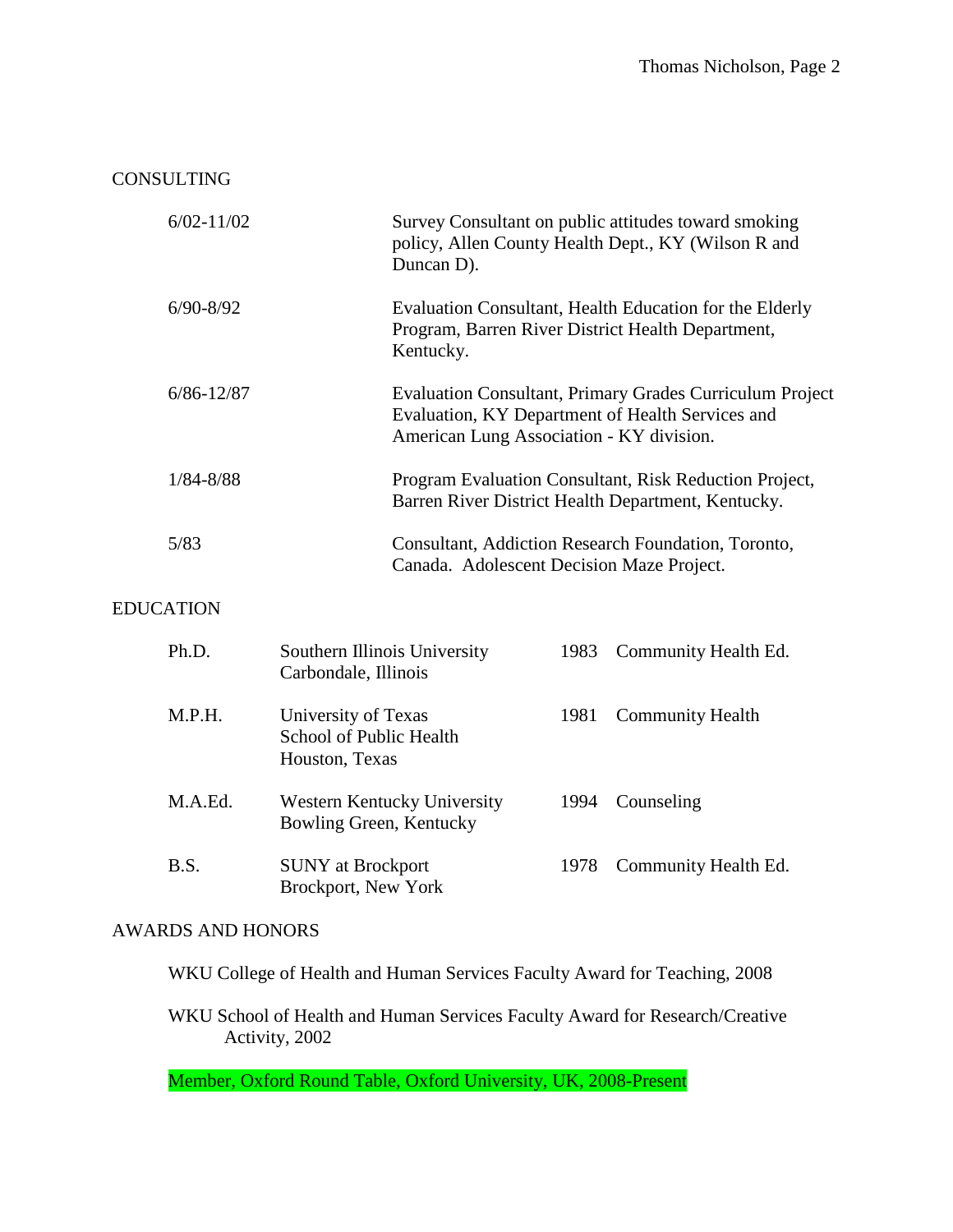Member, American Academy of Health Behavior, 2006-2010.

- Selected by WKU Faculty Scholarship Council to be Featured in The Western Scholar, Fall 2005 issue. Article on my drug research.
- WKU Faculty Development Grant (\$1000) Fall 2002 (White J)

Awarded Summer Research Fellowship, WKU, Summer 1997

Selected by senior classman as Honorary Faculty Football Coach for contribution to academic career, Fall 1997

Elected to Phi Kappa Phi, Interdisciplinary Honor Society, 1983

Elected to Eta Sigma Gamma National Health Honorary, 1982

- Awarded United States Public Health Service Traineeship, University of Texas Health Science Center, School of Public Health, 1980-81
- Awarded United States Public Health Service Traineeship, University of Texas Health Science Center, School of Public Health, 1979-80

Graduated Magna Cum Laude, SUNY at Brockport, 1978

# INSTRUCTIONAL ACTIVITIES

Graduate Faculty Status - Regular Member

Provide monthly individual education seminars in biostatistics/epidemiology to medical residents from University of Louisville School of Medicine, 7/86-6/06

Honors Advisor, WKU Honors Program, 1997-1998

Member of University of Texas, School of Public Health (Houston) Alumni Mentoring Program, 1996-present

# PROFESSIONAL SERVICE

### **Memberships in Professional Associations**

American Public Health Association, Committee Chair July 2007-July 2008.

Reviewer, Book March 18, 2013-March 27, 2013.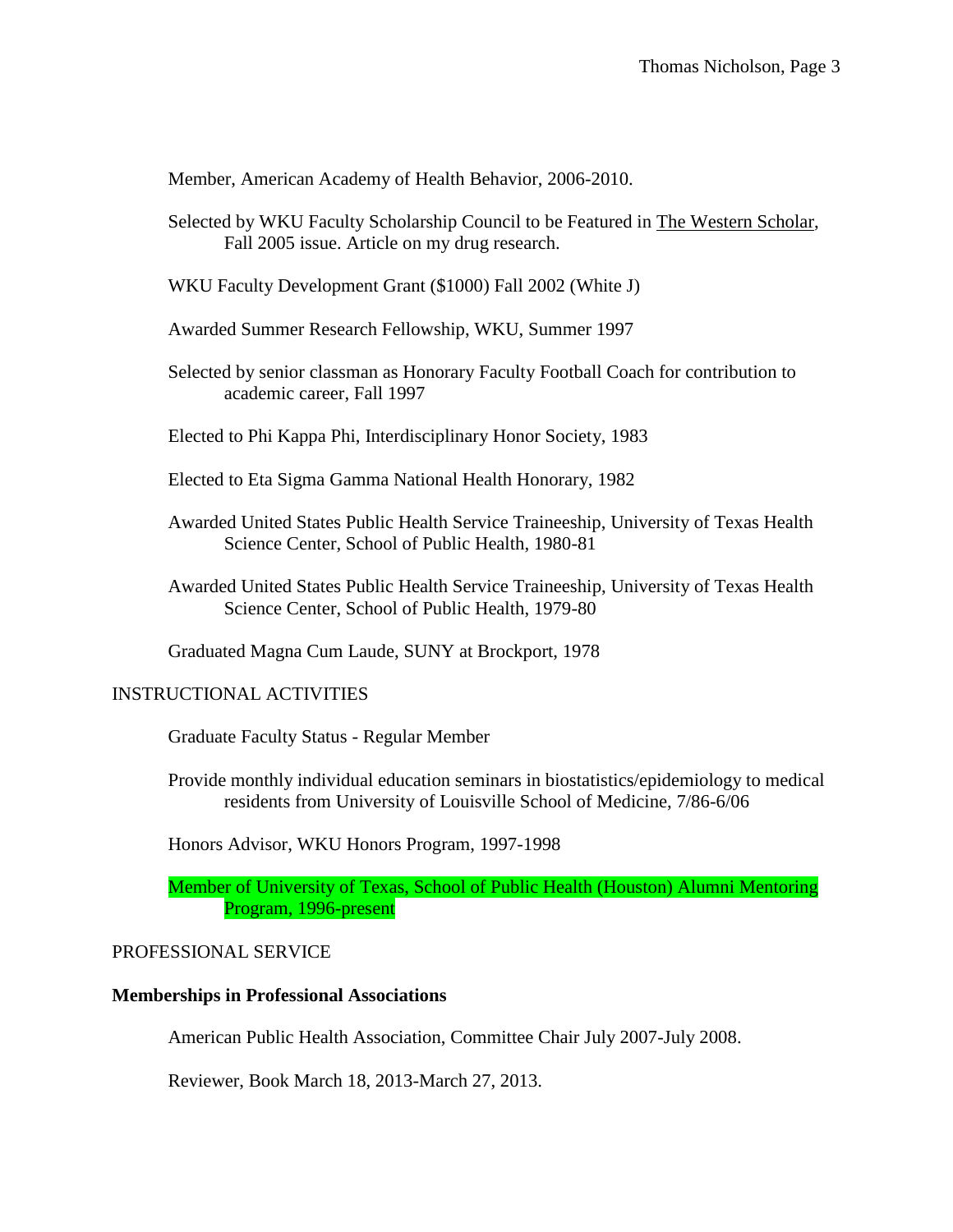North American Syringe Exchange Network, Member June 1996-Present.

US. Department of Health and Human Services, Member January 1998-Present.

Commonsense for Drug Policy, Other January 1999- Present.

American Alcohol and Drug Information Foundation January 1999- Present.

American Academy of Health Behavior, Committee Member January 1999- Present.

Partnership for Responsible Drug Information, Other January 2000- Present.

Coalition for Compassionate Leadership on Drug Policy, Member, January 2000- Present.

Association of Reform Organization, Member June 2003- Present.

American Council on Science and Health, Member July2003- Present.

Journal of Clinical Medicine and Research, Reviewer, Journal March 24, 2011–2013

Journal of Alcohol and Drug Education, Reviewer, Journal Article, June 25, 2012- Present.

Health Behavior and Policy Review (Journal), June 15, 2013 –2015

Addiction Research and Theory (Journal), Reviewer, Journal Article, September 1, 2014 – Present.

American Public Health Association, 1983-2010

Kentucky Public Health Association

Drug Policy Alliance

National Association for Public Health Policy (1990-2005)

# **Professional Organization Officer**

Member of Board of Directors, National Association for Public Health Policy (NAPHP), 1996-2005

Chair, Council on Illicit Drugs (NAPHP), 2000-2002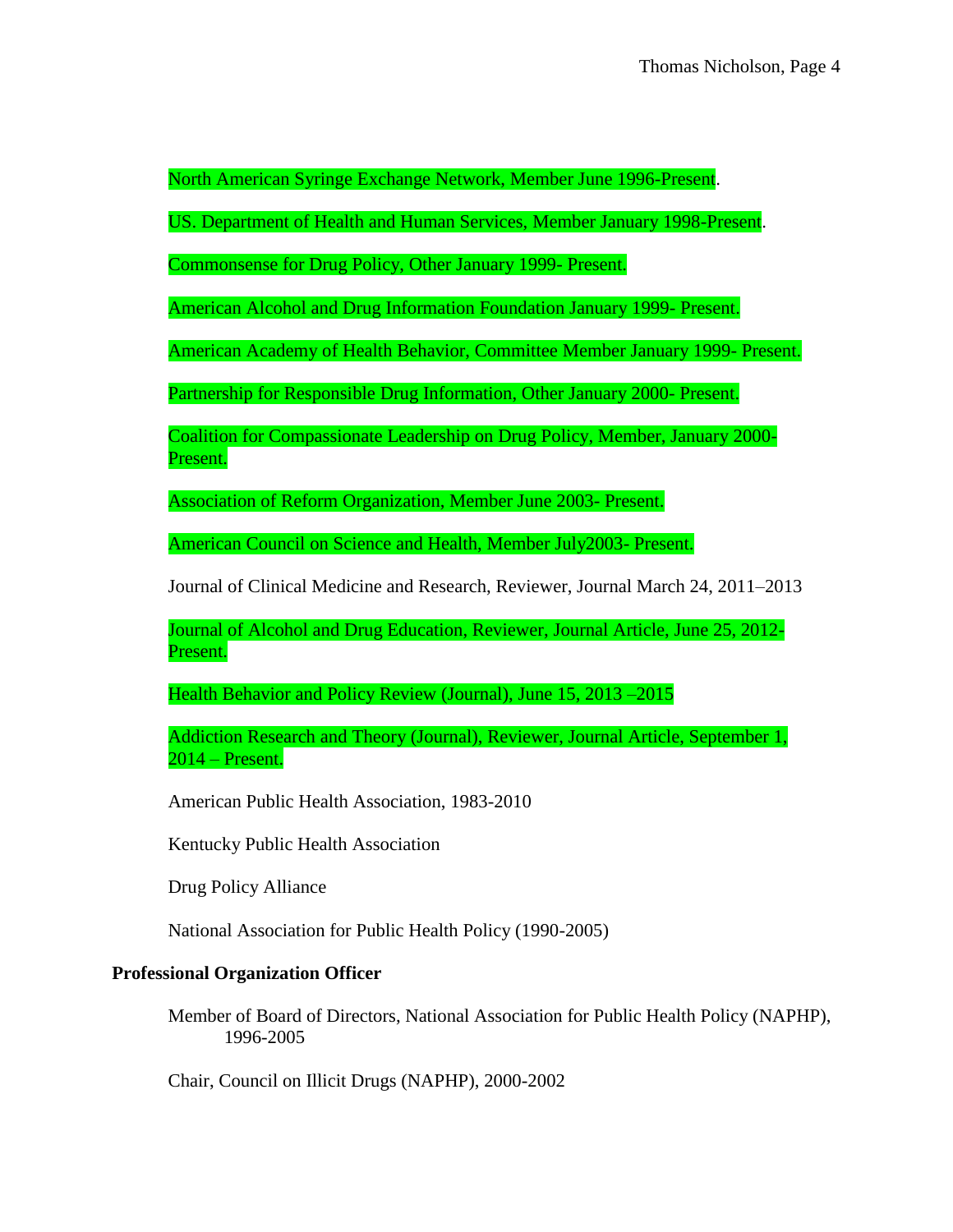Vice Chair, Council on Illicit Drugs (NAPHP), 1995-1999, 2002-2005

Member of Board of Directors of the Health Education Consortium of Kentucky (1985- 1987)

## **Additional Professional Service**

Technical Advisor to Kentuckians for Medical Marijuana, [www.ky4mm.org](http://www.ky4mm.org/) (2015- Present)

**Manuscript reviewer for Addiction, Research and Theory (2015-Present)** 

Manuscript reviewer for the Journal of Substance Use (2015-Present)

Member of Review Board of the American Journal of Health Behavior (1992-2009).

Manuscript reviewer for the International Electronic Journal of Health Education (1998- 2008).

Manuscript reviewer for the Journal of Alcohol and Drug Education (1997-present).

Manuscript reviewer for the American Journal of Preventive Medicine (2003-2010).

Manuscript reviewer for the North American Journal of Psychology (2004-2008).

Manuscript reviewer for The Journal of Public Health Policy (1998-2003).

Manuscript reviewer for the journal Health Education (1988-2000).

Manuscript reviewer for AIDS Education and Prevention: An Interdisciplinary Journal (1991-2000).

Manuscript reviewer for Substance Abuse (1995-2000)

Program Chair, APHA Labor Caucus Program Committee, 2002-2008 annual meetings.

Member of Board of Scientific and Policy Advisors of the American Council on Science and Health, 2003-present.

NAPHP Program Chair for the years 1996, 1999-2001; Committee Member 2002-2005.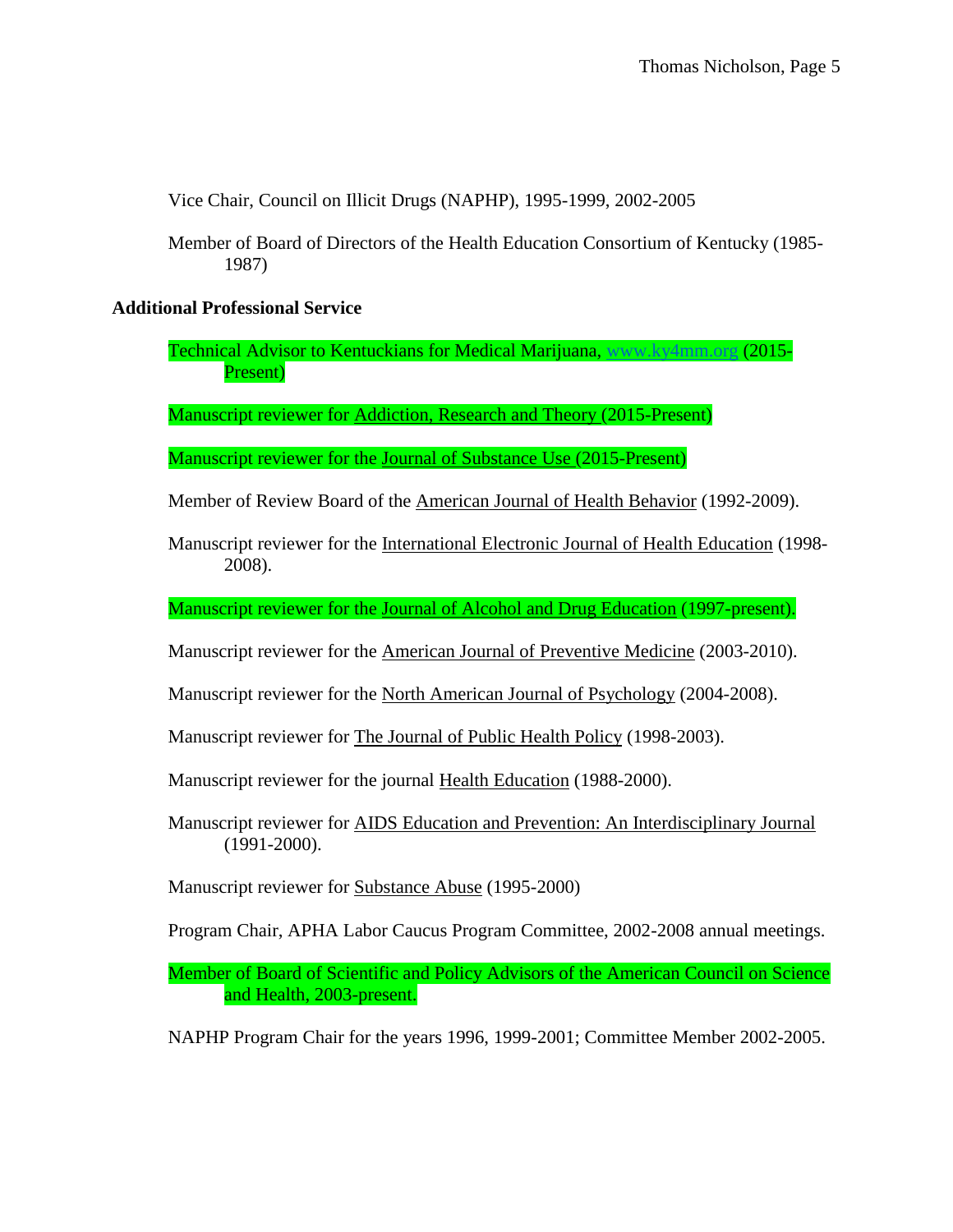- Served as an External Evaluator for the promotion and tenure application of Dr. Michele Moore, University of North Florida (Summer 2004).
- KY Cabinet for Human Resources, Division of Substance Abuse, served as a technical advisor to the development of workbook on community survey methodology, 2004.
- Chair, Nominating Committee for Election of Officers and Directors at large, NAPHP, Fall 2002, and Fall 2004.
- Served on the doctoral dissertation committee for Rene White, University of Louisville, 2002-2003.
- Member, APHA Labor Caucus Program Committee 1999-2001.
- Member of Advisory Committee for the MPH Degree in Health Behavior and Health Promotion, Fort Valley State University, Fort Valley, Georgia, Fall 1999-2003.
- Serve as abstract reviewer for the Alcohol, Tobacco and Other Drugs section of APHA 2000-2010.
- Member of Partnerships for Responsible Drug Information (PRDI) Expert's Directory, 2001-present.
- Member of Coalition for Compassionate Leadership on Drug Policy (USA), 2000 present.
- Moderator at APHA Scientific Session (Substance Abuse and TANF), Fall 2001.
- Abstract Reviewer AAHE-AAPHERD National Convention, 2001.
- Member of External Review Needs Assessment Committee for an MPH degree at Ft. Valley State University, Georgia, 1999.
- Served as a Field Reviewer for the Center for Health Policy Studies. Reviewed and evaluated the document – "Buprenorphine Clinical Practice Guidelines." A publication of The Center for Substance Abuse Treatment (Substance Abuse and Mental Health Services Administration, US Department of Health and Human Service), Fall 2000.
- Served as a CDM Group, Inc., Field Reviewer for the Center for Substance Abuse Treatment (CSAT – SAMHSA – USDHHS) – TIP: Treatment for Persons with HIV/AIDS and Substance Use Disorders, Spring 1999.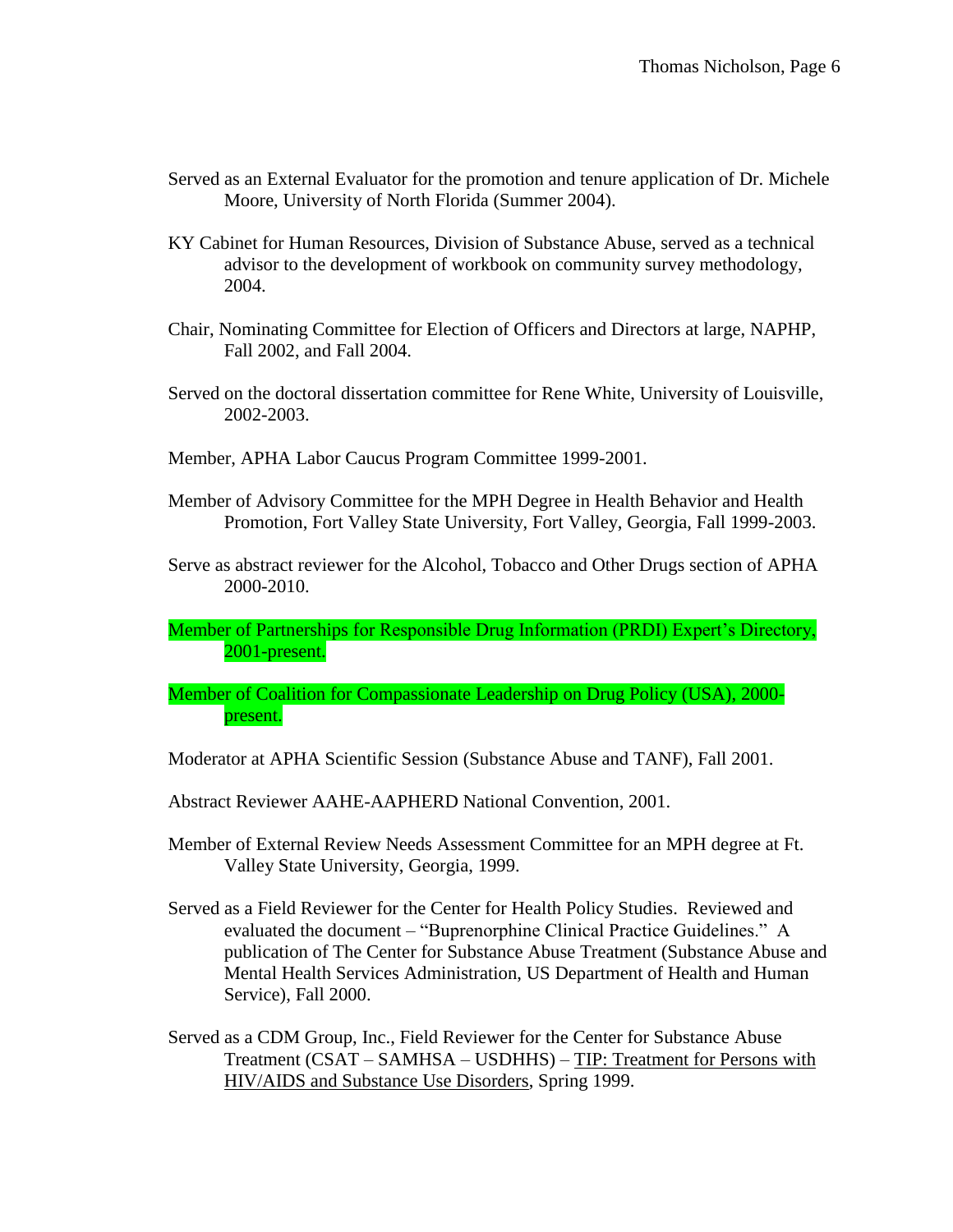- Served as a CDM Group, Inc., Field Reviewer for the Center for Substance Abuse Treatment (CSAT – SAMHSA – USDHHS) – TIP: Brief Interventions and Brief Therapies in Substance Use Disorder Treatment, Spring 1999.
- Served as a CDM Group, Inc., Field Reviewer for the Center for Substance Abuse Treatment (SAMHSA). I reviewed the TIP Document: Responding to Child Abuse and Neglect Issues of Adult Survivors in Substance Use Disorder Treatment, Fall 1998.
- Served as Abstract Reviewer for 1996 Advances in Management International Conference, Spring 1996.
- Non-abusive Use of Illicit Drugs: Implications for Policies and Programs. At the Annual Meeting of the American Public Health Association, November, 1996, New York, New York. (Moderated Session).
- Drug Policy: A Middle Ground Between Legalization and the War on Drugs. At the Annual meeting of the American Public Health Association, Nov., 1995, San Diego, CA. (Moderated Session).
- Drug Policy in America: Demand Reduction? Supply Reduction? Or Harm Reduction? At the Annual meeting of the American Public Health Association, Nov., 1994, Washington, D.C. (Moderated Session).
- The Normal Use of Illicit Drugs: A Contradiction in Terms or a Silent Majority? At the 8<sup>th</sup> International Conference on Drug Policy Reform. Nov., 1994, Washington, D.C. (Moderated Session).
- Served as External Doctoral Committee member for the Dissertation of Connie Bouttet, University of Manitoba, Canada, 1993-1994.
- Reviewed Drug Education text for Harper Collins College publishers, Summer 1993.
- Reviewed prospectus for a Drug education text for Harper Collins College Publishers, Summer 1992.
- Reviewed conference abstracts for the Public Health Education and Health Promotion section of the American Public Health Association, Spring 1992 and 1993.
- Reviewed abstracts for School Health section of the American Public Health Association, Spring 1992 and 1993.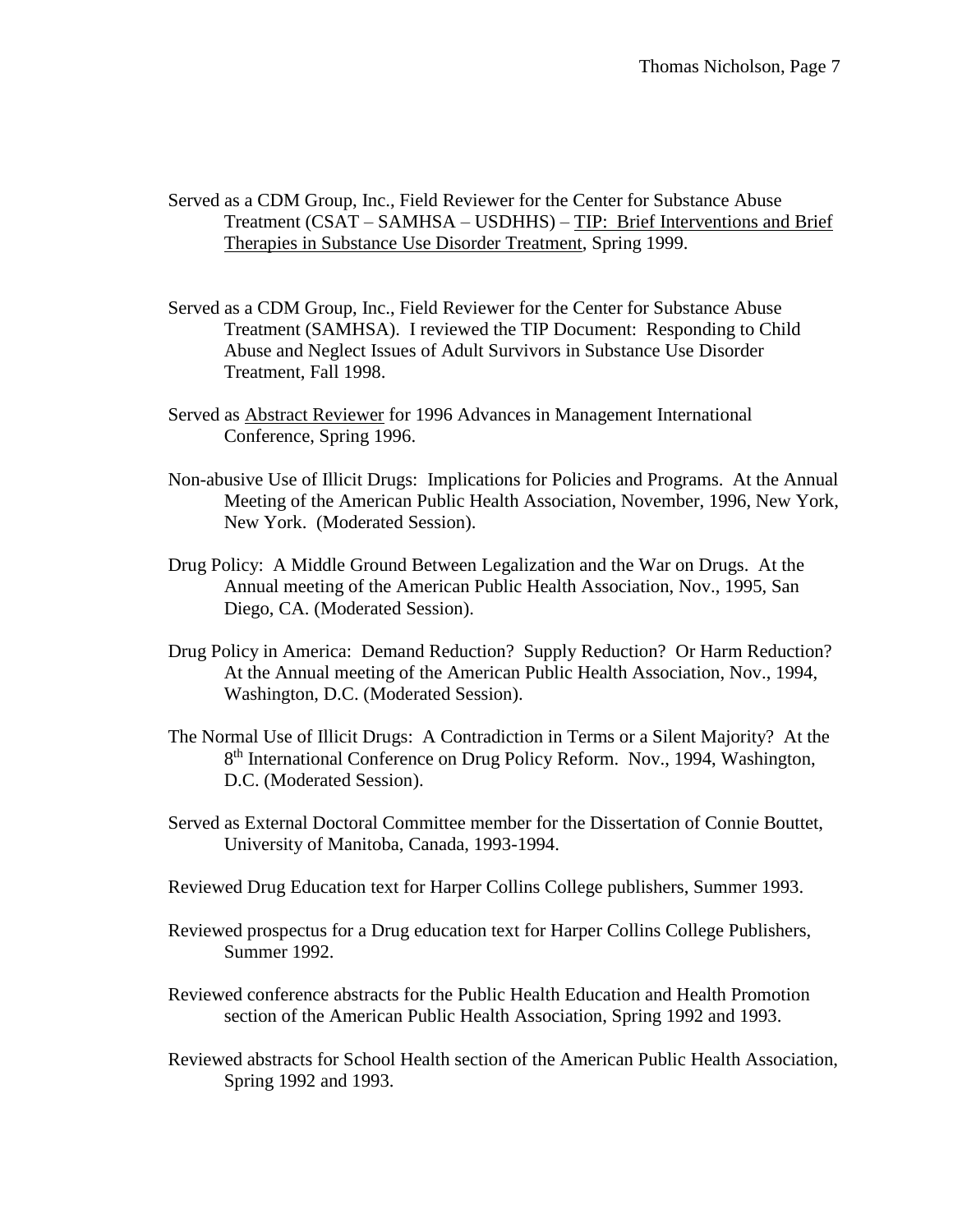- Text editor for the pamphlet AIDS and YOU (Ferguson, J. and Kersting, F.). This pamphlet was designed specifically for Learning/Behavior Disorder high school students, 1989.
- Manuscript reviewer for a Personal Health text, Scott, Foresman/Little, Brown Co., Summer 1988.
- Manuscript reviewer for Alcohol and Drugs Project, W.C. Brown Publishers, Fall 1986.
- Manuscript reviewer for the text Epidemiology by David Duncan, MacMillian Publishing Company, NY, Summer 1986.
- Chairman of Adult Community Committee (Health Education Consortium of Kentucky), 1986.
- Member of Task Force on Prevention and Protection (American Public Health Association – Mental Health Section), 1985-87.

Member of Task Force on Smoking (Health Education Consortium of Kentucky), 1985.

## UNIVERSITY SERVICE

### **Departmental Committees**

MPH/ BSPH Faculty Committee, 2015-Present

Department Continuation Committee, Member or Chair Person August 15, 2014-Present.

MPH Admissions Committee, Committee Member August 15, 2014-Present.

MPH Curriculum Committee, Committee Member August 15, 2014-Present.

Tenure and Promotion Committee, Committee Member August 27, 2012-Present.

Curriculum, Committee Member August 2012 – 2013.

Advising and Retention, Committee Member October 2009-2012.

Promotion Committee, Committee Member October 31, 2012.

MPH Admissions Committee, Committee Member July2007- May2011.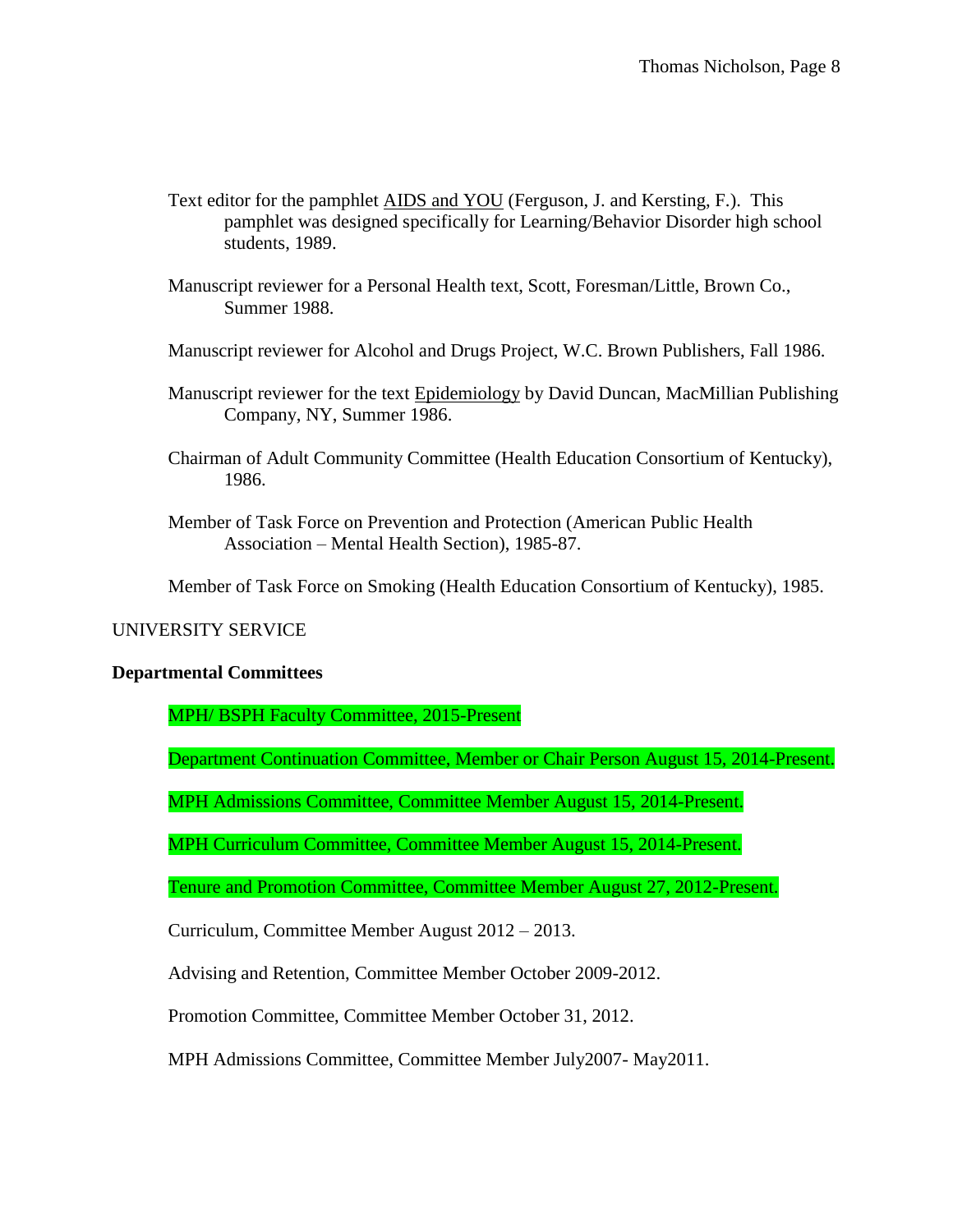Faculty Affairs, Chair, Committee Member July 2007- August 2010.

Graduate Committee, Chair Person July 2007- August 2010.

Search Committee for Vice President for Research, Committee Member November 2009-

June 2010.

Public Health Academic Honesty Committee, 2008-2009.

MPH Culminating Experience Committee, 2006-2009.

Public Health Program Committee, 1983-2014.

Public Health Graduate Committee, 2000-2005.

Public Health Pre-Tenure Review Committee, 1994-present

Public Health Library Liaison, 1990-present.

Faculty Affairs Committee, 1998-2010

Public Health Inventory Development Committee, 1999-2003 (Chairman).

Search Committee for Public Health Education Faculty Positions, 2003-2005.

Public Health Search Committee for New Department Head, 2002-2003.

Search Committee for 3 Faculty Positions; Fall, 1999-2001.

Library Committee, 1984-2001 (Chairman).

Public Health Construction Committee, 1998-1999.

Recruitment and Retention Committee, 1996-1998; 2000-2002.

Graduate Committee, 1989-1995.

SACS Research Committee (Chairman), 1992.

SACS Editorial Committee, 1992.

Ad Hoc Committee on Review of Rank and Promotion Guidelines, Fall 1989.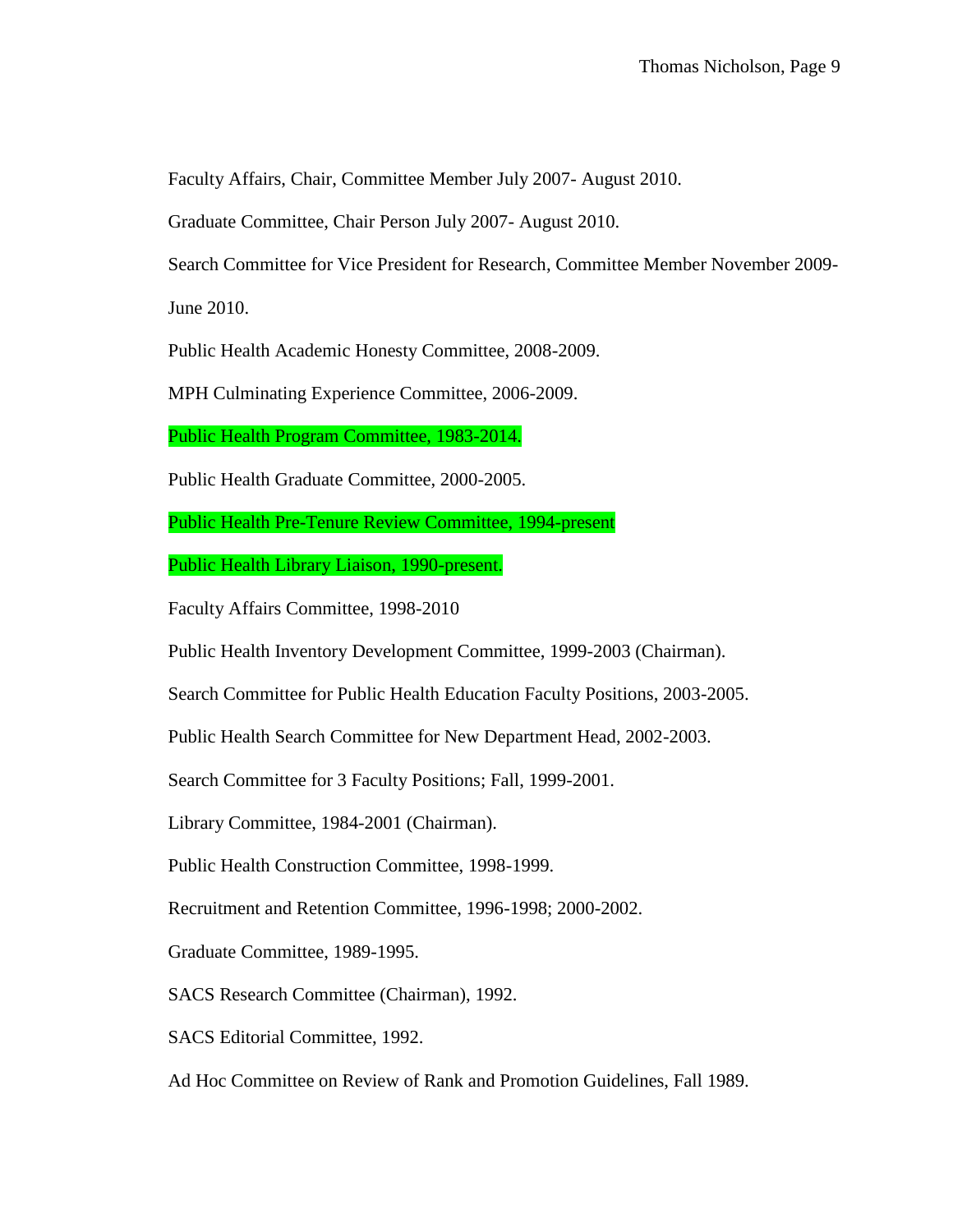Recruitment/Retention Committee, 1992-94.

#### **College and University Committees**

CHHS Committees for Promotion to Full Professor, 2016

CHHS Dean's Ad Hoc Tenure and Promotion Guidelines Review Committee (Fall 2015- Present)

CHHS Academic Complaint Committee, Other August 15, 2014-Present.

CHHS Academic Complaint Committee, Committee Chair July 2007-2011.

Faculty Awards Committee, Committee Member August 30, 2010-June 29, 2014.

Practical Experience Committee, Committee Member April 2011-August 2012.

Sabbatical Review Committee, Committee Member August 23, 2011-June 30, 2012.

CHHS T and P Development Committee, Fall 2015.

WKU Faculty Scholarship Council, 2006-2011.

WKU Faculty Continuation and Grievance Committee, 2007-2009.

College of Health and Human Services (CHHS) Faculty Awards Committee, 2007-2013.

WKU University Senate (Alternate), 2007-2009.

CHHS Academic Complaint Committee, 2007-2009.

College of Health and Human Services Graduate Curriculum Committee (Alternate), 2001-2003.

WKU Substance Abuse Certificate Task Force, 2004-2007.

WKU Human Subjects Review Board, 2000-2006.

College of Health and Human Services Advisor for Undeclared Majors, Fall 2001-2004.

Ogden College of Science, Technology and Health Library Committee, 1989-2000.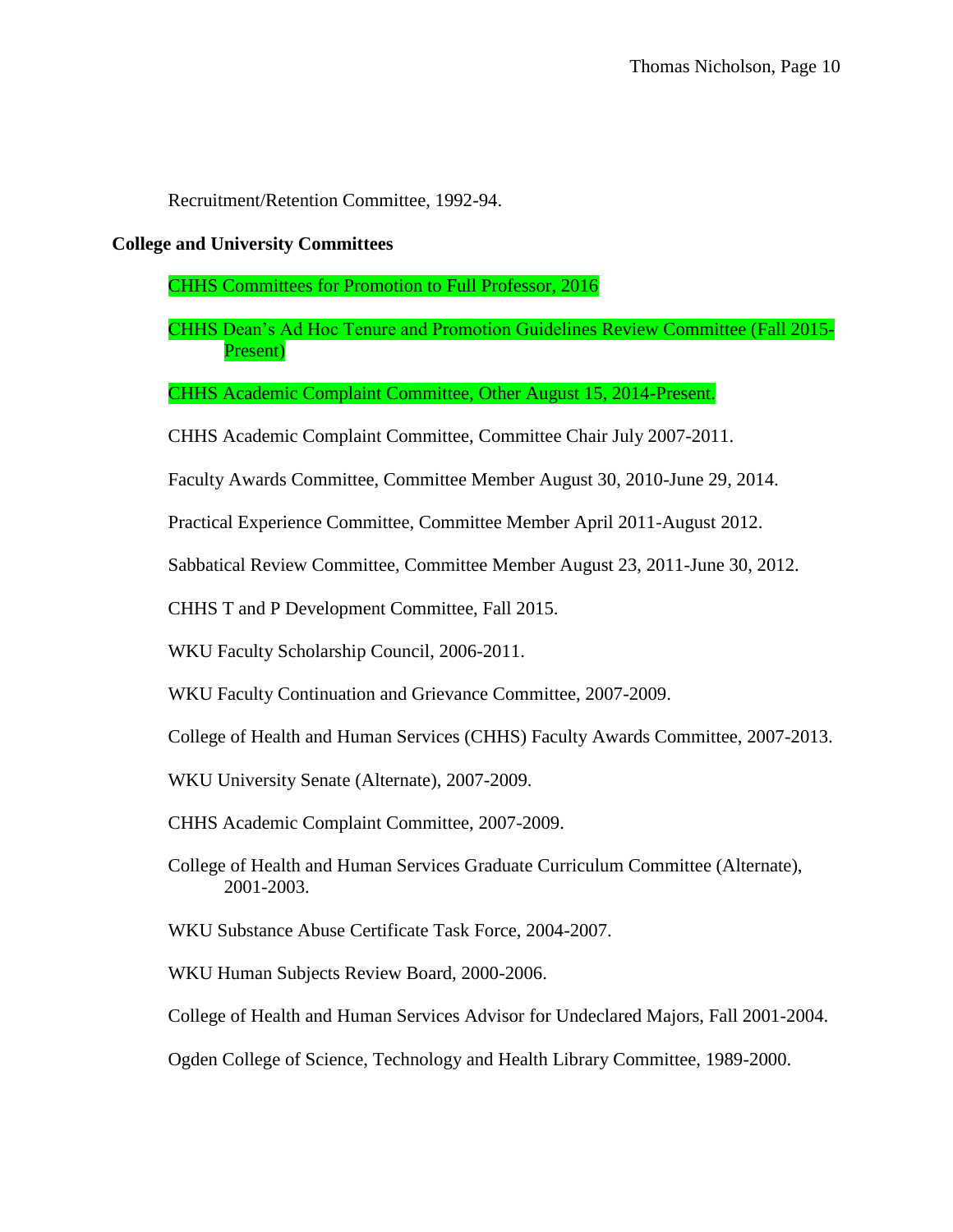WKU Graduate College Graduate Council (alternate), 1988-89; 2001-2005.

- WKU Academic Committee on Faculty Continuance and Grievance, 1995-1997; 1998- 2000; 2002-2005.
- Ogden College Academic Complaint Committee, 2000-2001.
- Ogden College of Science, Technology and Health Sabbatical Advisory Committee, 1999-2000.
- Ogden College Faculty Awards Committee, 1998-1999.
- WKU Health and Safety Committee, 1995-1999.

Ogden College of Science, Technology and Health Faculty Awards Committee, 1995-96.

Ogden College of Science, Technology and Health Faculty Awards Committee, 1988-89.

President's Committee on AIDS Program Planning Development, 1988-1995.

WKU Faculty Research Committee, 1993-95.

President's Committee on AIDS Policy Development, 12/87-3/88.

Ogden College of Science, Technology and Health Curriculum Committee, 1984-88.

Canadian Studies Interest Group – Sub-Committee on Curriculum, 1984-87.

### **Additional University Service**

Faculty Sponsor, WKU Students for Sensible Drug Policy, 2013-2016 (Club in suspension

Faculty Sponsor, WKU Student Badminton Club, 2005-2012.

Member of "Safe Zone Project" for LGBT WKU students, 2002-present.

Member of "Faculty Involvement Guide," WKU, 1998-2005.

Member of Volunteer Tutorial Program, Black Student Retention Program, WKU, 1988- 2000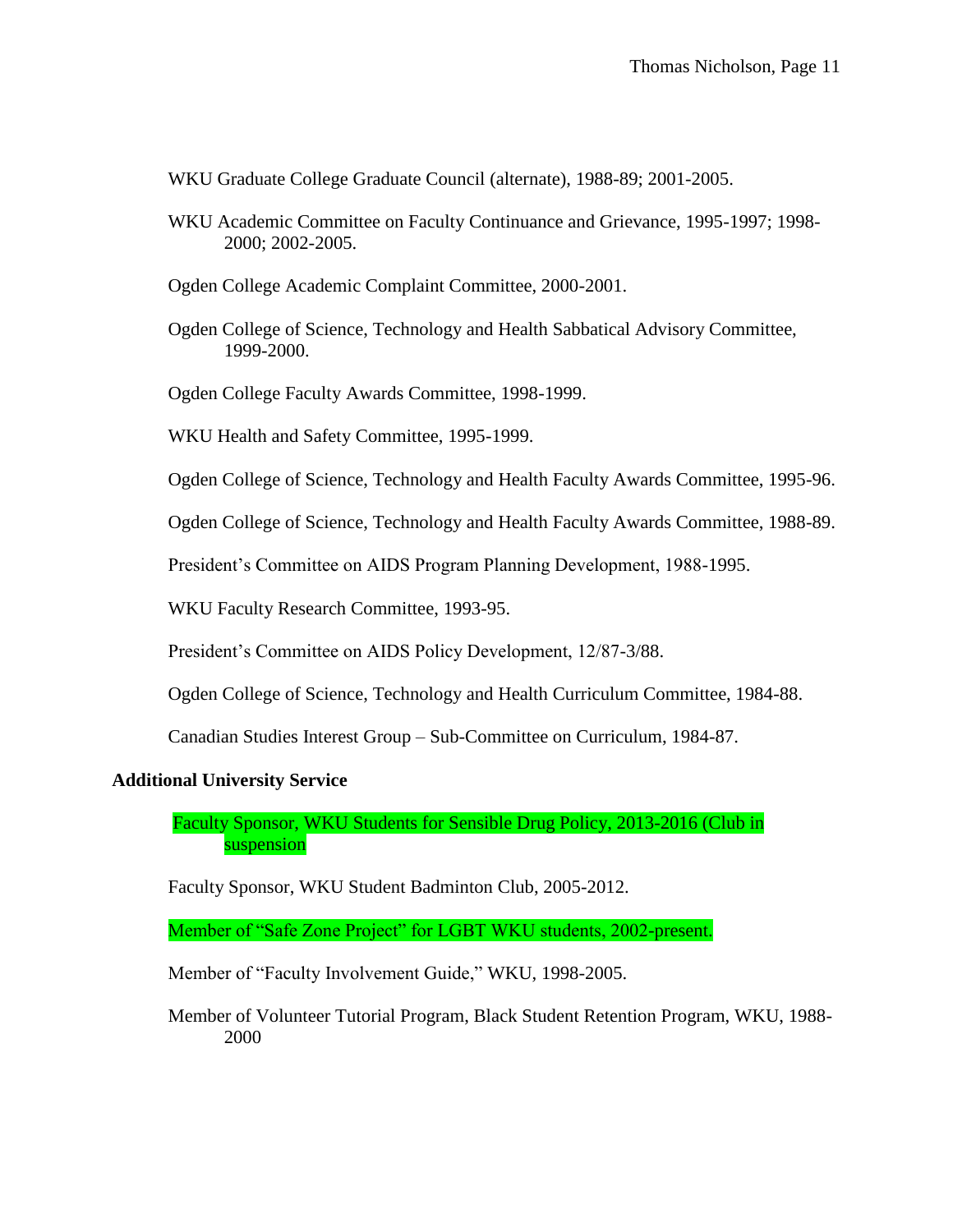Member of "College Network Update" on drugs, Cabinet for Human Resources, Commonwealth of Kentucky, Frankfort, KY, Fall 1987-2005.

Member of WKU Residence Hall Programming Speakers Bureau, Spring 1987-present.

Member of Western Kentucky University Speakers Bureau, 1984-present.

- Member of WKU Office of Media Relations, "Media Sourcebook and Speakers Guide," Fall 2001-2005
- WKU CHHS Research Brown Bag, "Using the Internet to Access Successful Drug Users', 2/27/04 (with Duncan, D and White, J).
- Faculty Advisor to WKU Student Chapter, KY Public Health Association, 2000-2004.
- Interviewed on WBKO's Midday Edition (News Radio) on US Drug Policy, Summer 1999-2003; 2009.
- Participated in the WKU College of Health and Human Services Vision Conference, WKU campus, Spring 2003.
- Served as Faculty Advisor for Transfer Students, OAR Advising Program, WKU, June 10, 2003.
- Volunteered at Department of Public Health Faculty Car Wash Fundraiser, Spring 2000.
- A presentation on Epidemiology to the South Central Kentucky AHEC Community Health Nursing Class, Summer 1992-2000.
- Hosted annual Department of Public Health's Student Organizations Halloween Party at my home, Fall 2000.
- Served as Faculty Advisor to the Office of Admissions, WKU Open House, Owensboro, Fall 1999.
- Served as Department of Public Health faculty host at Spring Commencement Reception, 1995-1999.
- Participated in WKU Department of Public Health's Annual Spring Banquet, Spring 1997-2001.
- WKU Honors Program Faculty Advisor, 1997-98.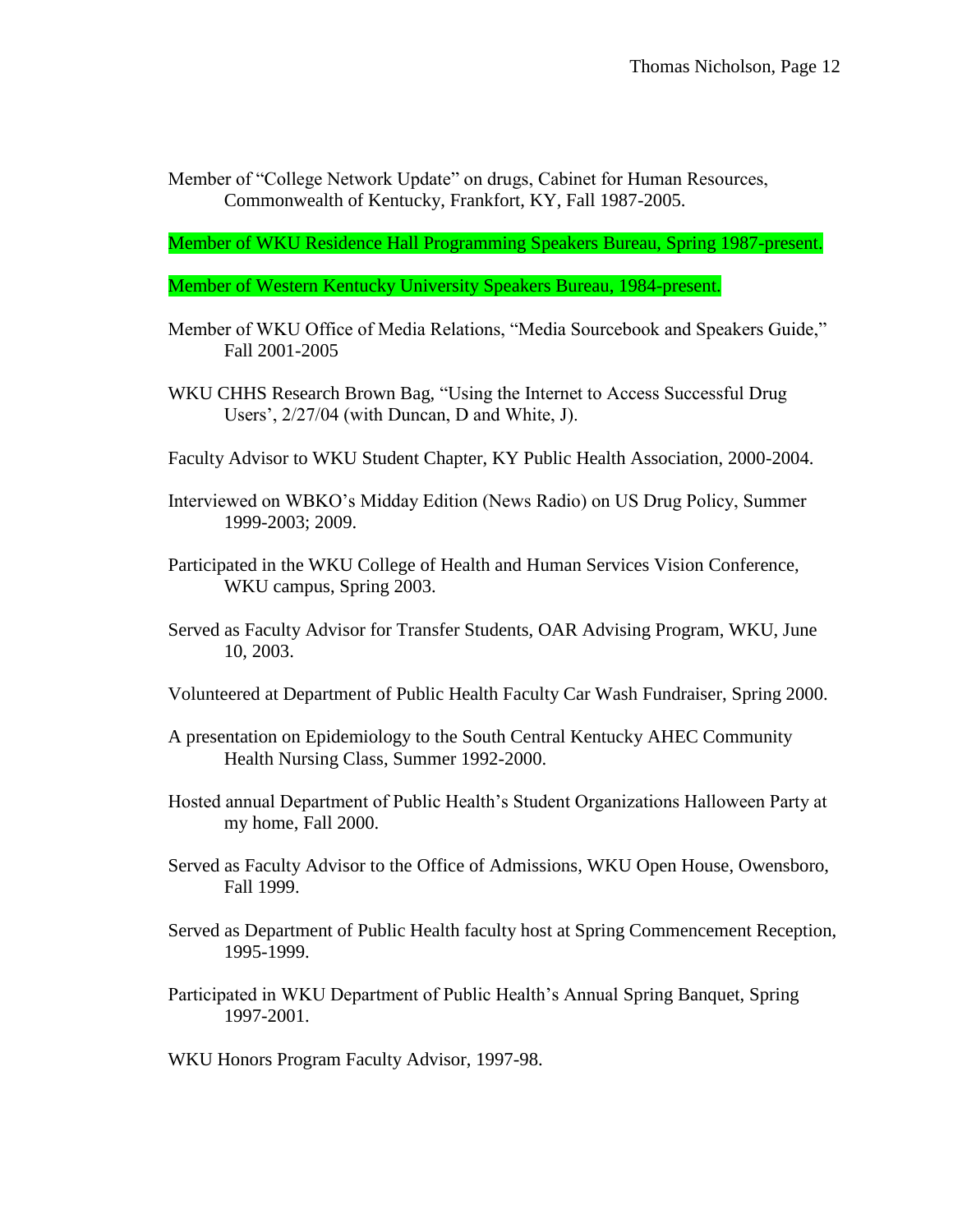Served as **Honors Day** Advisor, Spring 1998.

- Department of Public Health Faculty Representative at the WKU Office of Admissions Open House for recruitment, Evansville, Indiana, Fall 1998.
- Participated in AHEC/HETC Health Careers Expo, Fall 1997, Bowling Green, KY.
- Faculty Advisor at Owensboro Recruitment Program for WKU, Owensboro Open House, Fall 1995.
- Served as Evaluator for WKU Dental Hygiene Program's Table Clinics, 1986-90, 1995.
- Chair, Search Committee for the position of Clinical Rotation Coordinator, South Central AHEC, WKU, Spring 1994.
- Co-presented a seminar on Date Rape for WKU student athletes. Sponsored by WKU Student Health Services, Spring 1992.
- Co-presented a seminar on Date Rape for WKU students as a part of Health Enrichment week. Sponsored by WKU Student Health Services, Spring 1992.
- Served as a member of Planning Committee for WKU Health Enrichment Week Programs 1991-92.
- Sponsored and supervised the paper presentation "The Relation of Day Care to Behavioral Problems in Children" by Bill Grayson at the 21<sup>st</sup> Annual Sigma Xi Research Conference, WKU, Spring 1991.
- Volunteered at the Great American Smokeout program on WKU campus, Fall 1989.
- Sponsored and supervised the paper presentation "Methamphetamine and the Emergence of Ice" by Mr. Brian Dawson (WKU undergraduate student) at the 20<sup>th</sup> Annual Sigma Xi Research Conference, WKU, Spring 1990.
- Volunteer at WKU Health Career Expo, Western Kentucky University, Spring 1989.
- Sponsored and supervised a student paper presentation by Ms. Jennifer Halsey at the 19<sup>th</sup> Annual Sigma Xi Research Conference, WKU, Spring 1989.
- Presentation on Human Sexuality to students at Poland Hall, WKU, Spring 1989.
- Presentation on "Health and Safety Research" to Ogden College (WKU) Science Honors class, Spring 1989.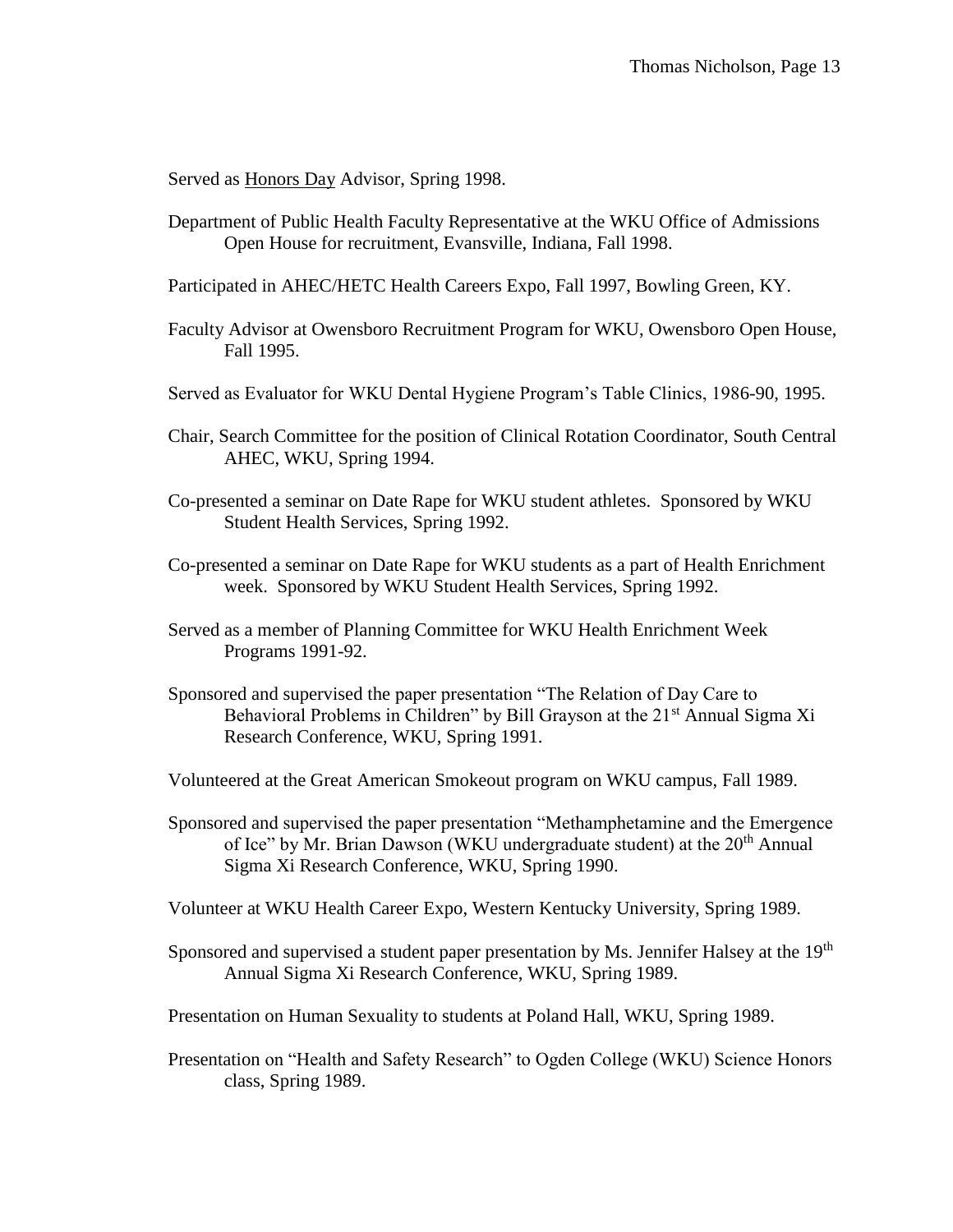- Served as Chairman of the Search Committee for the position of Library Services Coordinator for the South Central Area Health Education Center, WKU, Spring 1988.
- Presentation on "Human Sexual Relations" to students of North Hall, WKU, Spring 1988.
- Presentation on "Human Sexual Relations" to students of Bates-Runner Hall, WKU, Spring 1988.
- Presentation on "Human Sexual Relations" to students of West Hall Dormitory, WKU, September 1987.
- Volunteer Health Screener, WKU Mini-Health Screening, Spring 1987.
- "The Epidemiology of Arthritis Among the Rural Elderly in Kentucky." A poster presentation at the WKU and Sigma Xi Open House for University Research, Spring 1987. (Wilson, R.)
- Sponsored and supervised the paper presentation "An Epidemiological Survey of Osteoporosis" by Ms. Ann Meador (WKU undergraduate student) at the  $17<sup>th</sup>$ Annual Sigma Xi Research Conference, WKU, Spring 1987.
- Sponsored and supervised the paper presentation "The Effects of Parental Alcoholism on Children" by Ms. Mary Moore (WKU undergraduate student) at the  $17<sup>th</sup>$  Annual Sigma Xi Research Conference, WKU, Spring 1987.
- Presentation entitled "Communication and Relationships" to students in Bemis-Lawrence Dormitory, Fall 1986.
- "The Behavioral Influence of Tobacco Crops." A poster presentation at the WKU Open House for University Research, April 1986.
- Presentation on "Health Care and Health Promotion in Canada" to Canadian Studies 100 and invited guests, WKU, Spring 1986.
- Volunteer Health Counselor, Western Kentucky University, Staff Health Promotion Program, Fall 1985.
- "Sexuality-The Male Viewpoint." Student Health Program, Wellness Center, Southern Illinois University, Fall 1982.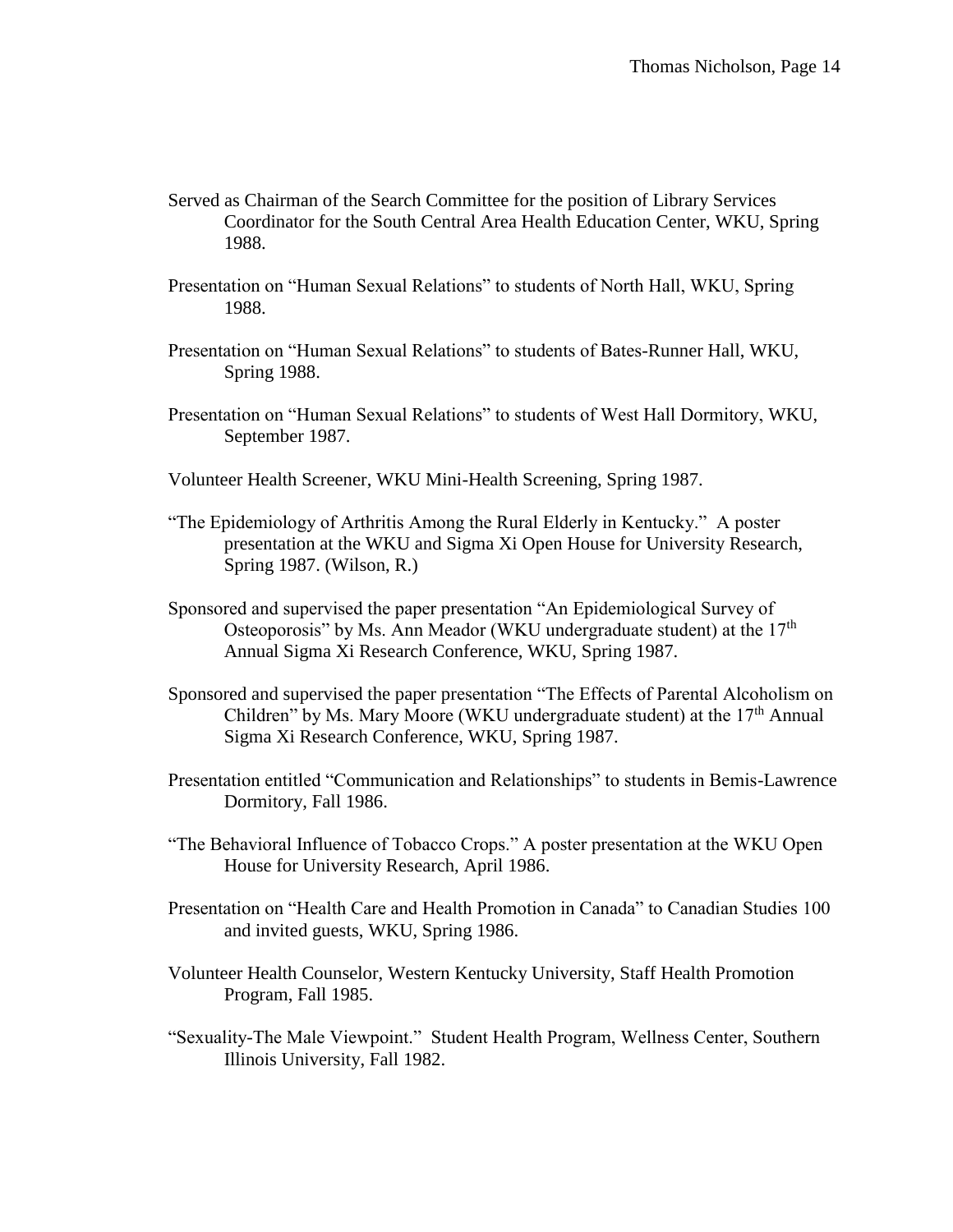"Male Responsibility in Birth Control." Student Health Program, Wellness Center, Southern Illinois University, Fall 1982.

# PUBLIC SERVICE

- BG Junior High Youth Service/Family Resource Center, March 16, 1995-present.
- Unitarian Universalists for Drug Policy Reform, Member January 2002-present.
- Member of Common Sense for Drug Policy Referral System, USA, 1999-present.
- Member of Coalition for Compassionate Leadership on Drug Policy, 2000-present.
- Member of the Advisory Council for the Bowling Green Junior High Youth Services Center, 1995-present; Chair, 2002-2008.
- Member of Barren River District Cancer Council (BRDCC), Kentucky Cancer Program, 1985-present.
- Member of North American Syringe Exchange Network (NASEN), 1996-present.
- Member of South Central Kentucky AHEC Speakers Bureau, Scientists in the Schools Project, 1996-present.
- Resource person for Office of Minority Health Resource Center (USDHHS), Summer 1998-present.
- Resource expert for Partnership for Responsible Drug Information, New York City, 2000-present.
- Volunteer at Bowling Green Junior High "Reality Store," Spring 1999; 2001-2007.
- Presented the speech "Alternatives to the Drug War: the UUA Draft Statement of Conscience. UU Church of Bowling Green, Spring 2002. (Duncan D).
- Member, BGJH Search Committee for School Health Aide, Fall 2002.
- Member of Business and Professional Woman's Club of Bowling Green, 1995-2000.
- Volunteer at Bowling Green Junior High "Drug Awareness Healthy Living Fair," Spring 2002.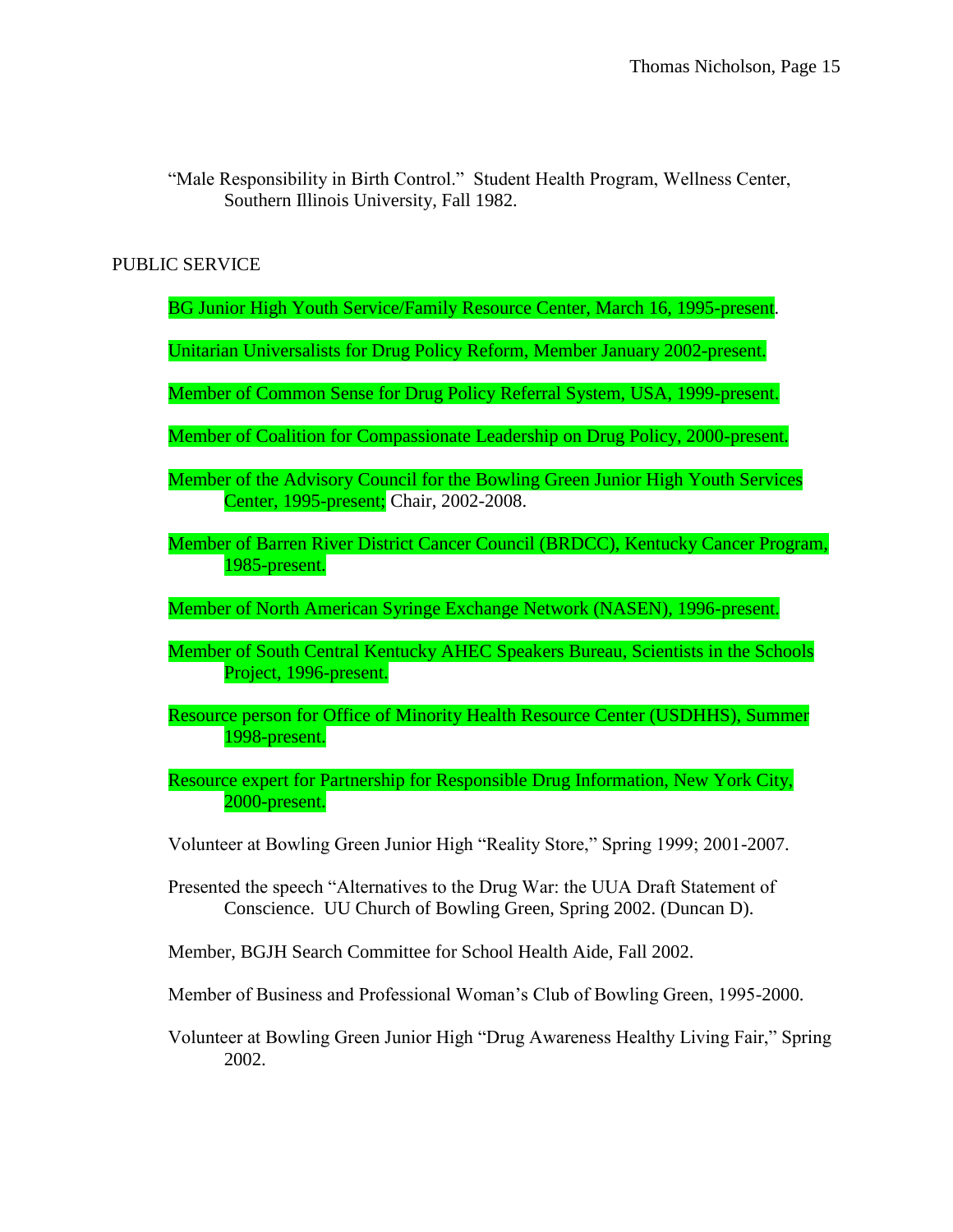- Provided technical assistance to the Honorable Jody Richards (Speaker of the House, KY) on the public health advantages of Needle Exchange Programs, Bowling Green, Summer 2001.
- Guest Speaker on "Youth and Drugs," Unitarian Universalist Church of Bowling Green, Spring 2002.
- Guest Speaker on "Alternatives to the Drug War," Unitarian Universalist Church of Bowling Green, Fall 2000 and Spring 2002.
- Volunteered at the Warren Central High School Health and Career Fair, Spring 1998- 2000.
- Member of BRDCC Nomination Committee, 1998-99.
- Participated in the Warren Central High School Health/Career Fair, Spring 1999.
- Blood Services Volunteer for the American Red Cross, Public Blood Collection Day, Spring 1998.
- Interviewed for on-line magazine "WIRED," Fall 1997.
- Statistical/Sampling Consultation to BRDHD, Warren County Physical Fitness Assessment Survey, Summer 1997.
- Chairperson, BRDCC, Nominations Committee, 1996.
- Volunteered at Kentucky Cancer Program's Drive for the Cure fundraising event, Fall 1997.
- Member of Western Kentucky HIV Prevention Community Planning Group (WK-CPG) (BRDHD) 1994-96.
- Member of the Board of Directors for AIDS Southern Kentucky, Spring 1992-96.
- Member of the Risk Assessment for IV Drug Users Committee (WK-CPG), 1995-96.
- Member of Men Having Sex with Men Committee (WK-CPG), 1995-96.
- Member of Epidemiology Committee (WK-CPG), 1995-96.
- Member of Mystery Shopper Needs Assessment Committee, 1995-96.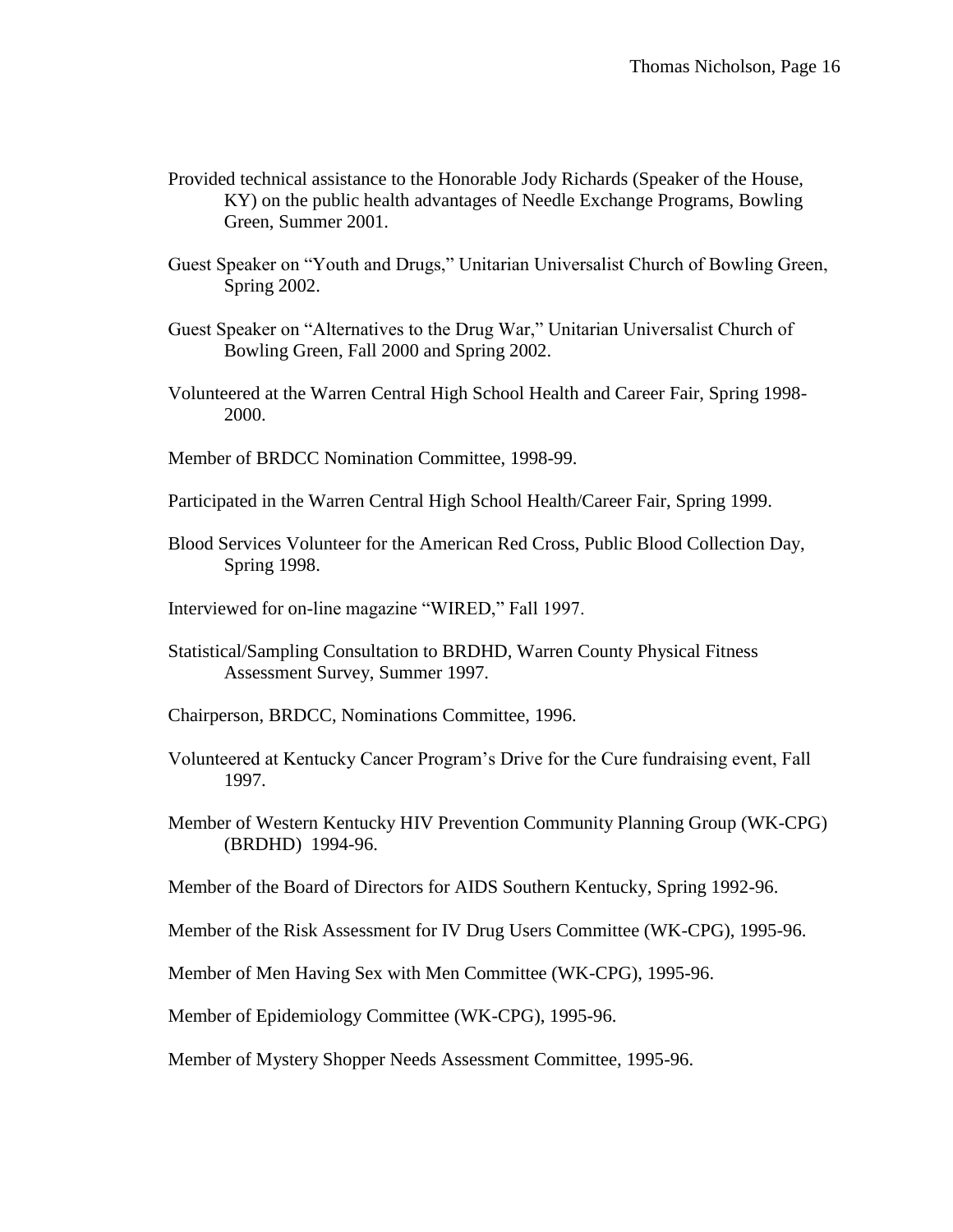Presentation of the stages of Dying to Hospice of B.G. Training program, Spring 1994.

- Chairman, Men's Cancer Issues Committee for the Kentucky Cancer Program, July 1993-95.
- Served as Volunteer Walker for the American Heart Association's fund raising campaign, Spring 1995.
- Co-presented a presentation on Health Careers at Bowling Green Junior High Career Day, Spring 1995. (White J)
- Participated in the AIDS Southern Kentucky Memorial Service and Candlelight Vigil, Bowling Green, KY, Summer 1995.
- Volunteer counselor with Hospice of Bowling Green clients, Summer/Fall 1994. Presented a 1-day workshop on Program Evaluation to the Kentucky Cancer Program, Fall 1993.
- Co-conducted a seminar on stress management for AIDS Southern Kentucky, Fall 1993.
- Member of Governor's AIDS Education Materials Review Task Force, 1986-93.
- Provided expert consultation on the Epidemiology of AIDS and AIDS Education to medical, government and community groups in Ecuador, South America, Spring 1992.
- Conducted a group presentation on Affective Aspects of AIDS for child residents of the Valley Psychiatric Institute, Owensboro, KY, Spring 1991.
- Conducted a group presentation on Affective Aspects of AIDS for child residents of the Valley Psychiatric Institute, Owensboro, KY, Summer 1991.
- Member of "Governor's Regional Action Committee Champions Against Drugs," Barren River District, Bowling Green, KY, January 1988-1990.
- Chair Adult Programming Sub-Committee for Champions Against Drugs, 1988-1990.
- Presentation of "AIDS Education" to Adair County, KY school teachers, Fall 1989.
- Volunteered at the Kentucky Cancer Program table at the Bowling Green Health Fair, Spring 1990.

Member of "Bowling Green Coalition on Teenage Pregnancy," 1986-1989.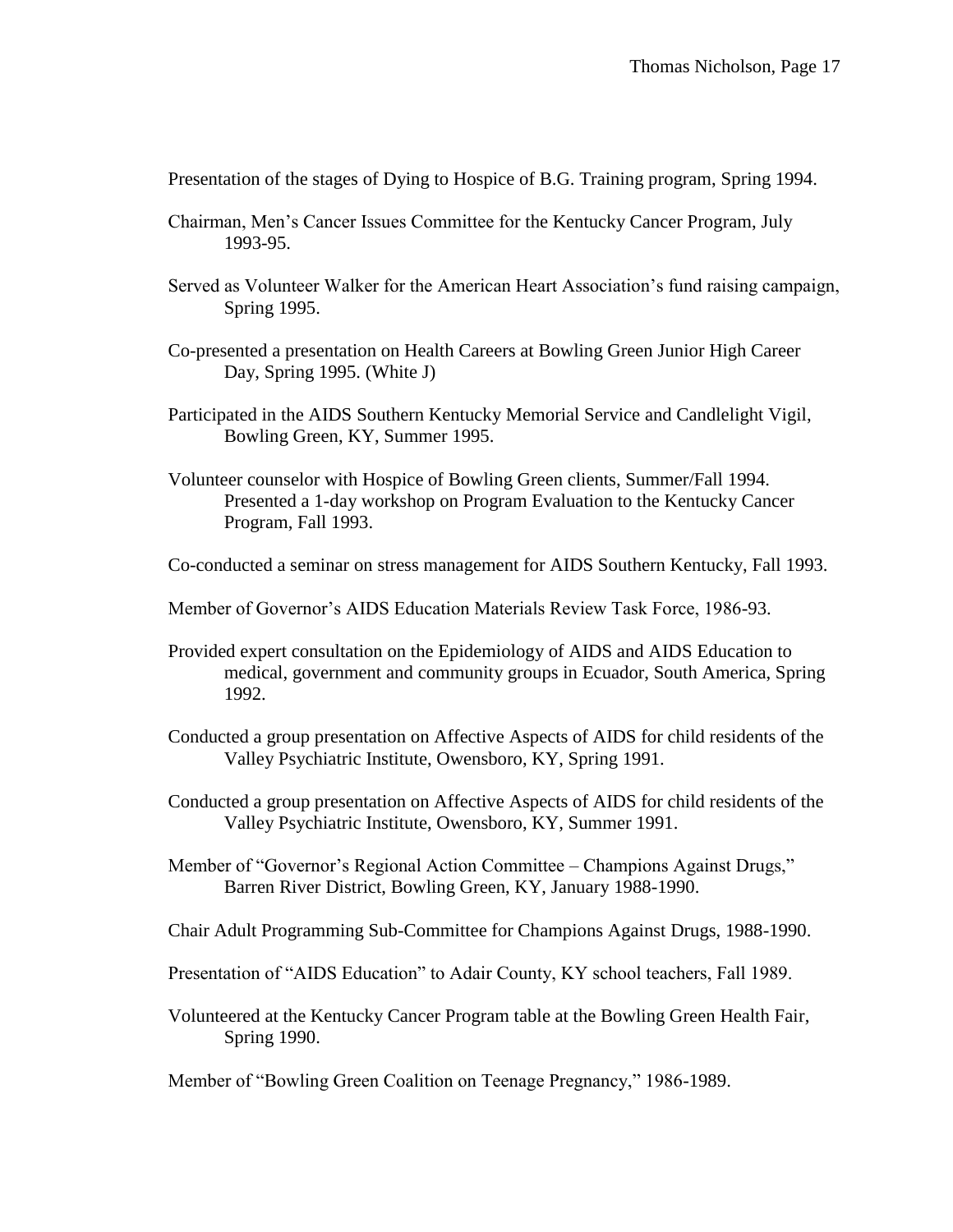- Presentation on AIDS to SKCAA Foster Grandparent Program, Bowling Green, Spring 1989.
- Volunteered at the ASK (AIDS Southern Kentucky) table at the Bowling Green Health Fair, Spring 1989.
- Volunteered at the Kentucky Cancer Program table at the Bowling Green Health Fair, Spring 1989.
- Presentation on "Love and Attraction" to Parents without Partners Group, Bowling Green, Spring 1989.
- Presentation on "Testicular Cancer" to the six Home Economics classes at Russellville High School, Spring 1989.
- Presentation on "Sexual Activity and Lung Impairment" to Better Breathers Club, HCA Greenview Hospital, Fall 1988.
- Presentation on "Stress Management" to SHARE conference (Southern KY Head Start Program), Fall 1988.
- Presentation on "Stress and Health" to employees at the Batesville Casket Company, Campbellsville, KY, Fall 1988.
- Presentation on "Sexuality and Divorce" to the State Street Methodist Church, Fall 1988.
- Presentation on "Stress Management" to residents and their families at Colonial Manor Nursing Home, Bowling, KY, 1988.
- Provided public testimony on implementing Kentucky House Bill 345 (Sex Education), Frankfort, KY, June 1988.
- Epidemiology Consultant to Barren River District Health Department concerning the Richardsville Elementary School Miscarriage Investigation, Spring 1988.
- In-service presentation on "Sex Education" to teachers in the Warren County School District, Bowling Green, KY, Summer 1988.
- Guest interview on WBKO's evening television news show discussing the addictive nature of tobacco, Summer 1988.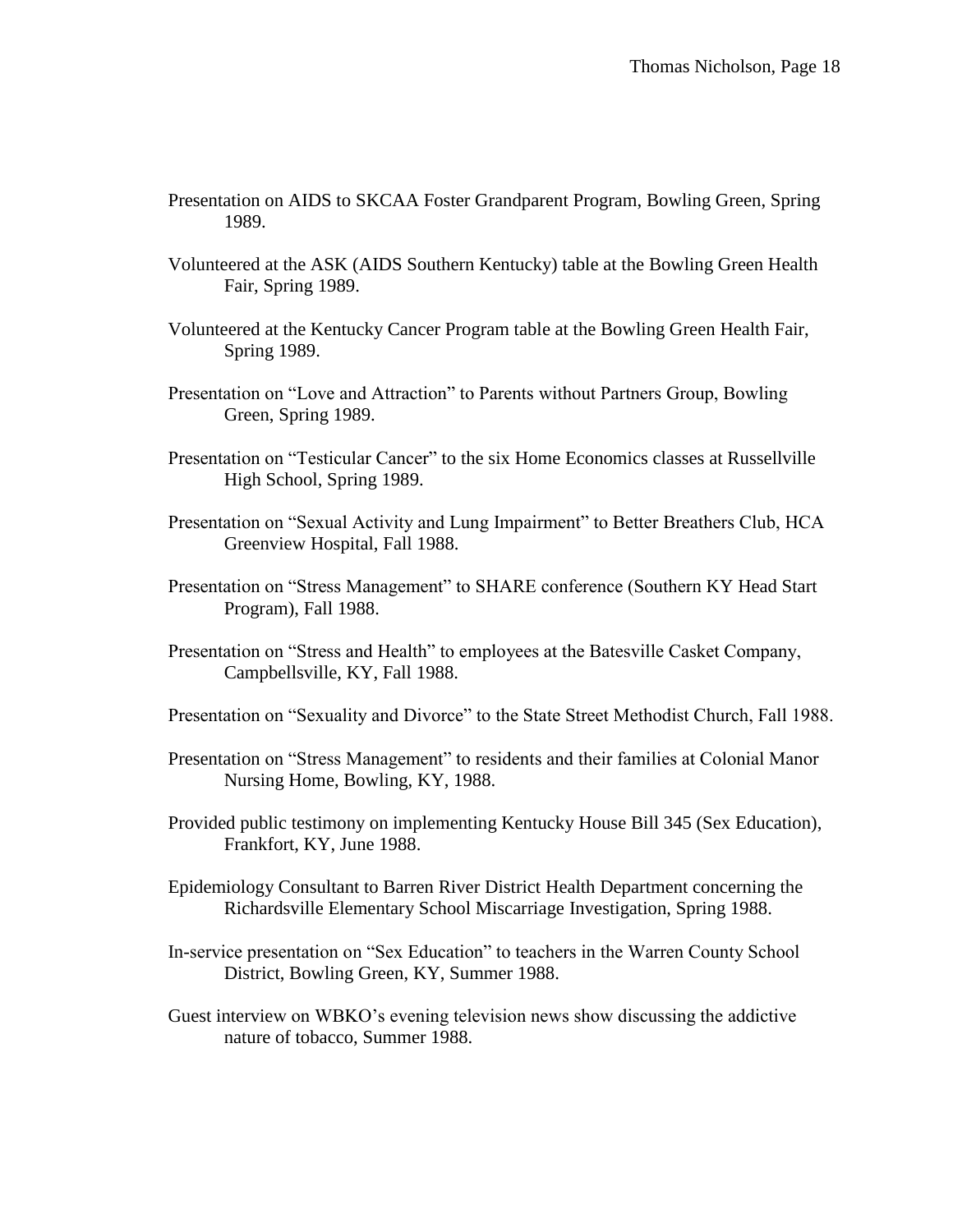- In-service presentation on "AIDS" to Logan County K-12 teachers, Logan County, KY, Summer 1988.
- In-service presentation on "AIDS" to Logan County Health/Physical Education teachers, Logan County, KY, Summer 1988.
- In-service presentation on "Drug Education" to Cumberland County teachers, Cumberland County, KY, Summer 1988.
- In-service presentation on "AIDS" to Pulaski County Elementary school teachers, Pulaski County, KY, Fall 1988.
- In-service presentation on "AIDS" to Pulaski County Jr./Sr. High teachers, Pulaski County, KY, Fall 1988.
- Presentation "Alcohol and Marijuana" to students attending Bowling Green Teen Leadership Conference, Bowling Green, KY, Spring 1988.
- Article on Arthritis for the Newsletter of Colonial Manor Nursing Home, Bowling Green, KY, Summer 1988.
- Presentations on "Testicular Self Examination" to students at Logan County High School, Logan County, KY, Fall 1987.
- Volunteer at Bowling Green Coalition on Teenage Pregnancy's "HITS Night" (Health Issues for Teens Dance), Spring 1987.
- Statistical consultant to Freda Embry, R.N. (Infection Control division) HCA Greenview Hospital, Bowling Green, KY. Reviewed data analysis of Catheter Evaluation Trial, Spring 1987.
- Presentation entitled "Drugs and Youth" to State Street United Methodist Church Youth Organization, Fall 1986.
- Presentation on "Testicular Self Examination" to students at Logan County High School, Logan County, KY, Fall 1986.
- Volunteered for WBKO's "Health Expo" promotional campaign (i.e., Public Service Announcement), Spring 1986.

Presentation on "The Single Lifestyle" to Parents without Partners, Spring 1986.

Volunteer Health Counselor at Bowling Green Health Fair, Spring 1986.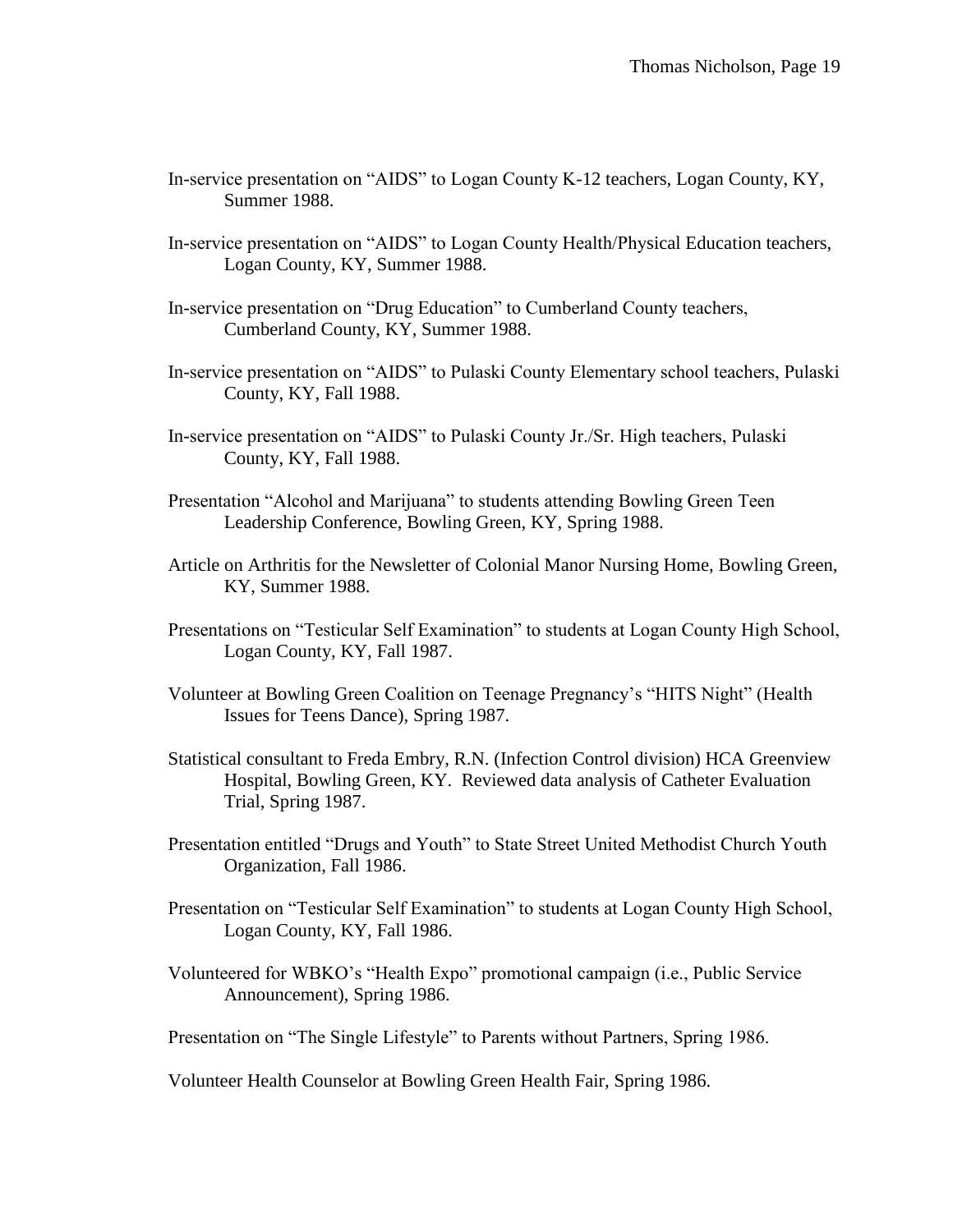- Guest Interviewee on WBKO's Midday television talk show discussing Rock Music and its Impact on Youth, Fall 1985. (Tanner P)
- Evaluation consultant for Hotel, Inc. (Helping Others Through Extending Love, In the Name of Christ). Hotel, Inc. is a private, non-profit, social service agency, Spring/Summer 1985.

Volunteer Health Counselor at Bowling Green Health Fair, March 1985.

# SCHOLARLY ACTIVITY

## **Professional Journal Publications**

- Duncan,D, Ellis-Griffith, G and Nicholson, T. Health Care Administration and Drug Policy. Manuscript in Preparation. Spring 2016-Present.
- Nicholson, T, Duncan, D, Ellis-Griffith, G, and Michimi, A, Macroeconomics and Drug Use: A Review of Literature and Hypotheses for Future Research, International Journal of Criminology and Sociology, 2016, Vol.5, p. 41-54
- White, J, Duncan, D, Bradley, D, Nicholson, T, Bonaguro, J, and Abrahamson, K. Substance Abuse Policies in Long-term Care Facilities: A Survey with Implications for Education of Long-term Care Providers. Educational Gerontology, Vol. 41(7), 2015, p. 519-526.
- Duncan, D, Nicholson, T, White, J and Ellis-Griffith, G. A Brief History of Prohibition and Treatment Solutions for Substance Abusers. International Journal of Criminology and Sociology, Vol. 3, 2014, p. 186-199.
- Nicholson, T, Duncan, D, White, J, and Stickle, F. Focusing on Abuse, Not Use, in Drug Education. The Journal of Substance Use, Early Online, Fall 2012. p. 1-9.
- Nicholson, T, Duncan, D, White, J, and Watkins, C. Focusing on Addictive Disorders Rather Than Drug Use: A Proposed New Direction for Drug Policy Drugs: Education, Prevention and Policy, Vol. 19(4), August 2012, p. 303-308.
- White, J, Duncan, D, Nicholson, T, Bradley, D, and Bonaguro, J. Generational Shift and Drug Abuse in the Older Americans. Journal of Social, Behavioral, and Health Sciences, Vol. 5(1), 2012, p. 58-66.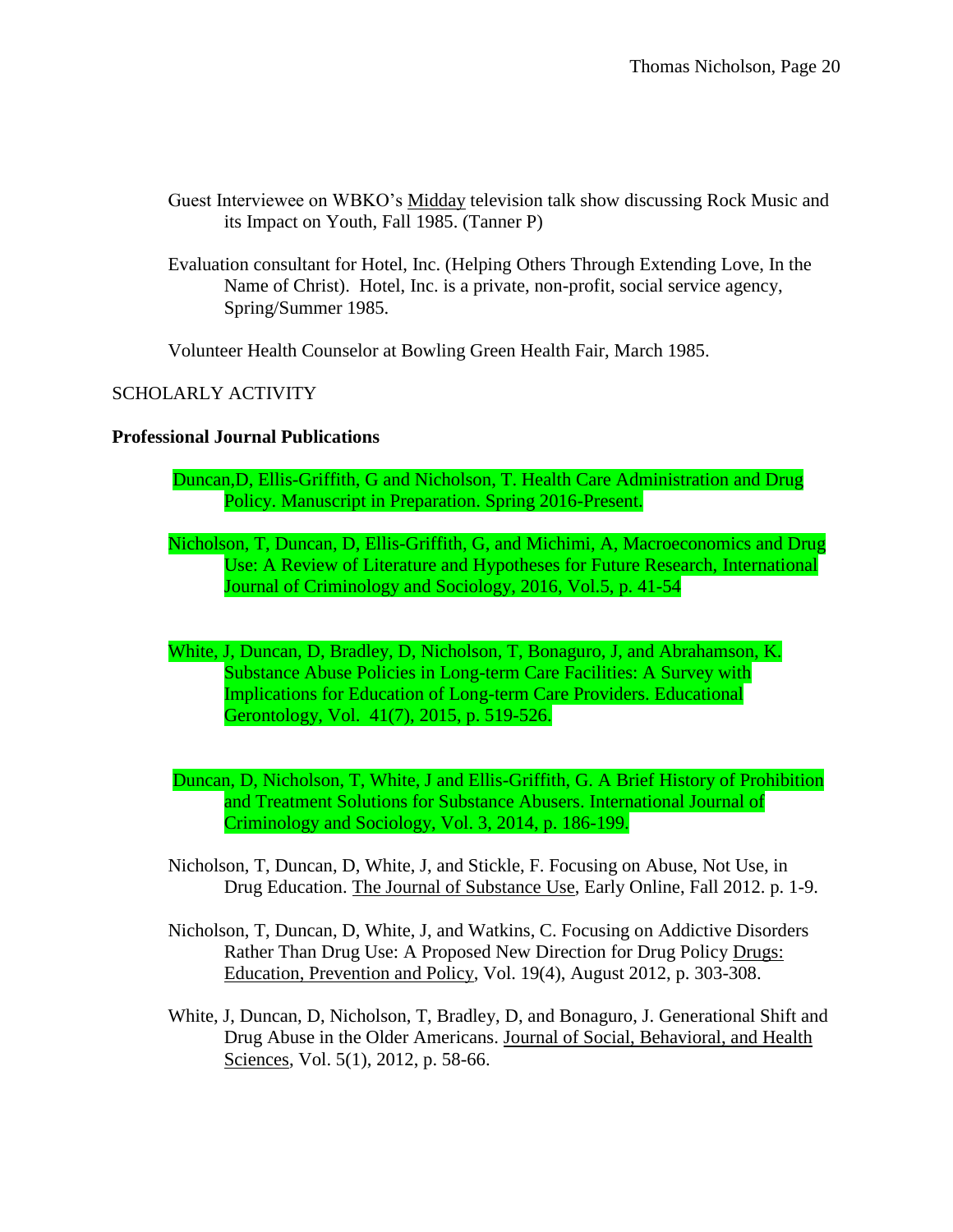- Duncan, D, Nicholson, T, White, J, Burr-Bradley, D. and Bonaguro, J. The Baby Boomer Effect: Changing Patterns of Substance Abuse Among Adults Ages 55 and Over. Journal of Aging & Social Policy, Vol. 22, July-September 2010, p. 237-247.
- Watkins, C, White J, Duncan, D, Wyant, D, Nicholson, T, Khubchandani, J & Chekuri L. Consumer – Directed Health Insurance vs. Managed Care: Analysis of Healthcare Utilization and Expenditures Incurred by Employees in a Rural Area. Research in the Sociology of Health Care, Vol.28, 2010, p. 197-214.
- Bonaguro, J., White, J., Duncan, D., Nicholson, T. and Smith, B. Compensation of Certified Health Education Specialists. American Journal of Health Education, Vol. 40, (4), July/ August 2009, p.236-244.
- Duncan, D., White, J. and Nicholson, T. Impact of the Great Body Shop on Student Health Risks: A Partial Replication of the Robinson (1999) Analysis of the Minnesota Student Survey. Californian Journal of Health Promotion, Vol. 5 (1), 2007, p. 76-88.
- Lindley L., Kerby M., Nicholson T. and Lu N. Sexual behaviors and sexually transmitted infections among self-identified lesbian and bisexual college women. Journal of LGBT Health Research, Vol. 3 (3), 2007, p. 41-54.
- Kerby, M., Wilson, R., Nicholson, T. and White, J. Social Identity and Substance Use in the Lesbian Community. Journal of Lesbian Studies, Vol. 9(3), 2005, p. 45-56.
- Wilson, R., Duncan, D. and Nicholson, T. Public Attitudes Towards Smoking Bans in a Tobacco-producing County. Southern Medical Journal, Vol. 96, No. 7, July 2004, p. 645-650.
- Lindley, L., Nicholson, T., Kerby, M. and Lu, N. HIV Associated Risk Behavior Among Self-identified Lesbian, Gay, Bisexual and Transgender College Students in the U.S. AIDS: Education and Prevention, Vol. 15(5), September-October 2003, p. 413-429.
- Chilakapati, V., Duncan, D., Nicholson, T., White, J. and Lindley, L. A Case Control Analysis of Felony Convictions Among Recreational Drug Users. Psychological Reports, Vol. 93, 2003, p. 365-370.
- Duncan, D., White, J. and Nicholson, T. Using Internet-Based Surveys to Reach the Hidden Population of Non-Abusive Illicit Drug Users. American Journal of Health Behavior, Vol. 27(3), 2003, p. 208-218.
- Nicholson, T., Duncan, D. and White J. Is recreational drug use normal? Journal of Substance Use, Vol. 7(3), September 2002, p. 116-123.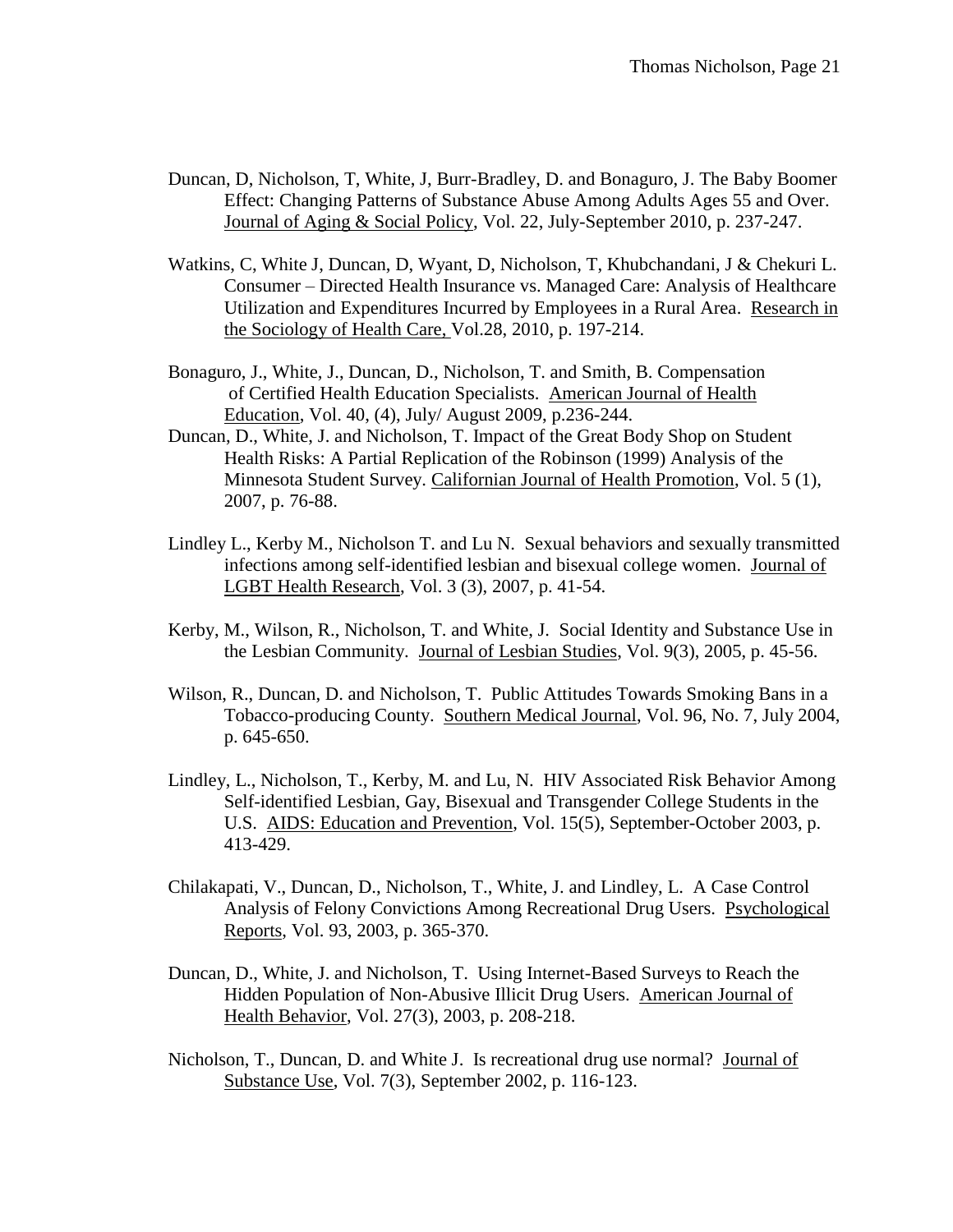- Nicholson, T., White, J., Cline, R., Minors, P. and Duncan, D. Parents who report using illicit drugs: Findings and implications of the DRUGNET study. Psychological Reports, Vol. 88, 2001, p. 245-251.
- Nicholson, T. A book review of "Confronting the Drug Control Establishment Alfred Lindesmith as a Public Intellectual." The Journal of Public Health Policy, Vol. 22(3), 2001, p. 358-360.
- Lanier, C., Nicholson, T. and Duncan, D. Drug Use and Mental Well-being Among Sample of Undergraduate and Graduate College Students. Journal of Drug Education, Vol. 31(3), 2001, p. 239-248.
- Reneau, J., Nicholson, T., White, J. and Duncan, D. The General Well-being of Recreational Drug Users: A Survey on the WWW. International Journal of Drug Policy, Vol. 2, 2000, p. 315-323.
- Nicholson, T., White, J. and Duncan, D. Internet Survey Offers Profile of Recreational Drug Users (Abstract). In DATA-The Brown University Digest of Addiction Theory and Application. Vol. 19(3), March 2000, p. 6-7.
- Nicholson, T., White, J. and Duncan, D. A Survey of Adult Recreational Drug Use Via the WWW: The Drugnet Study. Journal of Psychoactive Drugs, Vol. 31(4), 1999, p. 415-422.
- Nicholson, T., Duncan, D. and Reneau, J. A Public Health Approach to Mitigating the Negative Consequences of Illicit Drug Abuse (Policy Statement for National Association for Public Health Policy). Journal of Public Health Policy, Vol. 20(3), 1999, p. 268-281.
- Nicholson, T. A book review of "The Fix" by Michael Massing. Journal of Public Health Policy, Vol. 20(4), 1999, p. 494-496.
- Schuster, C., Nicholson, T., Higgins, W., Simoneau, I., White, J. and Ogbonna-McGruder, C. A Multinational Comparison of Health Knowledge: College Students in Canada, Nigeria and the United States. College Student Journal, Vol. 33(3), 1999, p. 424-432.
- Duncan, D., Donnelly, J., Nicholson, T. and White, J. Chronic Drinking, Binge Drinking and Drunk Driving II. Psychological Reports, Vol. 84, 1999, p. 145-146.
- Nicholson, T., White, J. and Duncan, D. Drugnet: A Pilot Study of Adult Recreational Drug Use Via the WWW. Substance Abuse, Vol. 19(3), 1998, p. 109-121.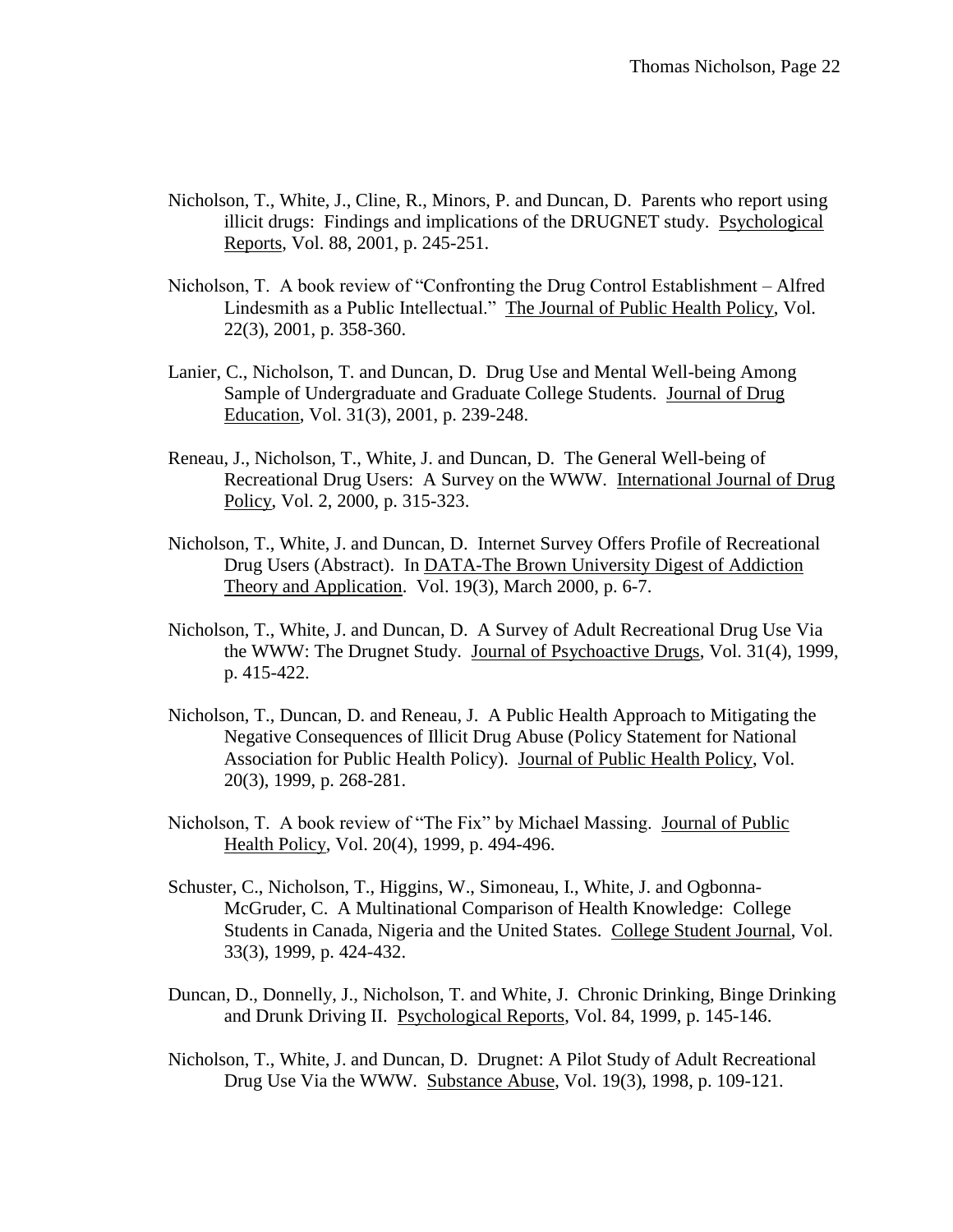- York, J., Nicholson, T., Minors, P. and Duncan, D. Stressful Life Events and Loss of Hair Among Women: A Case Control Study. Psychological Reports, Vol. 82, 1998, p. 1044-1046.
- Smith, B., Price, J., Nicholson, T., and Higgins, W. Health Knowledge of Predominately Mexican-American High School Students. Journal of Health Education, Vol. 29(1), 1998, p. 21-25.
- Laugh, T., Higgins, W., Nicholson, T., Dunn, D. and Charles, K. Student Health Services in Four-Year Post-Secondary Institutions – 1989-1994. College Student Journal, Vol. 32(3), 1998, p. 433-442.
- White, J. and Nicholson, T. A Phantom Shopper Approach to Assessing Access and Quality of HIV Testing and Counseling in Rural Public Health Departments. The Journal of the Gay and Lesbian Medical Association, Vol. 1(4), 1997, p. 203-216.
- Duncan, D. and Nicholson, T. Dutch Drug Policy: A Model for America? Journal of Health and Social Policy, Vol. 8(3), 1997, p. 1-15.
- Clifford, P. and Nicholson, T. Barriers to Measuring the Effectiveness of Drug Policy. Journal of Primary Prevention, Vol. 17(4), 1997, p. 363-374.
- Nicholson, T., Higgins, W., Minors, P., Price, J. and Simonaeu, I. A Comparison of General Health Knowledge Between American and French-Speaking Canadian College Students: A Pilot Study. The College Student Journal, Vol. 30(1), 1996, p. 141-143.
- Duncan, D., Bomar, G., Nicholson, T., Wilson, R. and Higgins, W. Health Practices and Mental Health Revisted. Psychological Reports, 77, 1995, p. 205-206.
- Nakanaga, M., Wilson, R., Nicholson, T. and Parks, E. Is Fluoride Mouthrinse Effective in a Fluoridated Water Community? An evaluation in a Rural Community. Southern Health Update, Vol. 16(1), July 1995, p. 7-8.
- Duncan, D., Nicholson, T., Clifford, P. and Hawkins, W. Harm Reduction: An Emerging New Paradigm for Drug Education. Journal of Drug Education, Vol. 24(4), Winter 1994, p. 281-290.
- Nicholson, T., Higgins, W., Turner, P., James, S., Stickle, T. and Pruitt, T. The Relationship Between Meaning in Life and the Occurrence of Drug Abuse: A Retrospective Study. Psychology of Addictive Behaviors, Vol. 8(1), 1994, p. 24- 28.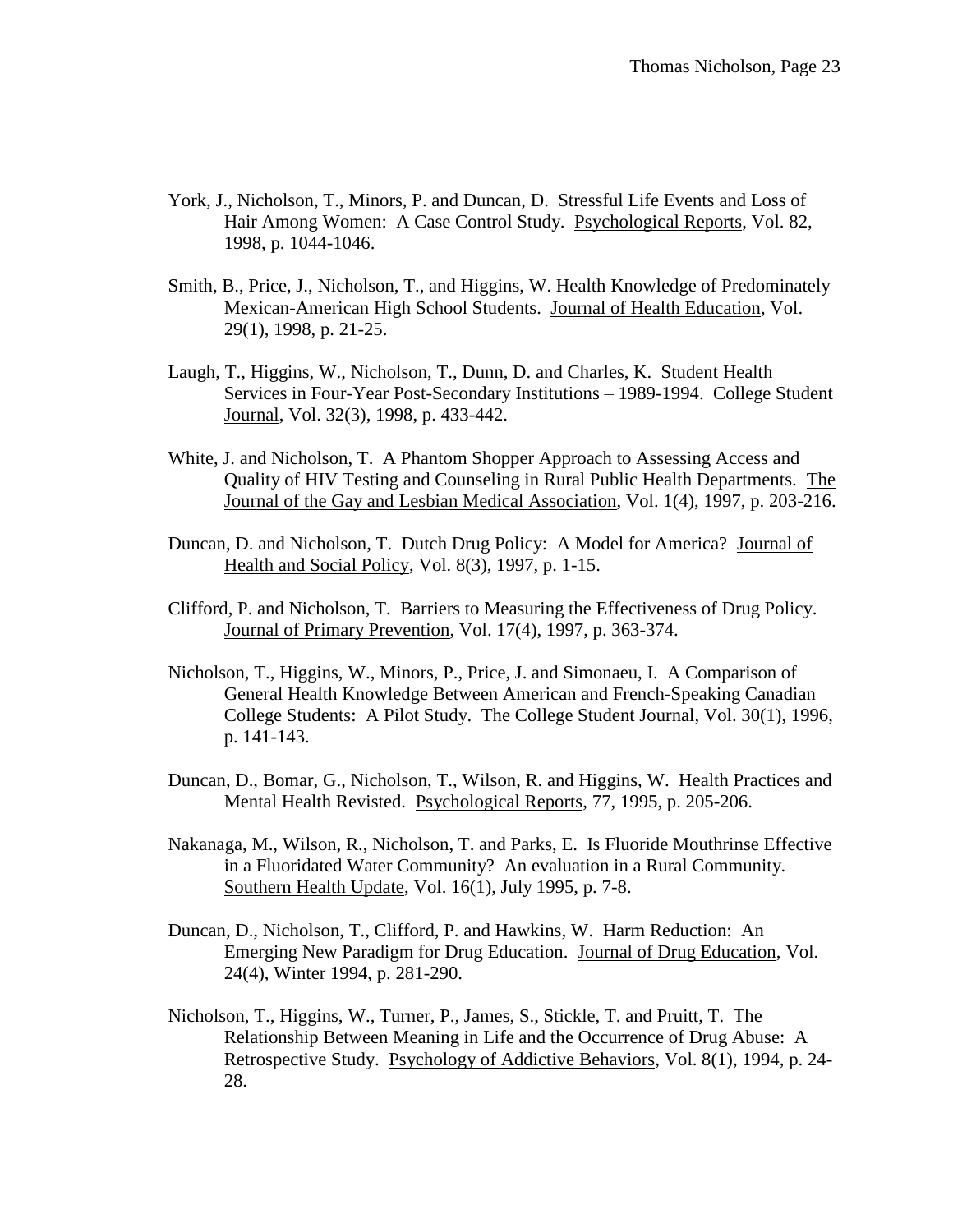- Ferguson, J., Kersting, F., Nicholson, T. and Ruff, A. AIDS Pamphlet Comphrension by Academically At-Risk College Freshmen: The Readability Factor. National Forum of Teacher Education Journal, Vol. 3(1), 1993-94, p. 29-32.
- Belcastro, P., Gramlich, T., Nicholson, T., Price, J. and Wilson, R. A Review of Data based Studies Addressing the Affects of Homosexual Parenting on Children's Sexual and Social Functioning. The Journal of Divorce and Remarriage, Vol. 20(1/2), 1993, p. 105-122.
- Wilson, R., Niva, G. and Nicholson, T. Prohibition Revisited: County Alcohol Control Consequences. Journal of the Kentucky Medical Association. Vol. 90(1), 1993, p. 9-12.
- Duncan, D., Donnelley, J., Nicholson, T. and Hees, A. Cultural Diversity, Superstitions and Pseudoscientific Beliefs Among Allied Health Students. College Students Journal, Vol. 26(4), 1992, p. 525-530.
- Higgins, W., Nicholson, T., Price, J. and Case, C. Grading Patterns and Learning in College Personal Health Courses. Health Values: Health Behavior Education and Promotion, Vol. 16(3), 1992, p. 27-32.
- Nicholson, T. The Primary Prevention of Illicit Drug Problems: An Argument for Decriminalization and Legalization. The Journal of Primary Prevention, Vol. 12(4), 1992, p. 269-282.
- Duncan, D., Donnelly, J. and Nicholson, T. Belief in the Paranormal and Religious Belief Among College Students. Psychological Reports, Vol. 70, 1992, p. 15-18.
- Nicholson, T., Case, C., Price, J., Higgins, W. and Thompson, K. The Health Knowledge Inventory – Alpha: A Personal Health Knowledge Test for High School Seniors. Journal of School Health, Vol. 61(10), December 1991, p. 430-432.
- Price, J., Higgins, W. and Nicholson, T. Health Knowledge of College Students. College Student Journal, Vol. 25(2), 1991, p. 252-256.
- Duncan, D. and Nicholson, T. Pornography as a Source of Sex Information for Students at a Southeastern State University. Psychological Reports, Vol. 68, 1991, p. 802.
- Nicholson, T., Price, J. and Higgins, W. The Development and Validation of the Health Knowledge Inventory. Wellness Perspectives: Research, Theory and Practice, Vol. 4, Summer 1990, p. 3-12.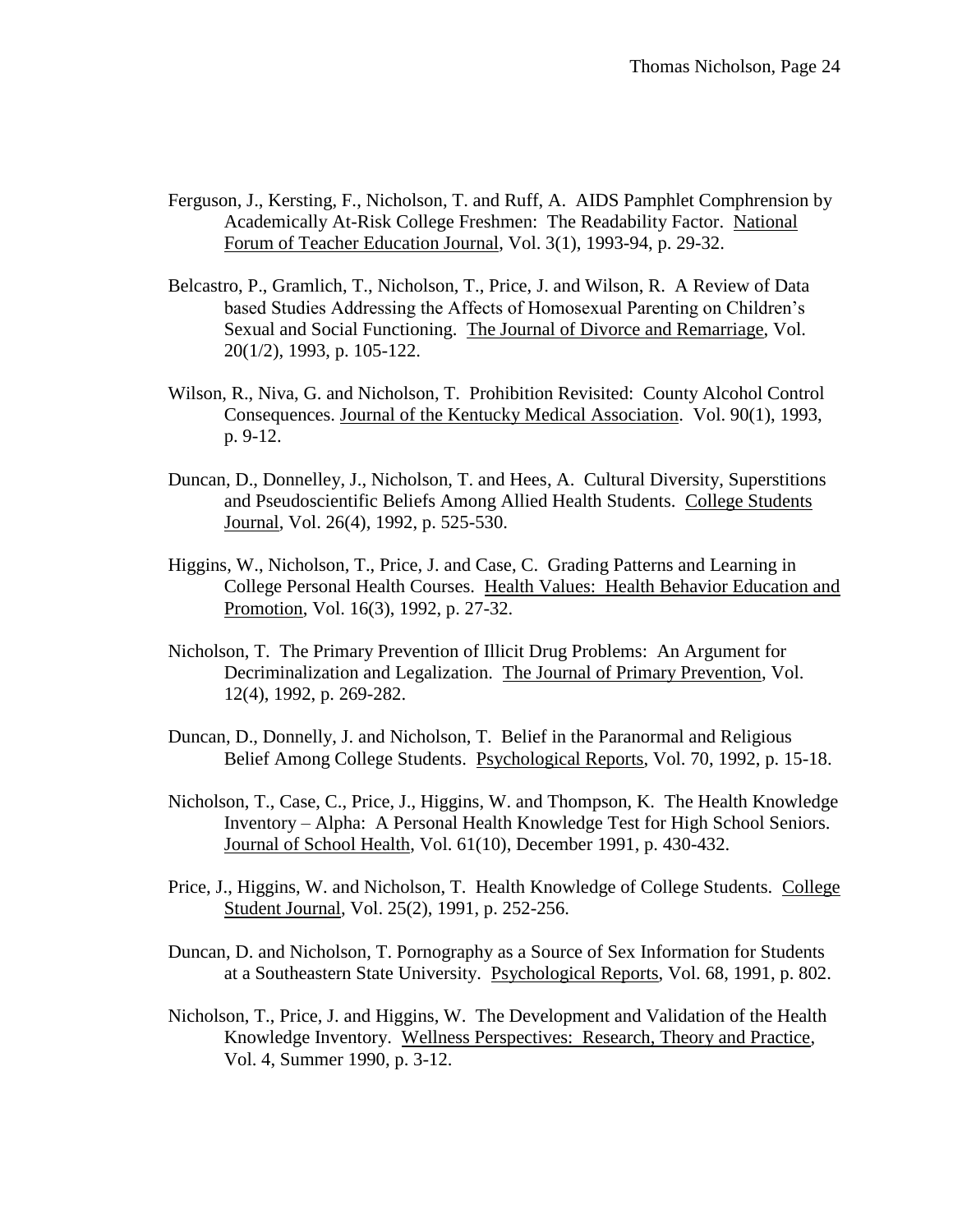- Parks, E. and Nicholson, T. The Effects of Smokeless Tobacco Use on the Prevalence of Dental Caries. Health Values, Vol. 14(4), July/August 1990, p. 37-39.
- Ferguson, J., Kersting, F. and Nicholson, T. AIDS Education Via Health Pamphlets: A Pilot Study of Pamphlet Readability. National Forum of Special Education Journal, Vol. 1(2), p. 33-38.
- Wilson, R. and Nicholson, T. Teenage Drinking in Wet vs. Dry Counties. Southern Health Update, Vol. 10(1), p. 10.
- Nicholson, T., Belcastro, P.A. and Duncan, D.F. An Evaluation of a University Stress Management Program. College Student Journal, Vol. 23(1), Spring 1989, p. 76- 81.
- Nicholson, T., Duncan, D.F., Hawkins, W., Belcastro, P.A. and Gold, R. Stress Rx: Two Aspirins, Fluids and One More Workshop. Professional Psychology: Research and Practice, Vol. 19(6), December 1988, p. 637-641.
- Higgins, C.W., Nicholson, T. and Bruce, R. Local Health District a Wellness Resource for Kentucky Employers. Business and Health, Vol. 5(4), 1988, p. 38-39.
- Woodall, G.E., Higgins, C.W., Dunn, J.D. and Nicholson, T. Characteristics of the Frequent Industrial Medical Department Visitor and Implications for Health Promotion. Journal of Occupational Medicine, Vol. 29(8), 1987, p. 660-664.
- Hahn, J.S. and Nicholson, T. The Role of Computers in Health Education Some Lessons from Instructional Technology. Family and Community Health, Vol. 9(2), 1986, p. 64-67.
- Nicholson, T., Belcastro, P.A. and Gold, R.S. Retrospective Pretest-posttest Analysis Versus Traditional Pretest-posttest Analysis. Psychological Reports, Vol. 57, 1985, p. 525-526.
- Belcastro, P.A. and Nicholson, T.J. Chemical Foreplay. Health Education, Vol. 14(3), 1983, p. 45.
- Belcastro, P.A. and Nicholson, T.J. Chemical Foreplay Among Black and White Students. Journal of Drug Education, Vol. 12(4), 1982, p. 373-383.

#### **Book Chapters**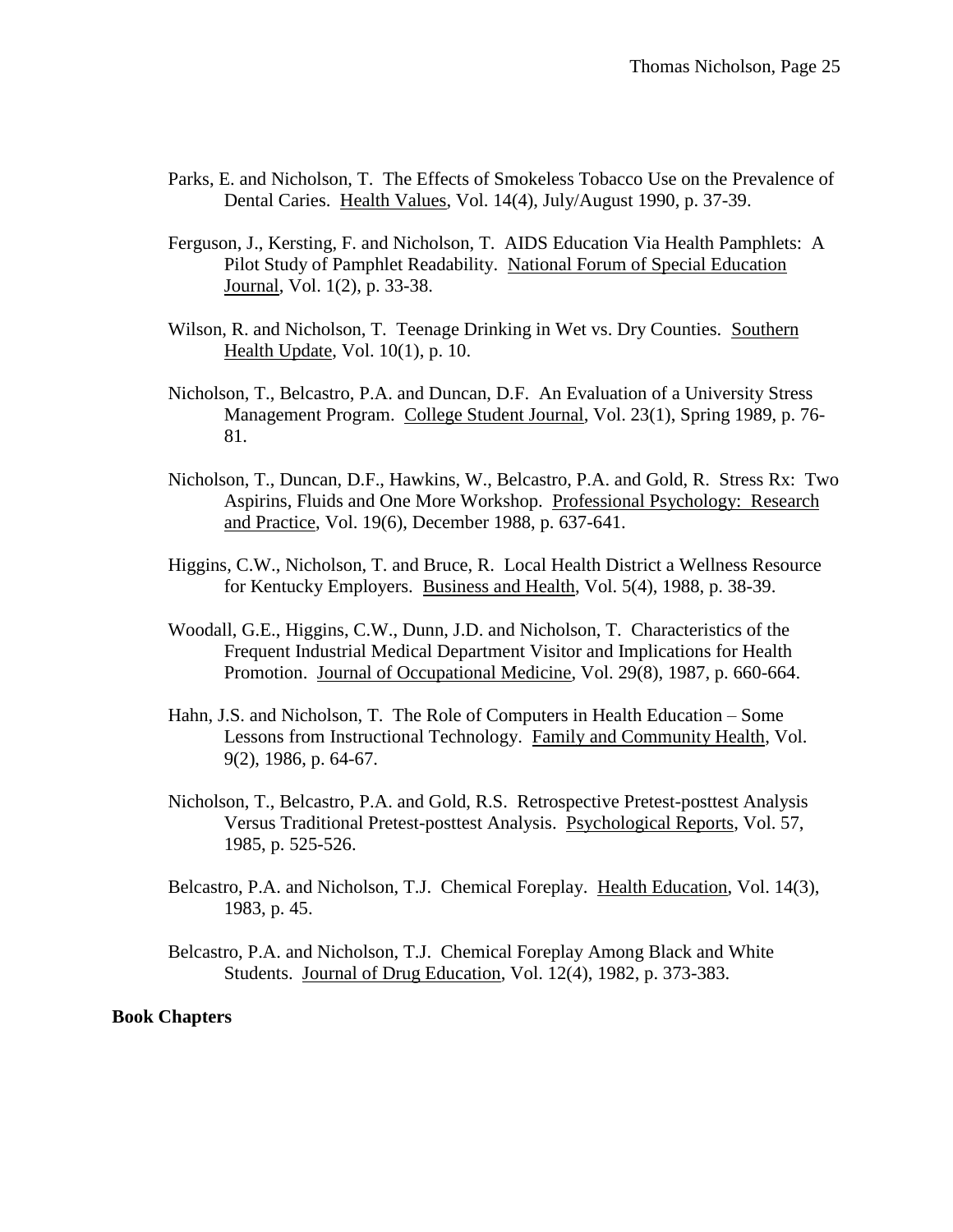- White, J., Nicholson, T., Minors, P. and Duncan, D. A demographic profile of employed users of illicit drugs. In "Current Topics in Management," Rahim, M., Golembiewski, R. and Mackenzi, K. (Editors), 2001, Vol. 6, p. 253-270.
- Minors, P., Nicholson, T. and Koscielniak, J. Job Redesign in Health Care: Making Old Look New Again. Current Topics in Management, 1999, Vol. 4, p. 213-224.
- Simoneau, I., Price, J., Higgins, W., Nicholson, T. and Tardif, J. L'Evaluation des Connaissances en Sante: Validation Canadienne Francaise du Health Knowledge Inventory in Conference Proceedings Book which includes selected papers from the Le Colloque del'A.R.C., Fall 1995, Quebec, Canada.
- Nicholson, T. Social Policy and Adolescent Drug Consumption: The Legalization Option in Volume VII: Adolescent Druge Misuse, Gullotta, et al (Eds.), 1994, Sage Publications, Inc., Thousand Oaks, California.
- Nicholson, T. and Duncan, D. Is Illicit Drug Use Normal? In The Crucial Next Stage: Health Care and Human Rights, Taylor, W. and Small, K. (Eds.), 1994, Drug Policy Foundation Press, Washington, D.C.

## **Instrument Development**

- "The Health Knowledge Inventory" A general health knowledge test for college students, (Price, J. and Higgins, C.W.) 1990, 1998 (revised).
- "The Health Knowledge Inventory-Alpha" A general health knowledge test for high school seniors, (Price, J. and Higgins, C.W.) 1990.
- "The Health Knowledge Inventory" (French Language Version)(Price, J. and Higgins, W.) 1994.
- "DRUGNET" An online survey of drug use, health behavior and mental well-being (White, J. and Duncan, D.) 1996-2000.
- DRUGNET Gay, Lesbian, Bisexual and Transgender. An online survey of drug use behavior and mental well-being (White, J., Duncan, D., Lindley, L. and Kirby, M.) 2000.
- Lesbian, Gay, Bisexual and Transgender College Student Health Behavior Survey. (Online questionnaire), Lindley, L., Lu, N. and Kirby, M.) 2001.

## **Grants and Contracts**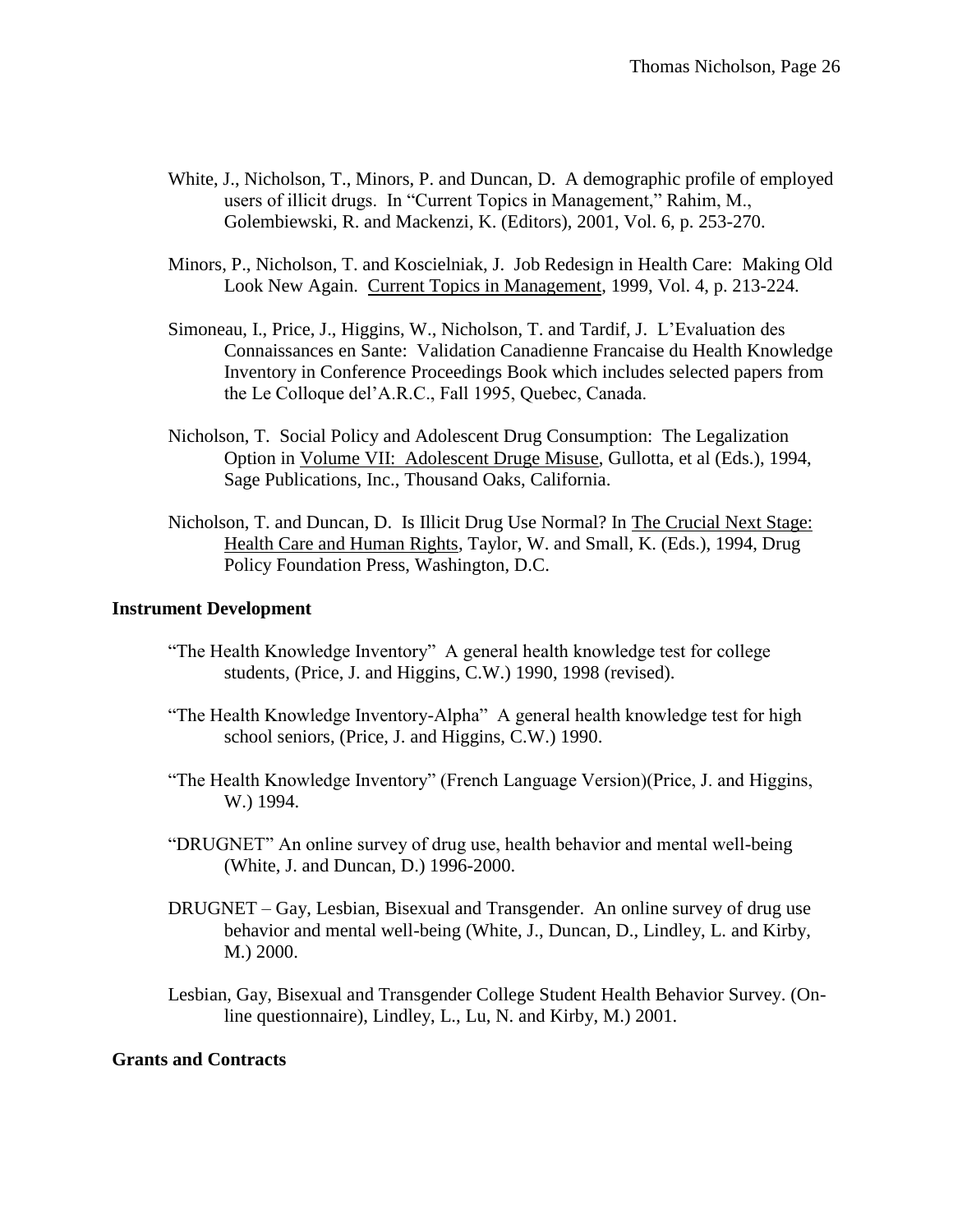- "Oxycontin: Accuracy in the Media," Fall 2003, \$121,000.00. Submitted to the Purdue Pharma Foundation. (Principle Investigator: Thomas Nicholson; Co-PI: David Duncan). (Not funded.).
- "Rapid response to college drinking problems," Fall 2003, \$481,592.00. Submitted to National Institute on Alcohol Abuse and Alcoholism. (Principle Investigator: John Bonaguro; Co-PI: Richard Wilson; Project Director: Molly Kerby; Program Evaluator: Thomas Nicholson). Status: Not Funded.
- "Kentucky Radon Analysis Project," Fall 2003, \$5,000.00. Kentucky Department of Public Health. (White, J.)
- "A survey of Allen County, KY residents on attitudes about smoking in the county courthouse and other public places." August 2002, \$4,000.00. Allen County Health Department. (Wilson, R. and Duncan, D.)
- "Database Programming for DRUGNET Study Grant," Fall 2002, \$1,000.00. WKU Faculty Research Committee.
- "DRUGNET and HCAVS Project," Fall 1997, \$20,000. Robert Wood Johnson Foundation (non-funded).
- "AIDS AND YOU Pamphlet Field Testing Grant," Fall 1989, \$1,000.00. WKU Faculty Research Committee (Ferguson, J. and Kersting, F.)
- "Health Knowledge Inventory Development Grant," March 1988, \$547.40. WKU Faculty Research Committee (Price, J. and Higgins, C.W.)
- "Risk Reduction Project," September 1987, \$7,400. Barren River District Health Department. (Higgins, C.W.)
- "Risk Reduction Project," September 1986, \$7,400. Barren River District Health Department. (Higgins, C.W.)
- "Primary Grades Curriculum Evaluation Grant," July 1986, \$3,235. KY Department for Health Services – Preventive Block Grant. (Wilson, R. and Lohr, G.)
- "Growing Healthy Evaluation Grant," July 1986, \$3,325. American Lung Association Louisville Division. (Wilson, R. and Lohr, G.)
- "Risk Reduction Project," December 1985, \$19,715. Barren River District Health Department. (Higgins, W. and Lohr, G.)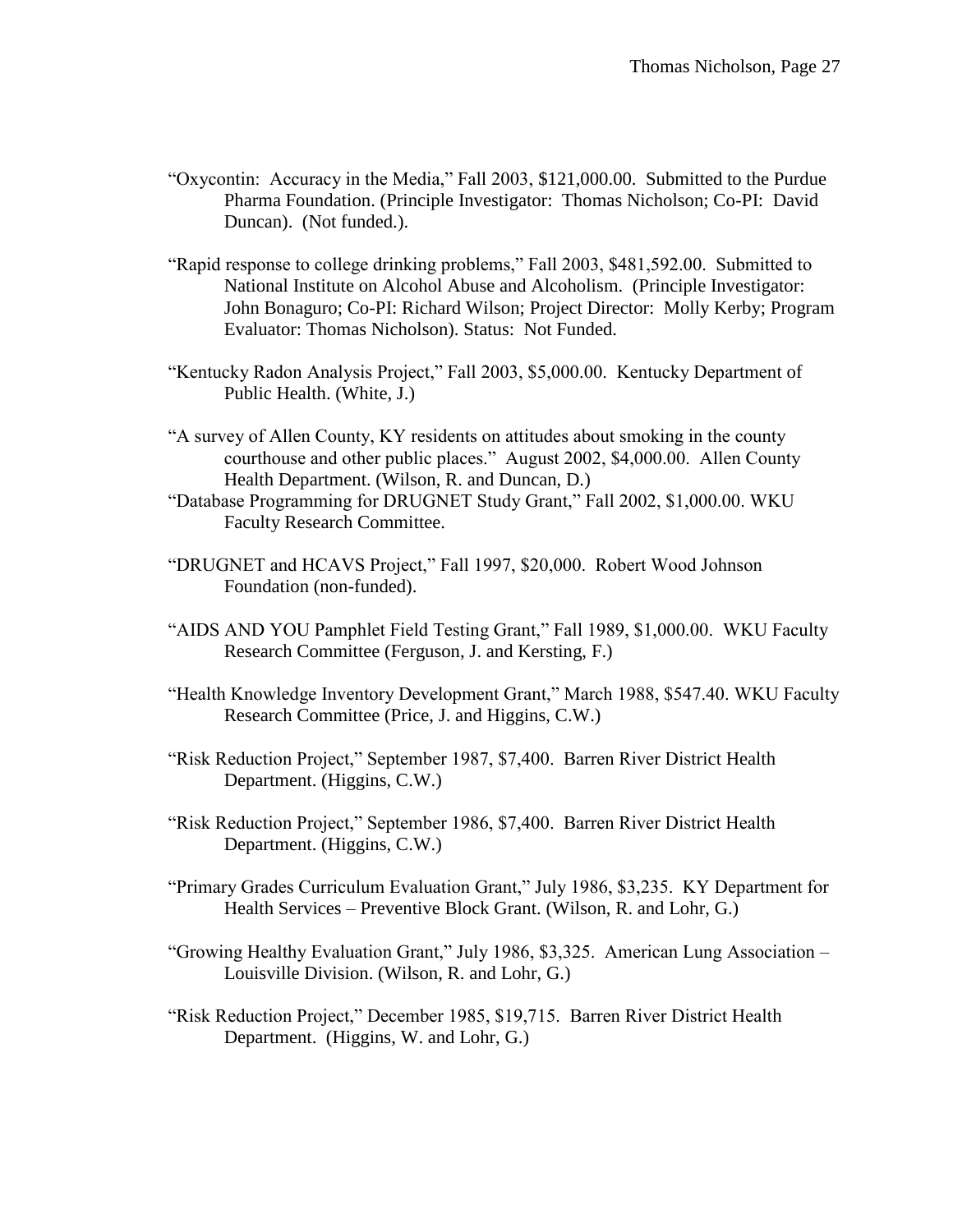"Risk Reduction Project," December 1983, \$16,475. Barren River District Health Department. (Higgins, W. and Lohr, G.)

## **Professional Presentations**

- "A New Model of Harm Reduction Drug Education." A presentation at the International Drug Reform Conference, Los Angeles, CA, November 2011 (Duncan, D and White, J)
- "Psychological Stress Among International Students and its Implications." A presentation at the 61<sup>st</sup> annual meeting NAFSA: Association of International Educators, Los Angeles, CA, May 2009. (Gokarakonda, Nicholson, Duncan and White.)
- "Changing patterns of substance abuse by the elderly: The increasing contribution of Illicit drugs." Paper presented at The Oxford Roundtable on Substance Abuse: From Biology to Ethics, Lincoln College, Oxford University, Oxford, England, 2009. (Duncan, D., Nicholson, T., White, J, and Bonaguro, J.)
- "Changes in substance abuse by the elderly: The increasing contribution of illicit drugs." Poster presented at the Ninth Annual Meeting of the American Academy of Health Behavior, Hilton Head, SC, 2009. (Duncan, D., Nicholson, T., White, J, and Bonaguro, J.)
- "Focusing on Addictive Disorder Rather than Drug Use." Paper presented at the Oxford Round Table on Substance Abuse: From Biology to Ethics, Lincoln College, Oxford University, Oxford, England, 2008. (Nicholson, T., Duncan, D., White, J).
- "Impact of the Great Body Shop on Student Health Risks: A Partial Replication of the Robinson (1999) Analysis of the Minnesota Student Survey. Californian Journal Of Health Promotion, 5 (1), 76-88. 2007.
- "Sexual Behaviors and STI's Among Lesbian College Women." A presentation at the 2006 National STD Prevention Conference, (CDCP), Jacksonville, FL, June 2005.
- "Harm reduction as evidence-based policy and practice." A presentation at the  $133<sup>rd</sup>$ annual meeting of the American Public Health Association, Philadelphia, PA, December 2005. (Duncan D., Nicholson T. and White J.)
- "Impact of criminal justice system coercion on drug abuse treatment." A presentation at the 133rd annual meeting of the American Public Health Association, Philadelphia, PA, December 2005. (Duncan D. Nicholson T. and White J.)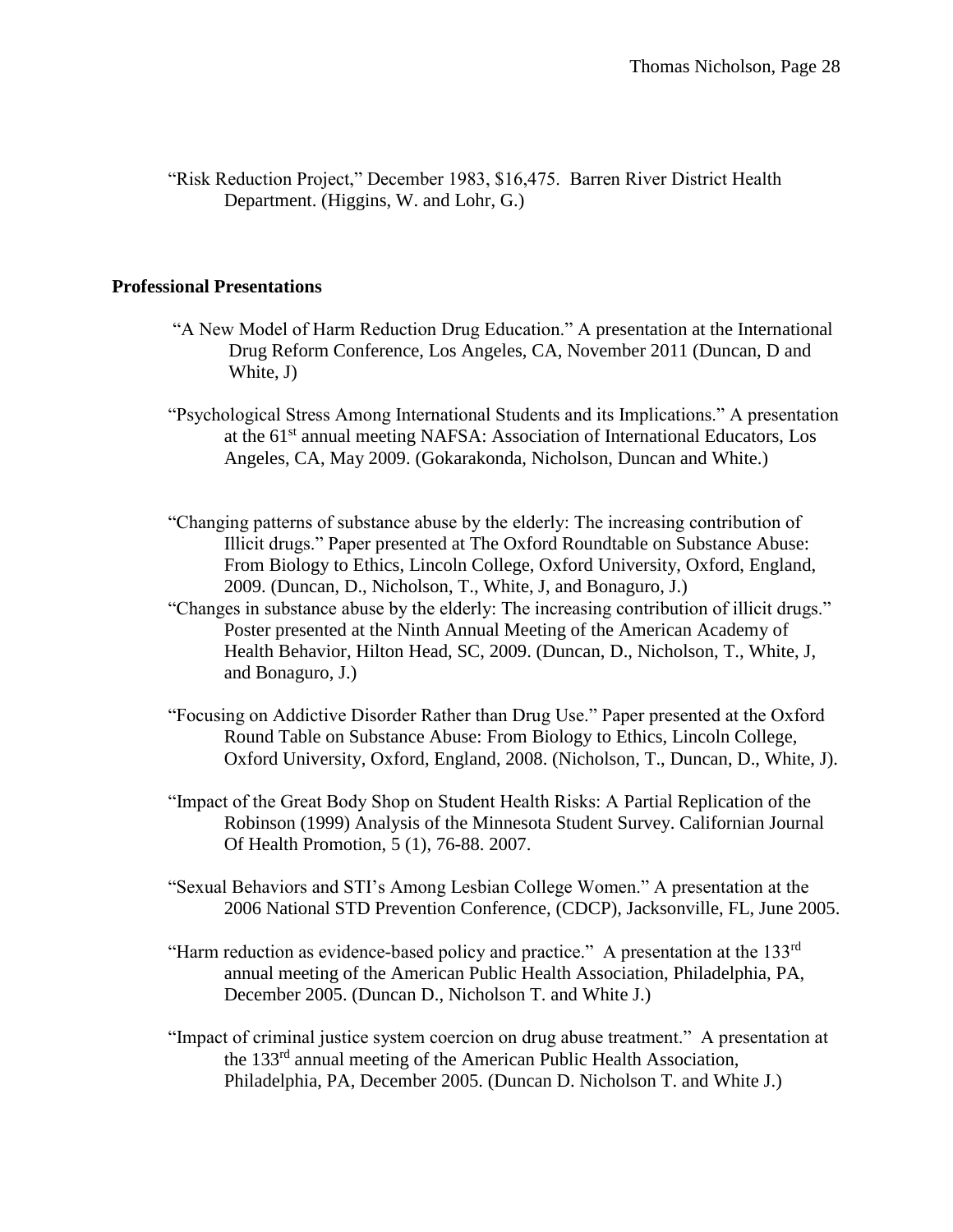- "Campus alcohol brief interventions: assessing faculty training readiness." Presented at the 133rd annual meeting of the American Public Health Association, Philadelphia, PA, December 2005. (Bonaguro J., Wilson R., Duncan D. and Nicholson T.)
- "Self-reported sexual behaviors and STI's among lesbian and bisexual college women." A presentation at the 133rd annual meeting of the American Public Health Association, Philadelphia, PA, December 2005. (Lindley L., Kerby M., Nicholson and Lu N.)
- "Self-reported sexual behaviors (and STI's among lesbian and bisexual women." Presented at the 133<sup>rd</sup> annual meeting of the American Public Health Association, New Orleans, LA, November, 2005 (Lindley, Nicholson, Lu.)
- "Symptoms of dependence among self-identified adult recreational illicit drug users." Accepted for presentation at the 132<sup>nd</sup> annual meeting of the American Public Health Association, Washington D.C., November 2004. (Nagarajan, S., Nicholson T., Duncan, D., White, J., and Lindley, L.)
- "Faith community and tobacco control coalitions: a national survey." Accepted for presentation at the 132nd annual meeting of the American Public Health Association, Washington, D.C., November 2004. (Wilson, R., Nicholson, T.)
- "Health care delivery system barriers produced by U.S. drug policy." Presented at 11<sup>th</sup> Annual International Conference on Advances in Management, Orlando, FL, March 2004. (Minors, P., Nicholson, T., White, J. and Duncan, D.)
- "Patterns of cocaine consumption: A replication of Cohn and Sas' findings." Presented presentation at the 131st annual meeting of the American Public Health Association, San Francisco, CA, November 2003. (Seerpi, N., Duncan, D., Nicholson, T., White, J. and Lindley, L.)
- "Body image and dieting and exercise behavior among lesbian female college students: Results from the National Lesbian, Gay, Bisexual and Transgender (LGBT) College Student Survey." Presented at the  $131<sup>st</sup>$  annual meeting of the American Public Health Association, San Francisco, CA, November 2003. (Kirby, M., Lindley, L., Nicholson, T. and Lu, N.)
- "Knowledge, skills and abilities required of senior Healthcare executives." Presented at the 131<sup>st</sup> annual meeting of the American Public Health Association, San Francisco, CA, November 2003. (White, R., Nicholson, T., White, J. et al.)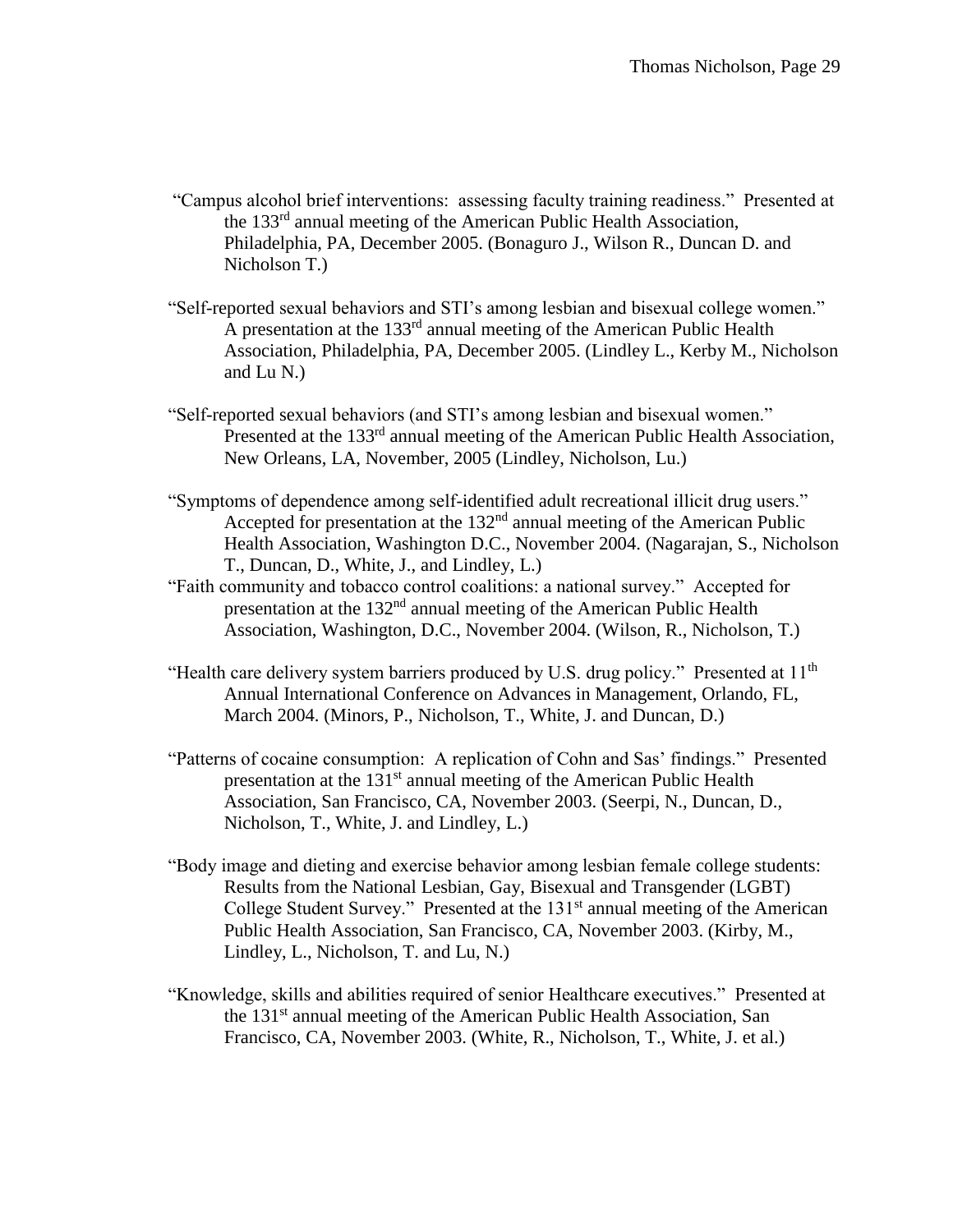- "High school experiences of lesbian, gay bisexual and transgender college students in the United States." Presented at the 131<sup>st</sup> annual meeting of the American Public Health Association, San Francisco, CA, November 2003. (Lindley, L., Kirby, M., Lu, N. and Nicholson, T.)
- "HIV/STI associated risk behaviors among lesbian, gay, bisexual and transgender college students: Implications for prevention programming." Presented at the 131<sup>st</sup> annual meeting of the American Public Health Association, San Francisco, CA, November 2003. (Lindley, L., Lu, N., Nicholson, T. and Kirby, M.)
- "Using opinion polling for anti-tobacco advocacy." Presented at the 131<sup>st</sup> annual meeting of the American Public Health Association, San Francisco, CA, November 2003. (Wilson, R., Nicholson, T., and Duncan, D.)
- "The relevance of drug policy to health care administration." Presented at the annual meeting of the Association of University Programs in Health Care Administration, Nashville, TN, June 2003. (White, J., Duncan, D., Minors, P. and Nicholson, T.)
- "Opinion polling for anti-tobacco advocacy." Presented at the  $55<sup>th</sup>$  annual meeting of the Kentucky Public Health Association, April 2003. (Wilson, K., Nicholson, T. and Duncan, D.)
- "Update on Bupromorphine history, legislation and proposed uses." A paper presented at the annual meeting of the National Association for Public Health Policy, Philadelphia, PA, November 2002. (Nicholson, T.)
- "Evaluation of directly observed therapy for pulmonary tuberculosis patients in Nepal." Presented at the 130<sup>th</sup> annual meeting of the American Public Health Association, Philadelphia, PA, November 2002. (Nicholson, T., Bhattacharya, B., White, J., Higgins, W. and Minors, P.)
- "A demographic profile of workers who use, not abuse, illicit drugs." Presented at the 130<sup>th</sup> annual meeting of the American Public Health Association, Philadelphia, PA, Fall 2002. (White, J., Nicholson, T., Duncan, D. and Minors, P.)
- "Methodological and ethical issues of data collection for scientific research via the WWW. Presented at the 130<sup>th</sup> annual meeting of the American Public Health Association, Philadelphia, PA, Fall 2002. (Kirby, M., White, J., Nicholson, T., Lindley, L. and Wilson, R.)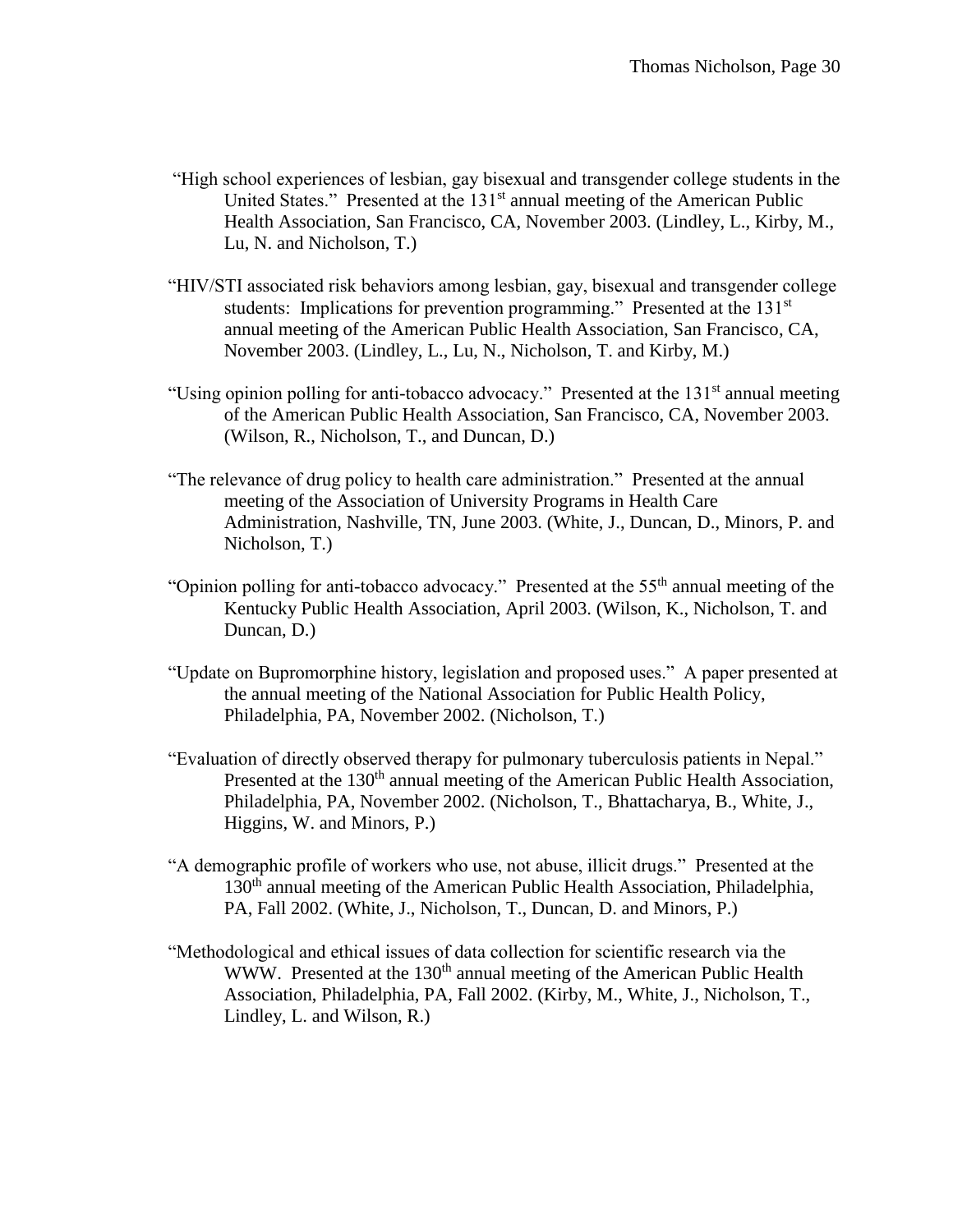- "Health risk behaviors of LGBT college students in the United States." Presented at the 130<sup>th</sup> annual meeting of the American Public Health Association, Philadelphia, PA, Fall 2002. (Lindley, L., Kirby, M., Nicholson, T. and Lu, N.)
- "Illicit drug policy in America." Presented at the annual meeting of the National Association for Public Health Policy, Fall 2002. (Duncan, D. and Nicholson, T.)
- "Implications of non-abusive use of currently illicit drugs for drug policy." Presented at the Addictions 2002 Conference (Eindhoven, Holland), Philadelphia, PA, Fall 2002. (Nicholson, T., White, J. and Duncan, D.)
- "Reaching the hidden population of non-abusive drug-users: a survey of methods." Presented at the Addictions 2002 Conference (Eindhoven, Holland), Fall 2002. (White, J., Nicholson, T. and Duncan, D.)
- "Measuring student attitudes toward justice in managed care environments." A presentation at the annual meeting of the Association of University Programs in Health Administration, Atlanta, GA, June 2001. (Higgins, W., White, J. and Minors, P.)
- "Talking with your children about drugs: Concerns and motivations from parents who use illicit drugs." A presentation at the annual meeting of the American Public Health Association, Atlanta, GA, October 2001. (Duncan, D., White, J., Minors, P. and Cline, R.)
- "A demographic profile of healthy adult female drug users: Implications for programming and policy." Presented at the annual meeting of the American Public Health Association, Atlanta, GA, October 2001. (White, J., Lindley, L., Bickett, L. and Duncan, D.)
- "A review of current national and international drug reform activities." Presented at the annual meeting of the National Association for Public Health Policy, Atlanta, GA, October 2001. (Duncan, D. and White, J.)
- "Parents Who Use Illicit Drugs: Results from the DRUGNET Survey." A paper presentation at the 13<sup>th</sup> International Conference on Drug Policy Reform, Washington, D.C., May 2000. (Nicholson, T., White, J., Cline, R., Minors, P. and Duncan, D.)
- "Profile of Employed Users of Illicit Drugs." A paper presentation at the International Conference on Advances in Management, Colorado Springs, CO, July 2000. (Nicholson, T., White, J., Duncan, D. and Minors, P.)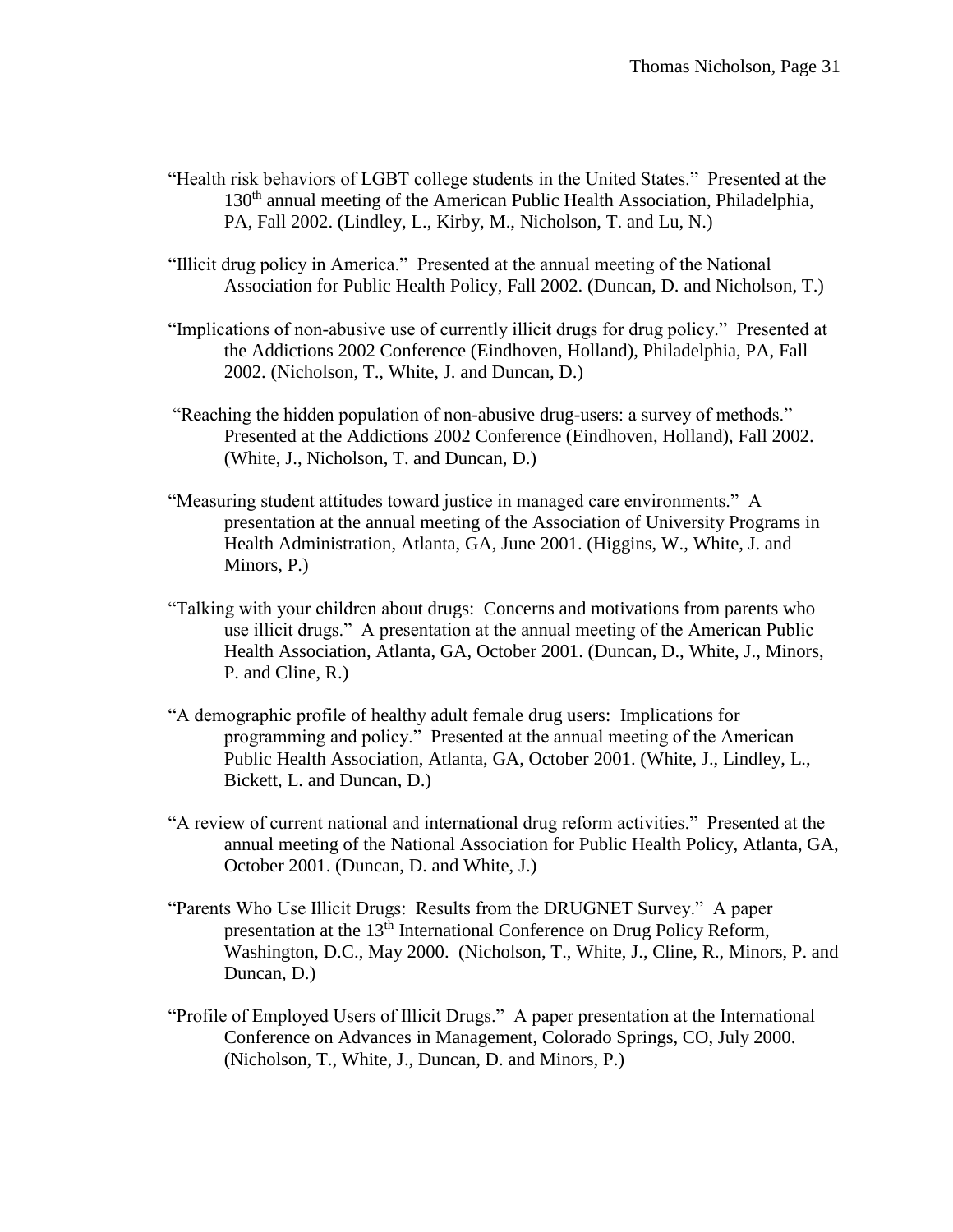- "Drug Policies for the New Millenium." A paper presentation at the annual meeting of the National Association for Public Health Policy and the American Public Health Association, November 2000. (Nicholson, T., Duncan, D. and White, J.)
- "The General Well-being of a Group of Healthy Illicit Drug Users." A presentation at the 12<sup>th</sup> annual International Conference on Drug Policy Reform, Washington, D.C., May 1999.
- "An Internet Survey of the Mental Health Status of Recreational Drug Users: A Summary and Implications for Managers." A presentation at the  $6<sup>th</sup>$  International Conference on Advances in Management, New Orleans, LA, July 1999. (Reneau, J., White, J. and Duncan, D.)
- "Research Issues Surrounding Web-based Surveys." A presentation at the  $6<sup>th</sup>$ International Conference on Advances in Management, New Orleans, LA, July 1999. (White, J., Duncan, D. and Nicholson, T.)
- "Drug Users Online: Using the WWW to Survey Non-Abusing Drug Users." A Presentation at the 1<sup>st</sup> Annual Center for Alcohol and Addiction Studies Research Day (Brown University), Providence, RI, May 1999. (Duncan, D. and White, J.)
- "DRUGNET: An Exploration of the Potential of the Internet for Data Collection from a Hidden Population." A presentation at the Substance Abuse Research Group Monthly Colloquium (WESTAT Corporation). Rockville, MD, November 1999. (Duncan, D. and White, J.)
- "Comparison of the Health Knowledge Among College Students Living in Canada, Nigeria, and the United States." A poster presentation at the annual meeting of the American Public Health Association, Washington, D.C., November 1998.
- "Policy Implications from the DRUGNET Study." A paper presentation at the joint annual meeting of the American Public Health Association and the National Association for Public Health Policy, Indianapolis, IN, November 1997.
- "Cancer education and screening at the Kentucky State Fair." A paper presentation at the annual meeting of the American Public Health Association, Indianapolis, IN, November 1997. (Westbrook, Sorrell, Temple, Akin, Tucker and Hendley)
- "Evaluating the Learning About Parenting Program." A poster presentation at the annual meeting of the American Public Health Association, Indianapolis, IN, November 1997. (Wilson, R., Sims, D. and Higgins, W.)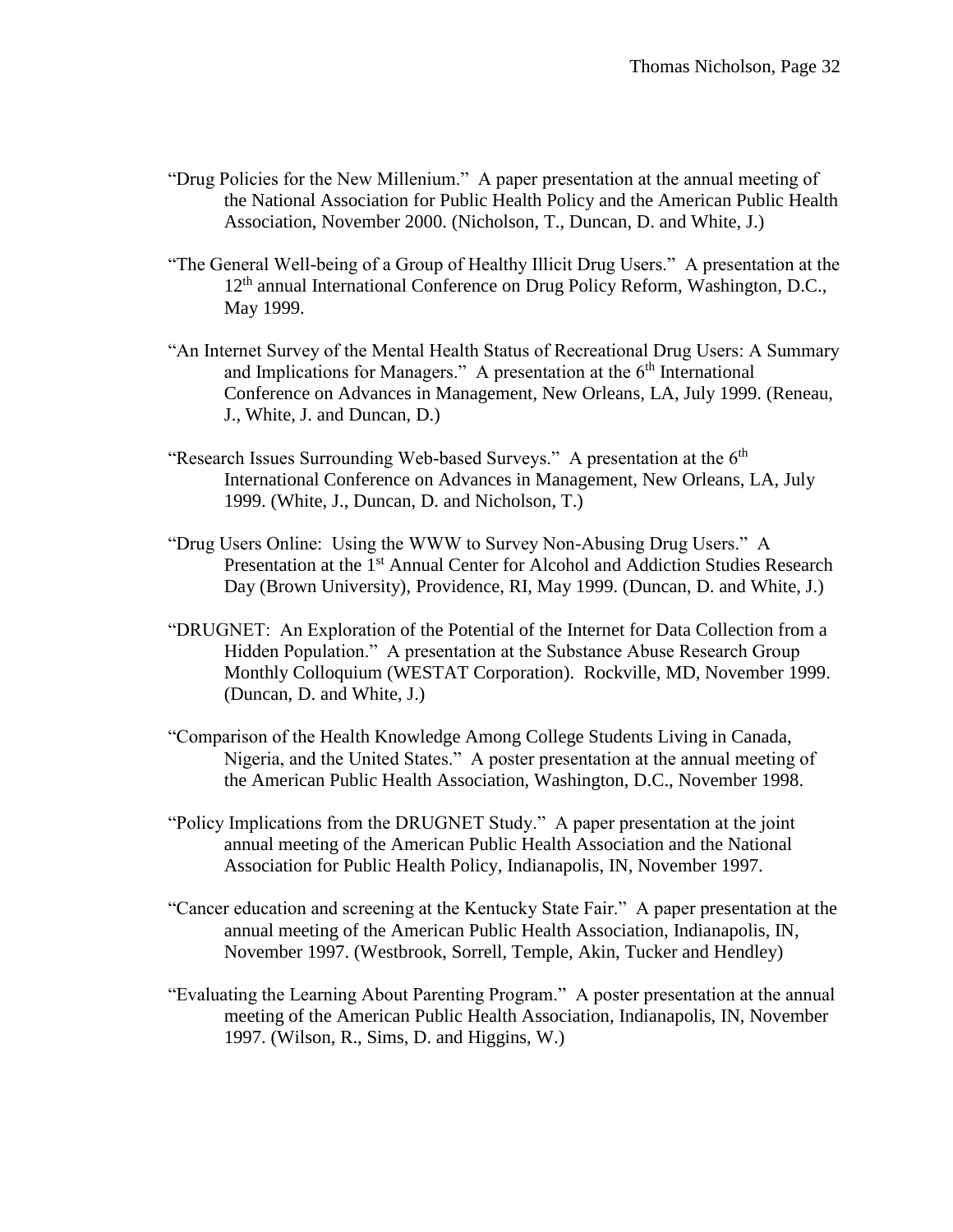- "Validity of the Justice in Health Care Access Scale in Managed Care Plans." A paper presentation at the annual meeting of the American Public Health Association, Indianapolis, IN, 1997. (Higgins, W. and Minors, P.)
- "Justice in Allocating Access to Medical Care in Managed Care Organizations: Development and Application of the Justice in Health Care Access Scale." A paper presented at the International Conference on Advances in Management, Toronto, Canada 1997. (Higgins, W. and Minors, P.)
- "Medical Student's and Family Practice Resident's Attitudes Regarding Justice in Health Care Access." A paper presentation at the National AHEC Workshop, San Antonio, TX, 1997. (Higgins, W., Minors, P. and Blondell, R.)
- "Development of the Health Care Access Value Scale." A paper presentation at the National AHEC Workshop, San Antonio, TX, 1997. (Higgins, W., Minors, P. and Blondell, R.)
- "Drugnet Study: The Results of an Internet Survey on Nonabusive Drug Consumption (Pilot Study)." A paper presentation at the joint annual meeting of the American Public Health Association and the National Association for Public Health Policy, New York, NY, November 1996.
- "A Phantom Shopper Approach to Assessing Quality and Access to AIDS/HIV Counseling in Rural Public Health Departments." A paper presentation to the annual meeting of the American Public Health Association, New York, NY, November 1996.
- "Harm Reduction: An Increasingly Popular Alternative to the War on Drugs." A paper presentation at the annual meeting of the American Public Health Association, San Diego, CA, November 1995.
- "Drug Policy: A Middle Ground Between Legalization and to the War on Drugs." A paper presentation at the annual meeting of the American Public Health Association, San Diego, CA, November 1995.
- "The Role and Strategies of Drug Education in a Harm Reduction Approach to Reducing Drug Problems." A paper presentation and panel discussion at the Annual meeting of the American Public Health Association, San Diego, CA, November 1995. (Wilson, R.)
- "L'Evaluation des Connaissances en Sante: Validation canadienne francaise du health knowledge inventory." A paper presentation at the 7e colloque del'A.R.C.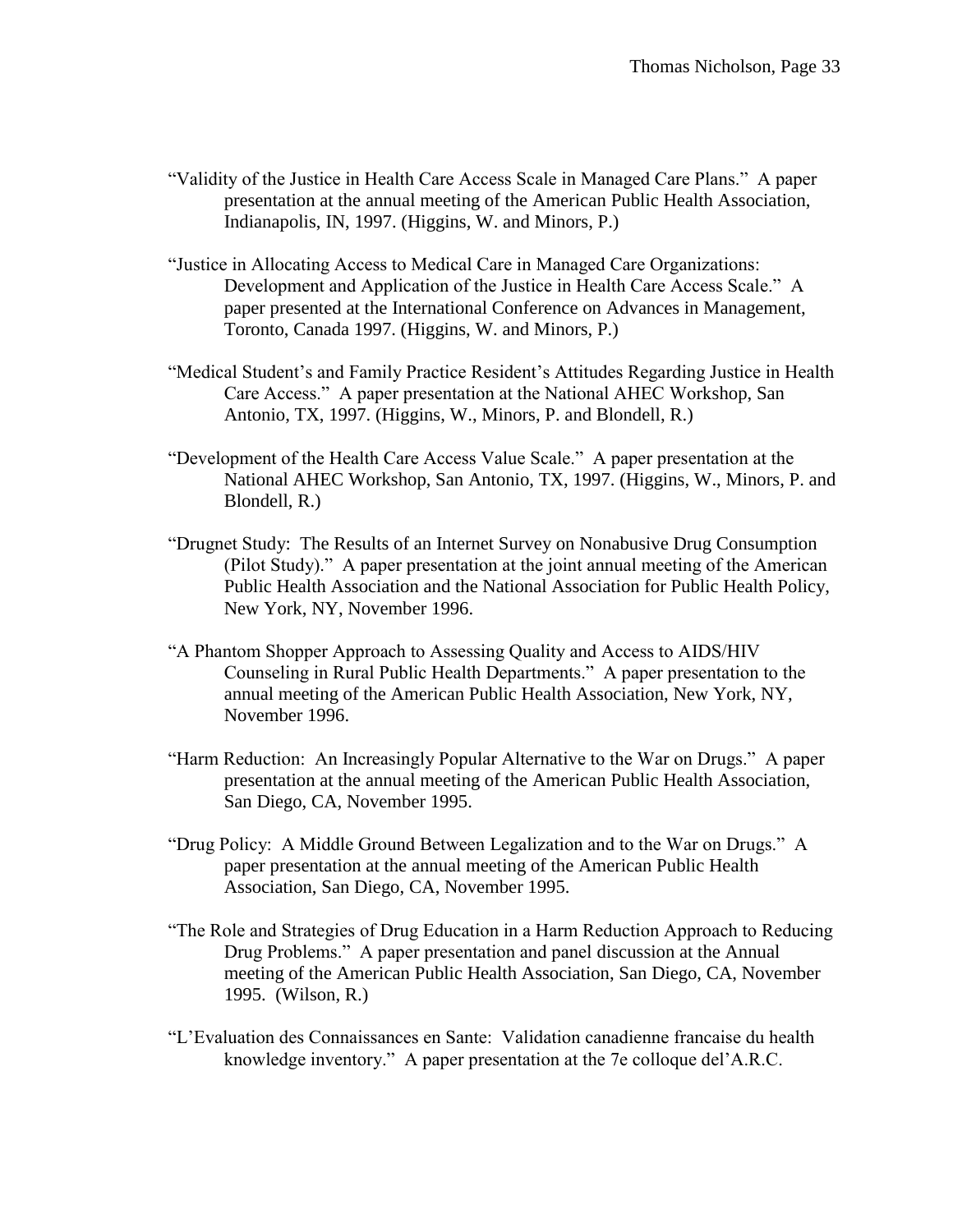Program, Quebec, Canada, May 1995. (Simoneau, I., Price, J., Higgins, W. and Tardif, J.)

- "Evaluation of a Rural Rotation for Family Practice Residents." A paper presentation at the National AHEC Workshop, Chicago, IL, July 1995. (Higgins, W., Bush, L. and Dunn, D.)
- "Is Recreational Drug Use Normal?" A paper presentation at the Eighth International Conference of Drug Policy Reform, Washington, D.C., November 1994. (Duncan, F.)
- "Dutch Drug Policy: A Model for America?" A paper presentation at the Annual Meeting of the American Public Health Association, Washington, D.C., November 1994. (Duncan, D.)
- "Skin Cancer Screenings at the KY State Fair." A poster presentation at the Annual Meeting of the American Association for Cancer Education, Louisville, KY, November 1994. (Westbrook, E., et al)
- "Practical Problems in Quantifying Drug Policy." A paper presentation at the Seventh Annual Drug Policy Foundation's International Conference on Drug Policy Reform, Fall 1993. (Clifford, P.)
- "An Argument for Decriminalization and Legalization." Keynote address at the workshop Societal Implications for Adolescent Substance Abuse sponsored by Lawrence and Memorial Hospital Department of Psychiatry, New London, CT, November 1992.
- "Exploring the Foundations of Mental Health Promotion: Association Among Practices and Mental Wellness." A paper presentation at the  $120<sup>th</sup>$  Annual Meeting of the American Public Health Association, Washington, D.C., November 1992. (Duncan, D., Donnelley, J. and Petosa, R.)
- "Fluoride Mouthrinse in Rural Fluoridated Water Community." A paper presentation aat the  $120<sup>th</sup>$  Annual Meeting of the American Public Health Association, Washington, D.C., November 1992. (Wilson, R. and Nakanagi, M.)
- "Third-party Payer Misinformation in Promoting Generic Drugs to the Elderly." A paper presentation at the 119<sup>th</sup> Annual Meeting of the American Public Health Association, Atlanta, GA, November 1991. (Belcastro, P. and Laporta, A.)
- "Focusing Drug Education on Drug Abuse: Surveying the Consequences of Drug Taking as a Basis for Planning." A paper presentation at the  $119<sup>th</sup>$  Annual Meeting of the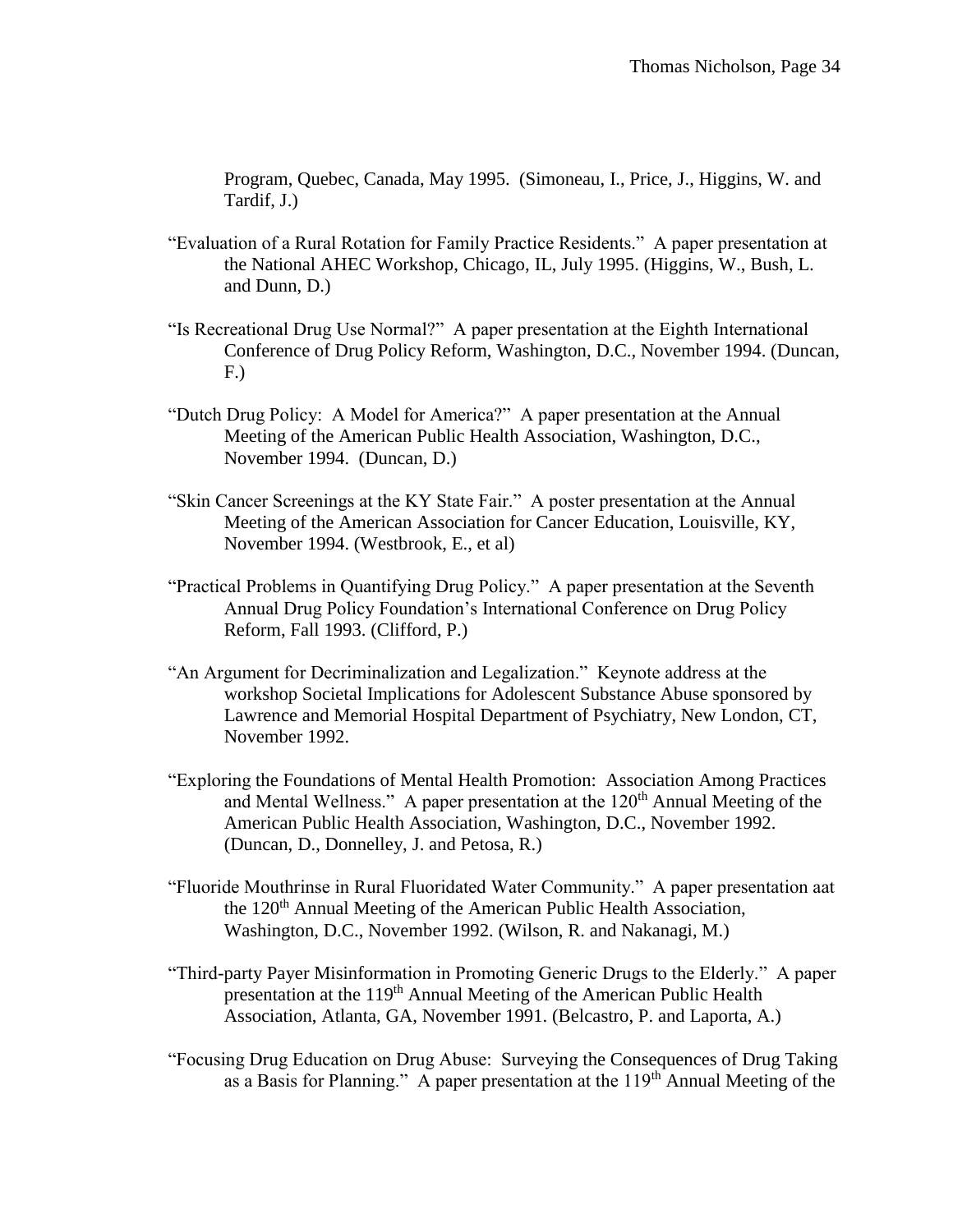American Public Health Association, Atlanta, GA, November 1991. (Duncan, D., Clifford, P. and Hawkins, W.)

- "Impact of Local Alcohol Prohibition as Public Policy." A paper presentation at the Area Health Education Center National Workshop, Charleston, SC, July 1991. (Wilson, R.)
- "A Community Centered Education Approach to Rural Physician Recruitment." A paper presentation at the Area Health Education Center National Workshop, Charleston, SC, July 1991. (Higgins, W., Juett, L and Blondell, R.)
- "An AIDS Pamphlet for High School Special Education Students." A paper presentation at National Meeting of the Association of Rural Education Specialists, Nashville, TN, March 1991. (Ferguson, J. and Kersting, F.)
- "The Relationship Between Smokeless Tobacco use and Dental Caries: A Case-Control Study." A paper presentation at the 118th Annual Meeting of the American Public Health Association, New York, NY, October 1990. (Parks, E., Durham, L. and Wilson, R.)
- "The Effects of Divorce on School Children's Sexual Profile." A paper presentation at the 118th Annual Meeting of the American Public Health Association, New York, NY, October 1990. (Belcastro, P., Wilson, R. and DiTrapani, S.)
- "Experimental Evaluation of AIDS and You: A Pamphlet for High School Special Education Students." A paper presentation at the 118th Annual Meeting of the American Public Health Association, New York, NY, October 1990. (Ferguson, J., Kersiting, F., Kersting, J. and Belcastro, P.)
- "A Rational Approach to Drug Policy and Education: Looking Toward the 21st Century." A paper presentation at the 118th Annual Meeting of the American Public Health Association, New York, NY, October 1990. (Clifford, P. and Duncan, D.)
- "Local Alcohol Prohibition and Highway Safety." A paper presentation at the 118th Annual Meeting of the American Public Health Association, New York, NY, October 1990. (Wilson, R. and Niva, G.)
- "Community Based Rural Rotations for Family Practice Physicians." A paper presented at the 13th Annual National Conference of the National Rural Health Association, New Orleans, LA, May 1990. (Higgins, W. and Blondell, R.)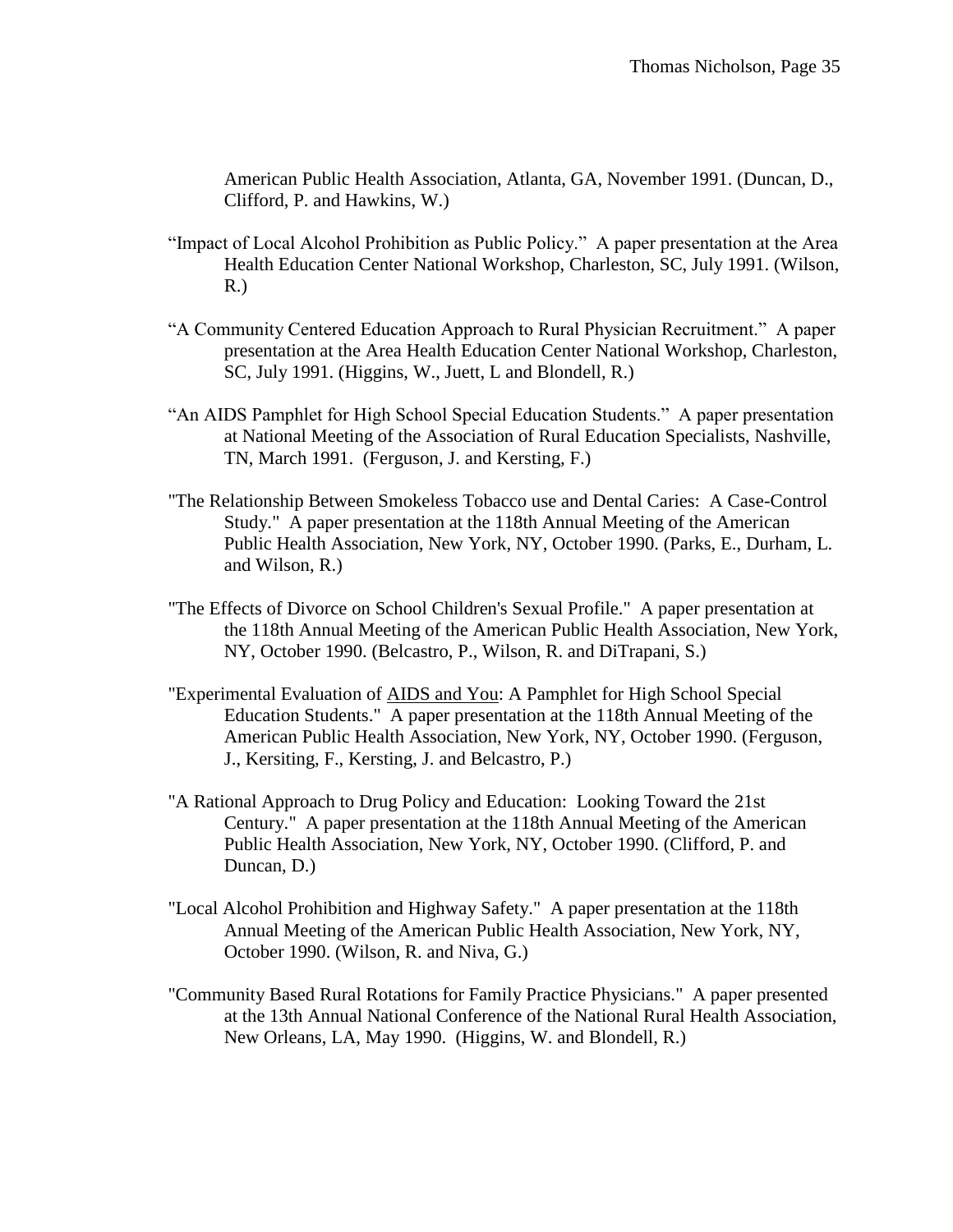- "Transition and Health: Family Life Skills for the Secondary Student." A paper presentation at the Kentucky Council for Exceptional Children's Annual Conference, Frankfort, KY, March 1990. (Ferguson, J. and Kersting, F.)
- "Health Knowledge of College Students." A paper presentation at the Annual Meeting of the Mid-America College Health Association, Bowling Green, KY, October 1990. (Price, J. and Higgins, W.)
- "AIDS and the Secondary Student." A paper presentation at the Annual Conference of the Kentucky Council for Exceptional Children, Lexington, KY, Spring 1990. (Ferguson, J. and Kersting, F.
- "Affective/Cognitive AIDS Pamphlet for the At-Risk Reader." A paper presentation at the American Council on Rural Special Education and National Rural and Small Schools Consortium Joint Symposium - Preventing Rural School Dropouts, Tucson, AZ, Spring 1990.
- "The Effect of Smokeless Tobacco Use on the Prevalence of Dental Caries." A paper presentation at the 117th Annual Meeting of the American Public Health Association, Chicago, IL, October 1989. (Parks, E.)
- "Children Raised by Homosexual Parents: Sexual Orientation, Mental and Sexual Health." A paper presentation at the 117th Annual Meeting of the American Public Health Association, Chicago, IL, October 1989. (Gramlich, T., Belcastro, P., Wilson, R. and Price, J.)
- "Adolescent Drinking and Local Alcohol Prohibition." A paper presentation at the  $117<sup>th</sup>$ annual Meeting of the American Public Health Association, Chicago, IL, October 1989, (Wilson, R.).
- "Affective and Cognitive Factors in Selecting AIDS Materials." A paper presentation at the Council for Exceptional Children's International Conference for Career Development, Atlanta, GA, October 1989, (Ferguson, J. and Kersting, F.).
- "Children Raised by Homosexual Parents: Sexual Orientation and Psychosexual Health." A paper presentation at the  $32<sup>nd</sup>$  Annual Meeting of the Society for the Scientific Study of Sex, Toronto, Canada, November 1989, (Gramlich, T., Belcastro, P., Wilson, R., and Price, J.).
- "The Health Knowledge Inventory: A General Health Knowledge Test for Adults." A paper presentation at the 63rd Annual Meeting of the American School Health Association, Chicago, IL, October 1989. (Price, J. and Higgins, W.)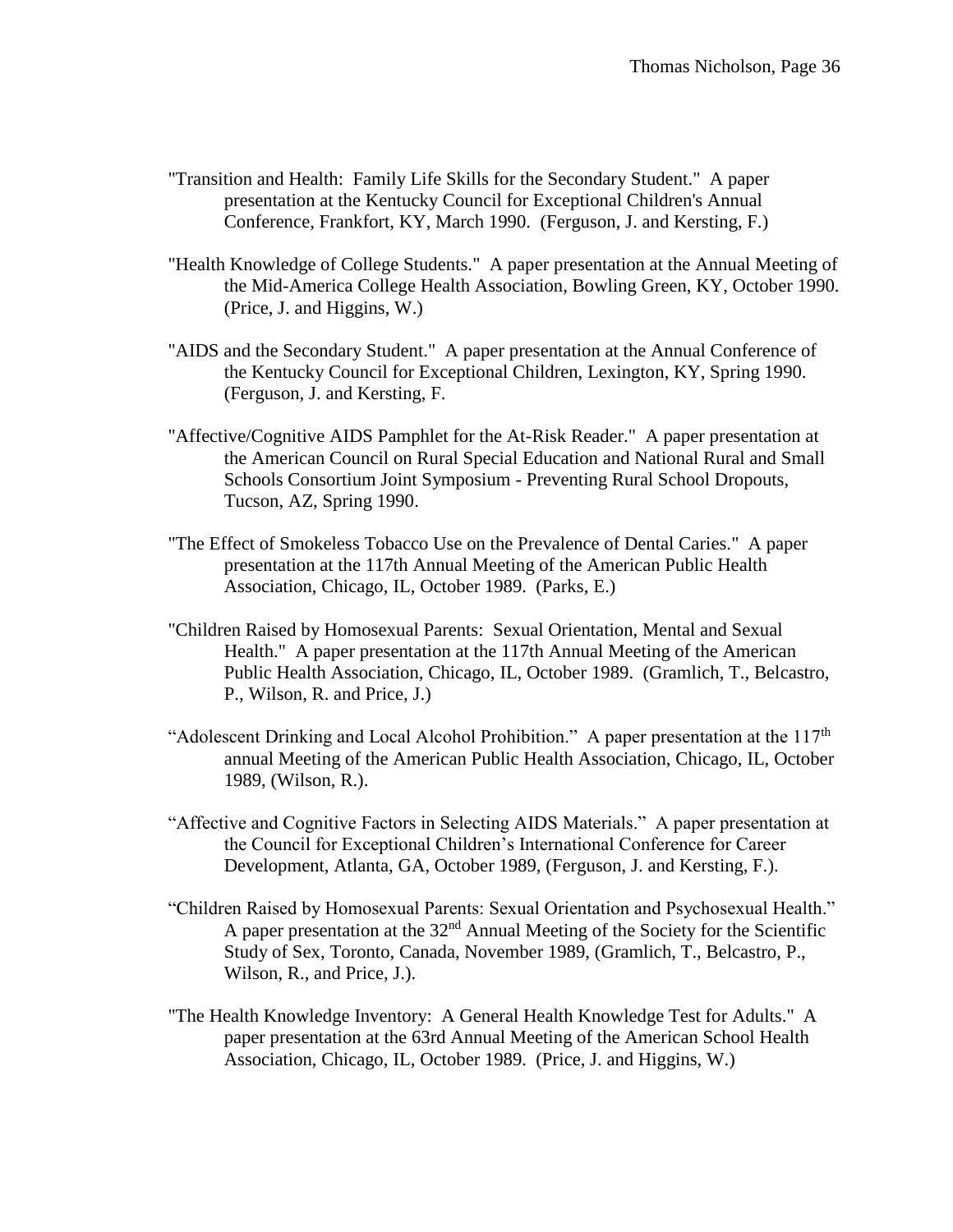- "AIDS Materials for the LD/EMH Secondary Student." A paper presentation to the Council for Exceptional Children, Teacher Education Division's 12th Annual Conference, Memphis, TN, November 1989. (Ferguson, J. and Kersting, F.)
- "An Evaluation of the Growing Healthy Curriculum in Kentucky." A paper presentation at the 116th Annual Meeting of the American Public Health Association, Boston, MA, November 1988. (Wilson, R. and Lohr, G.)
- "Southcentral Kentucky Health Education Risk Reduction Demonstration Project." A paper presentation at the 13th World Conference on Health Education, Houston, TX, August 1988. (Higgins, W. and Bruce, R.)
- "Evaluation of the Growing Healthy Curriculum in Kentucky." A paper presentation at the Annual Meeting of the American School Health Association, Orlando, FL, October 1988. (Wilson, R. and Lohr, G.)
- "Tobacco Agriculture and Cigarette Consumption." A paper presentation at the 115th Annual Meeting of the American Public Health Association, New Orleans, LA, October 1987. (Wilson, R.)
- "The Epidemiology of Arthritis Among the Elderly in Rural Kentucky." A paper session at the 115th Annual Meeting of the American Public Health Association, New Orleans, LA, October 1987. (Wilson, R.)
- "Non-Traditional Rotation in Primary Care." A paper presentation at the Society for Teachers of Family Medicine regional meeting, Johnson City, TN, October 1987. (Blondell, Higgins, Wilson, Dunn and Baum)
- "Incorporating Preventative Medicine into a Community-Oriented Family Practice Rural Rotation." A paper presentation at the Area Health Education Center's national Workshop, Tucson, AZ, June 1987. (Blondell, R., Higgins, W., Wilson, R., Bunch, C., Woodall, G., Holtzapple, K., Deadman, E., Swigert, R. and Byrne, M.)
- "Rural Rotation I: A Non-Traditional Community Based Rotation for Family Practice Residents." A paper presentation at the 10th Annual Meeting of the National Rural Health Association, Nashville, TN, May 1987. (Higgins, W., Blondell, R., Wilson, R., Dunn, D., Bunch, C. and Woodall, G.)
- "Dietary Calcium and Hypertension." A paper presentation at the 114th Annual Meeting of the American Public Health Association, Las Vegas, NV, September/October 1986. (Mearkle, J. and Wilson, R.)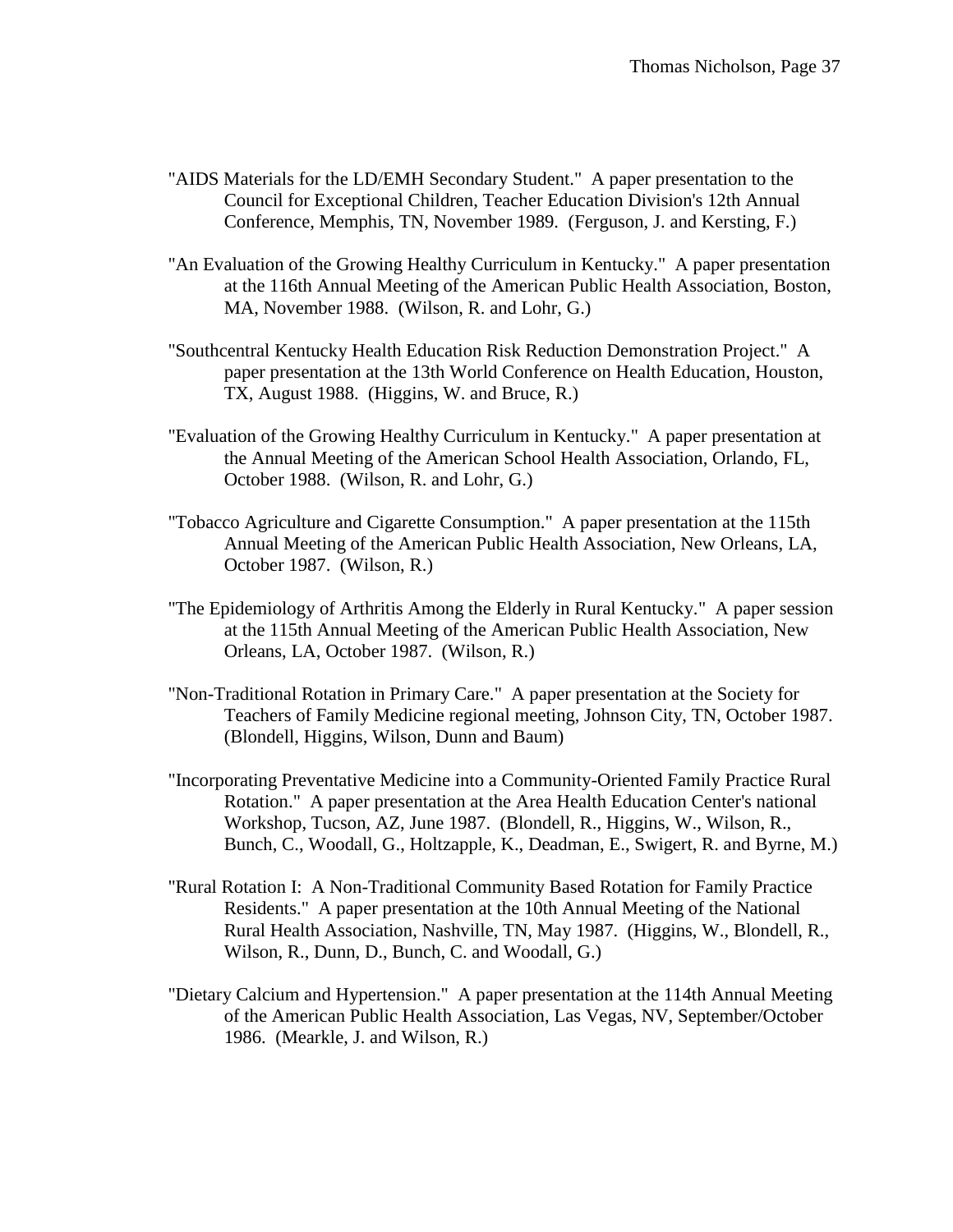- "Reinventing the Wheel in Computer-Assisted Health Education Some Lessons from Instructional Technology." A paper presentation at the 114th Annual Meeting of the American Public Health Association, Las Vegas, NV, September/October 1986. (Hahn, J.S.)
- "Dental Care in the Long-Term Facilities of Warren Co. KY." A paper presentation at the 114th Annual Meeting of the American Public Health Association, Las Vegas, NV, September/October 1986. (Dean, L. and Wilson, R.)
- "Stress Rx: Two Aspirins, Fluids and One More Workshop." A paper presentation at the 113th Annual Meeting of the American Public Health Association, Washington, D.C., November 1985. (Belcastro, P., Duncan, D. and Gold, R.)
- "Sex Education: Attitude Comparison of Teachers with the Adult Public." A paper presentation at the 113th Annual Meeting of the American Public Health Association, Washington, D.C., November 1985. (Tanner, P.)
- "Using Tobacco Ads against the Industry." A paper presentation at the 113th Annual Meeting of the American Public Health Association, Washington, D.C., November 1985. (Tanner, P.)
- "Epidemiological Perspectives of Arthritis Among the Elderly in Kentucky." A paper presentation at the 37th Annual Meeting of the Kentucky Public Health Association, Lexington, KY, April 1985. (Wilson, R.)
- "Comparison of Retrospective Pretesting to Traditional Pretesting in an Evaluation of a Stress Management Program." A paper presentation at the 112th Annual Meeting of the American Public Health Association, Anaheim, CA, November 1984. (Gold, R.A. and Duncan, D.F.)
- "An Evaluation of a University Stress Management Program." A poster presentation at the 36th Annual Meeting of the Kentucky Public Health Association, Louisville, KY, April 1984.
- "An Evaluation of a College Student Stress Management Program." A paper presentation at the 11th Annual Spring Conference of the Kentucky Association for School Health, Cumberland Falls State Park, KY, March 1984.
- "An Outcome Evaluation of Individual and Group Stress Reduction Programs." A paper presentation at the 111th Annual Meeting of the American Public Health Association, Dallas, TX, November 1983. (Gold, R.S. and Belcastro, P.A.)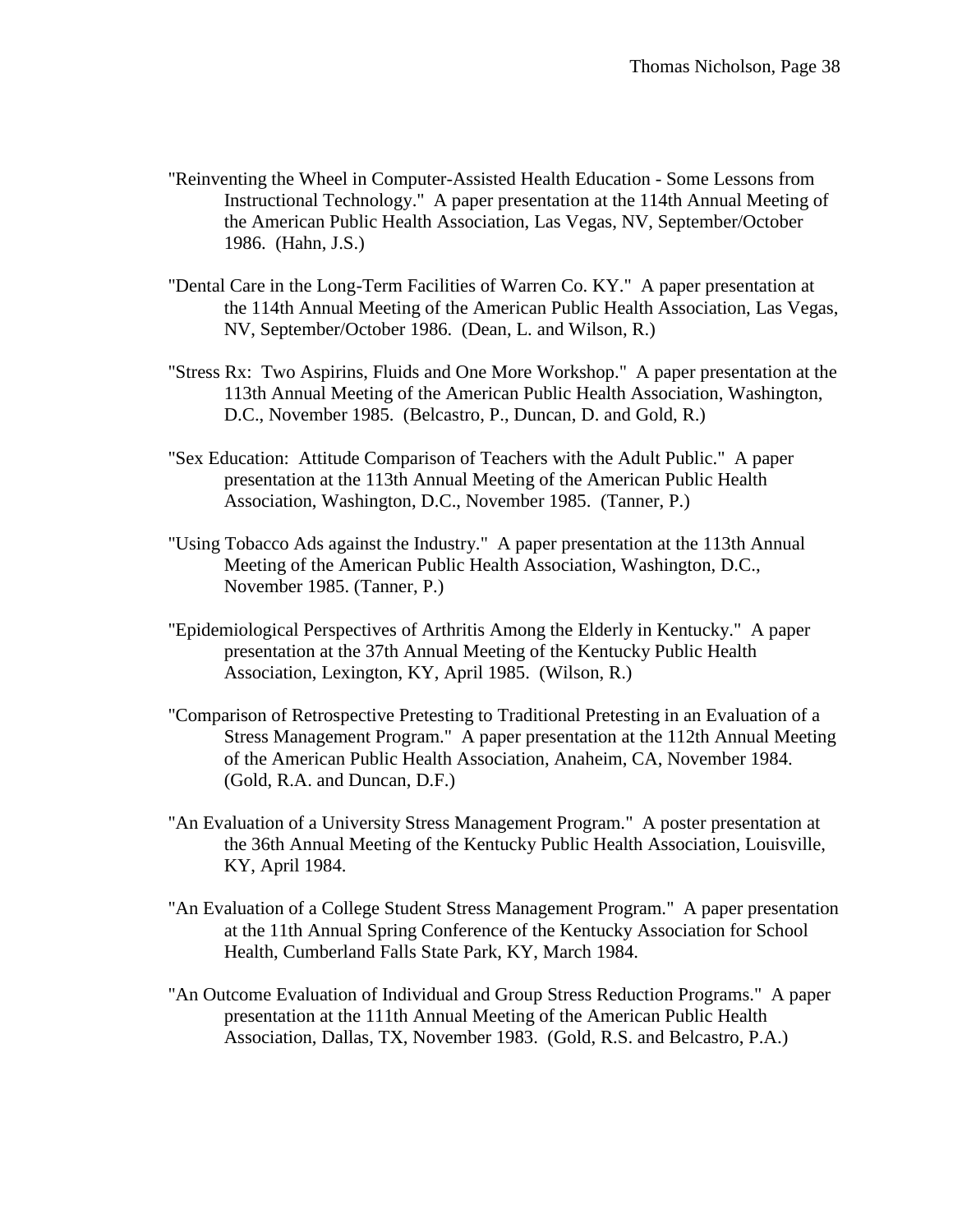- "An Explanation of Convergence Between Male and Female Adolescent Sexual Behaviors." A poster presentation at the 111th Annual Meeting of the American Public Health Association, Dallas, TX, November 1983. (Belcastro, P.A.)
- "The Burden of Inherited Disorders Among Children in 8 Texas Counties." A paper presentation at the Eta Sigma Gamma Research and Program Symposium: An Invitational Conference, Southern Illinois University, April 1983.
- "Drug Use Amongst College Students: An Indicator of Sexual Behavior." A paper presentation at the regional meeting of the Society for the Scientific Study of Sex, Philadelphia, PA, April 1983. (Belcastro, P.A. and Klein, D.)
- "Chemical Foreplay among College Age Students." A paper presentation at the American Alliance for Health, Physical Education, Recreation and Dance Conference, Minneapolis, MN, 1983. (Belcastro, P.A.)
- "Accuracy of Health Articles in Newspapers." First Annual Health Education Graduate Student Symposium, Department of Health Education and Alpha Chapter, Eta Sigma Gamma - Southern Illinois University, Spring 1981.

# CONTINUING EDUCATION EXPERIENCES

- Attended the Conference entitled, "International Drug Policy Reform Conference Drug Policy Alliance. November 2, 2011-November 5, 2011.
- Attended Workshop on "QPR Suicide Prevention Gatekeeper Program, QPR Kentucky June 17, 2009.
- Attended Oxford Round Table, Lincoln College, Oxford University, UK, Spring 2008 and Spring 2009.
- Attended WKU Computer Camp, May 20-22, 2009.
- Annually attend national meetings of the American Public Health Association, (1983- 2009).
- Annually attend national meetings of the National Association for Public Health Policy, (1990-2004).

Annually attend state meetings of the Kentucky Public Health Association.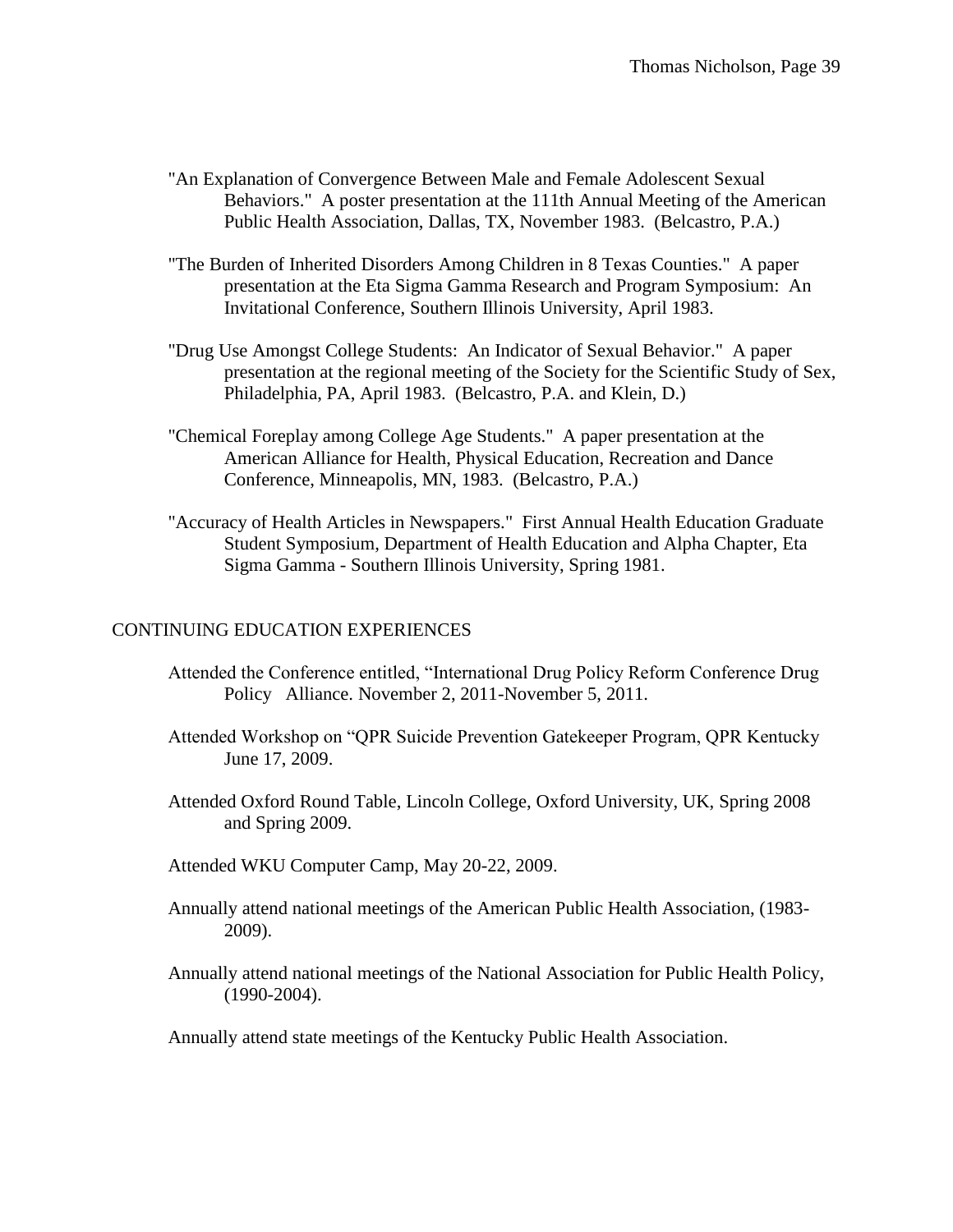- Attended the conference entitled, "Religious Leaders for a More Just and Compassionate Drug Policy." Vanderbilt University, Nashville, TN, December 2002.
- Attended seminar entitled, "What's new with Topnet and Topsmart." WKU Faculty/Staff Workshop, January 2003.
- Attended seminar entitled, "Multi-cultural Communication." Sponsored by WKU-AHEC Program, June 2002.
- Attended seminar entitled, "Inspecting the Radon Mitigation System During the Home Inspection." Sponsored by the Southern Regional Radon Training Center, The University of Kentucky and WKU, June 2003.
- Attended seminar entitled, "Developing Successful Community Campus Partnership." Sponsored by WKU-SHHS, May 2002.
- Attended seminar entitled, "Maximizing Learning-Faculty Development Workshop." Denver, CO, Fall 2001.
- Attended educational seminar on The Kentucky Breast Cancer Task Force, Fall 2001.
- Attended seminar on "Teaching Techniques for Nontraditional Students." Extended Learning Programs, Dayton, OH, Fall 2000.
- Attended Banner Web Demonstration computer training seminar, September 2000, WKU.
- Attended a one-day seminar on "Maximizing Learning and the Use of Online Resources." Denver, CO, Fall 2001.
- Attended the Kentucky Cancer Program's Breast Cancer Awareness Education Campaign Seminar, Fall 2001.
- Attended 13th International Conference on Drug Policy Reform, Washington, D.C., Summer 2000.
- Participated in "Power Point" Computer Training Session, WKU, Spring 2000.
- Participated in "Word 97" Computer Training Session, WKU, Spring 2000.
- Completed ECON 203-Principles of Macroeconomics, Spring 1998; Audit.
- Completed CS 145-Introducation to Computing, Fall 1998; Voluntary Basis.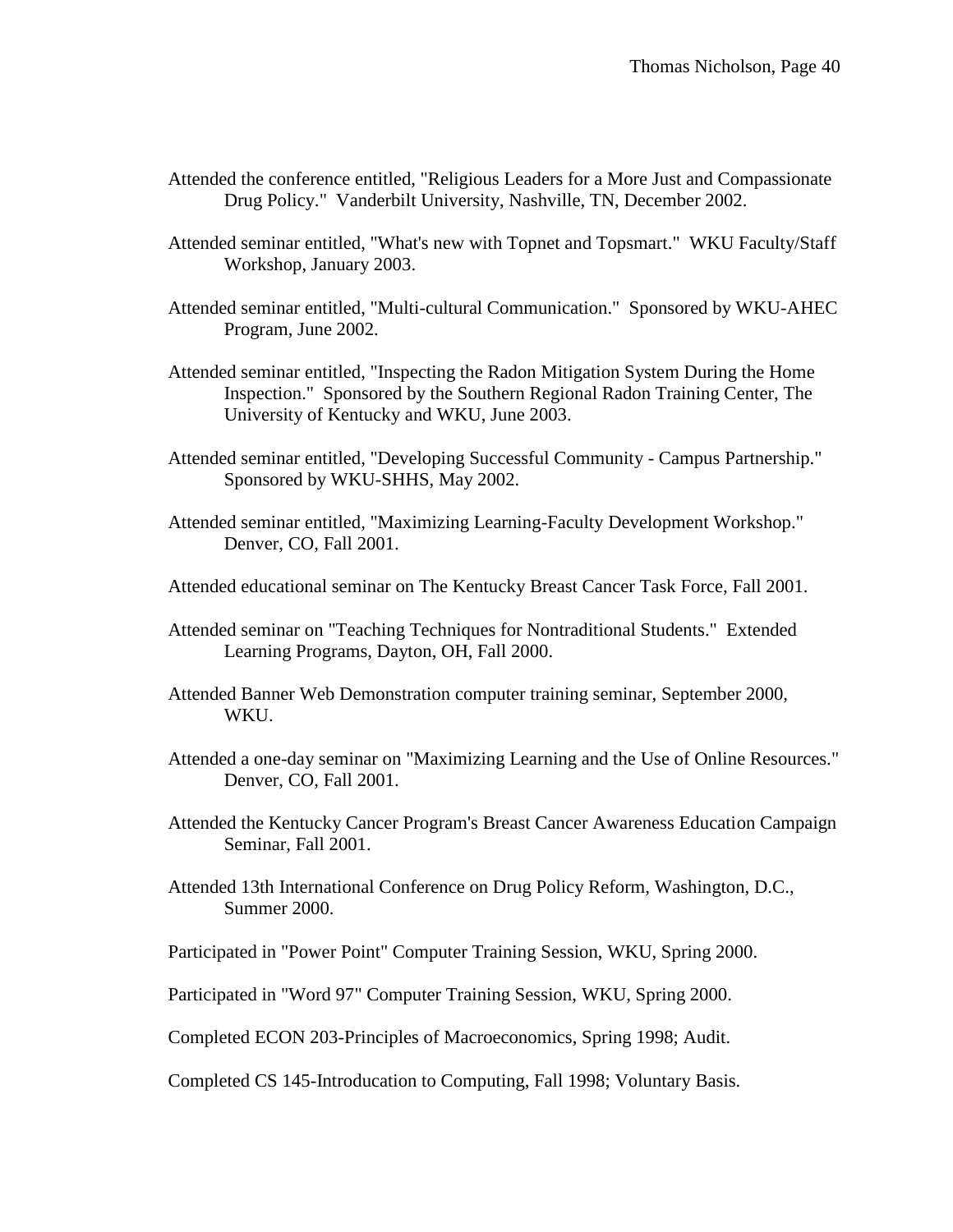Attended 12th International Conference on Drug Policy Reform, Washington, D.C., Summer 1999.

Attended workshop on Grant Writing (Office of Sponsored Programs), WKU, Fall 1998.

- Attended KAHPERD annual meeting, Bowling Green, KY, Fall 1998.
- Completed ECON 202-Principles of Microeconomics, Fall 1997; Audit.
- Attended International Conference on Advances in Management, Toronto, Canada, Summer 1997.
- Attended workshop entitled, "AIDS n the 90s," SCKAHEC, Bowling Green, KY, Fall 1997.
- Attended Kentucky Medical Group Management Association's annual meeting, Bowling Green, KY, Spring 1996.
- Attended University of Louisville's Community Based Faculty Conference, Bowling Green, KY, 1996-2000.
- Attended Kentucky Cabinet for Human Resources conference: Rediscovering Community Planning. Bowling Green, KY, Summer 1996.
- Participated in WKU seminar entitled, "Finding General Government Information on the Internet," Spring 1996.
- Attended National Area Health Education Center's Workshop. Chicago, IL, Summer 1995.
- Completed Introduction to WKUNET. A computer training course, WKU, Fall 1995.
- Completed Using Netscape for Internet Access. A computer training class, WKU, Fall 1995.
- Completed Understanding and Using the Internet. A computer training course. National Seminars Group (Rockhurst College Continuing Ed. Center), Spring 1996.
- Participated in a two hour computer workshop for Beginning Users of Word Perfect for Windows, Academic Computing Dept., WKU, Spring 1994.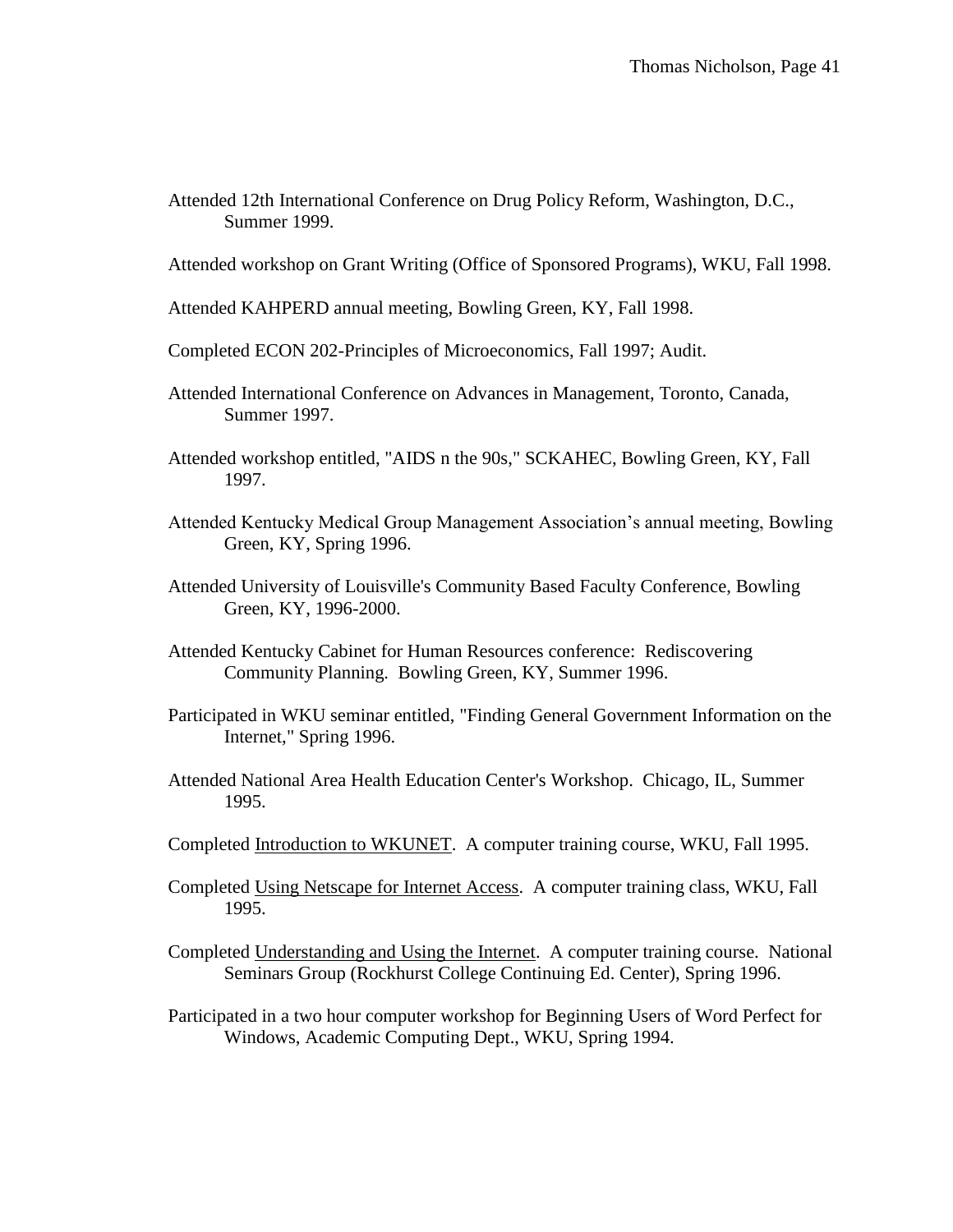- Attended the International Conferences on Drug Policy Reform, Washington, D.C., 1992- 94.
- Visited Indian Health Service Hospital, Ft. Defiance, AZ, and met with CDC Response team dealing with Viral Epidemic on the Navajo Indian Reservation, Summer 1993.
- Completed the course "Applied Logistic Regression" in the Continuing Professional Education Program of the American Public Health Association, Fall 1991.
- Attended the 1990 Mid-America College Health Association Annual Meeting, Fall 1990.
- Attended the seminar, "Working in Academic vs. Hospital Settings," Brown University Center for Addiction Studies, Brown University, Spring 1990.
- Participated in Colloquium on Drug Education, WKU, Spring 1990.
- Attended the 13th annual Conference of the National Rural Health Association, New Orleans, LA, Summer 1990.
- Attended the presentation, "Prevention of Nuclear War as an Element of Preventive Medicine," WKU, Fall 1989.
- Participated in the teleconference, "AIDS in the College Community: From Crisis to Management," WKU, Fall 1989.
- Attended "A Public Forum: Christians and Humanists Discuss Abortion," WKU, Fall 1989.
- Attended the 4th Annual Conference on Chemical Dependency/Addictions, Louisville, KY, Spring 1989.
- Attended the American College Health Association AIDS Prevention Workshop, Nashville, TN, Spring 1989.
- Attended the Courier Journal's Plumb line series presentation, "The Legalization of Drugs," KY Center for the Arts, Louisville, KY, Spring 1989.
- Attended the 63rd Annual Meeting of the American School Health Association, Chicago, IL, Fall 1989.
- Attended seminar on "Solid and Hazardous Waste Disposal in Kentucky," WKU, Spring 1989.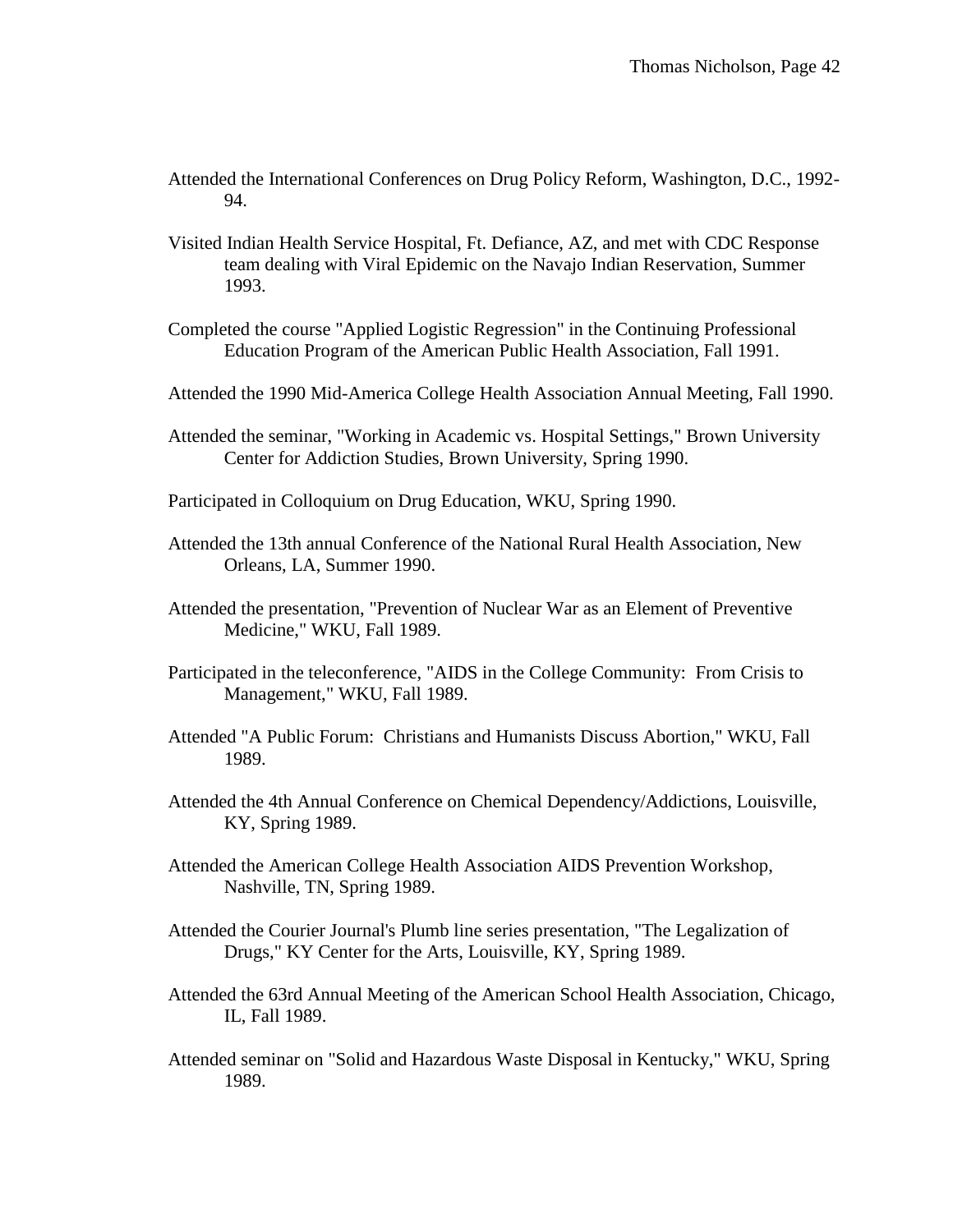- Attended the presentation "Cellular Senescence and Death," WKU, Dept of Biology, Fall 1988.
- Attended the conference "Alcohol and Drug Policy and Programs for College Campuses," sponsored by the Kentucky College Network for Alcohol and Drug Issues, October 1987.
- Attended the training workshop "Be Smart/Don't Start Just Say NO." Sponsored by the Barren River Comprehensive Care Center, November 1987.
- Attended the lecture, "Eye, Brain and Perception" by David Hubel (Nobel Laureate). Sponsored by WKU Nobel Laureate Lecture Series, November 1987.
- Attended the National Conference "Adult Learners in Higher Education: Planning for Excellence," Central Michigan University, Mt. Pleasant, MI, June 1987.
- Seminar on "Better Business Writing," sponsored by Dept. of Personnel Services, WKU, Spring 1987.
- Attended 10th Annual Meeting of the National Rural Health Care Association, Nashville, TN, May 1987.
- Seminar entitled, "Applied Multivariate Data Analysis Using Popular Statistical Computer Packages," coordinated by the Institute for Professional Education, Washington, D.C., March 4-6, 1987.
- Attended the national conference "The Challenge of AIDS: Sharing Strategies and Solutions," Miami, FL, November 1986.
- Participated in workshop entitled "Drugs in the Workplace Clearing the Air," sponsored by Health Education Consortium of Kentucky, November 1986.
- Annual School Administrators Conference sponsored by Western Kentucky University, July 1986.
- Presentation entitled, "AIDS What You Know About It Is Wrong," by Mr. Terry Krieger, Journalist. Sponsored by WKU Lecture Series, April 1986.
- Seminar on Rape Awareness Sponsored by Association of Student Social Workers, Spring 1986.